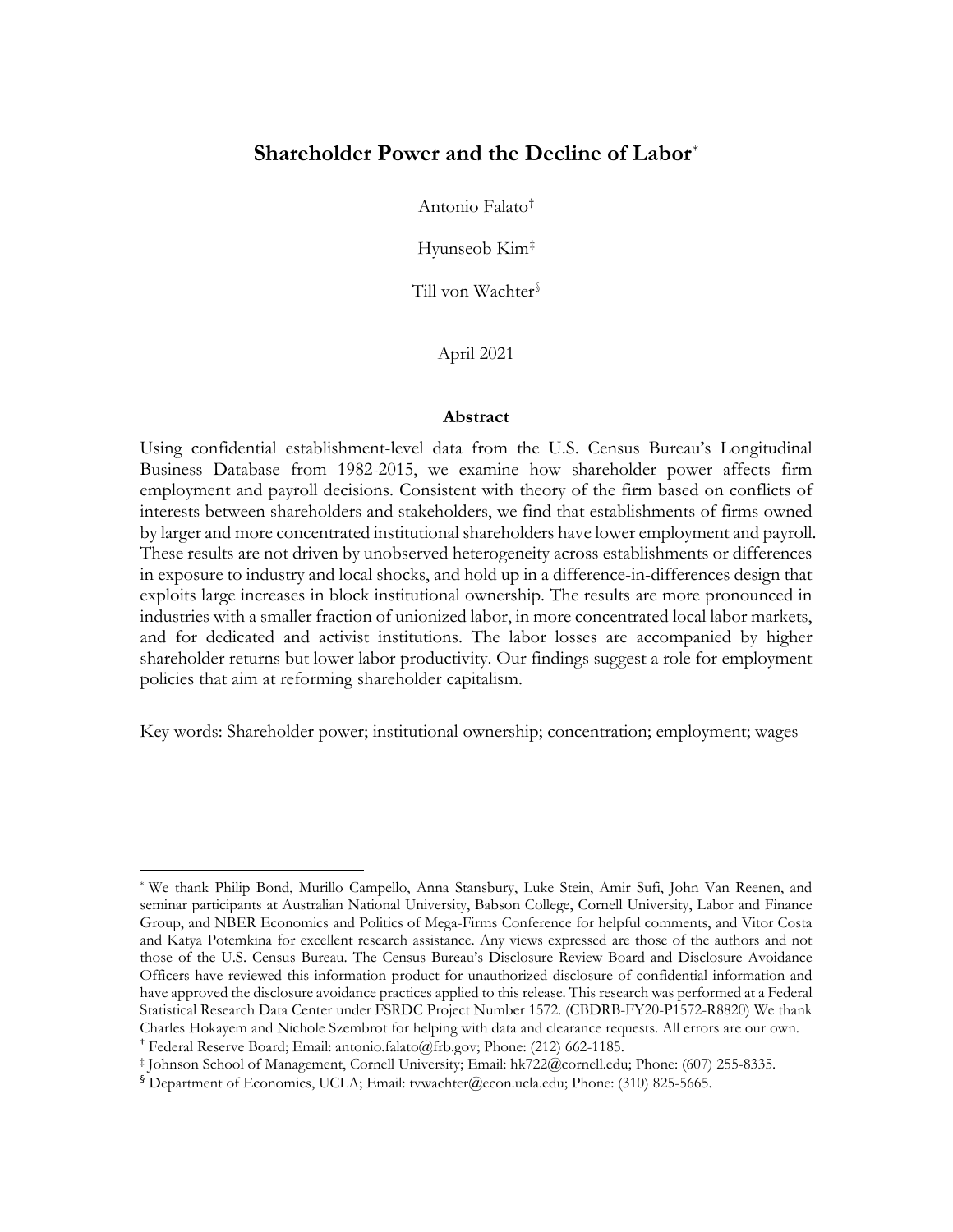# **1. Introduction**

l

The decline of labor, amid stagnant wages and falling employment, is a well-documented stylized fact of US labor markets over the last decades (see, e.g., Pierce and Schott, 2016; and Autor, Dorn, Katz, Patterson, and Van Reenen, 2020). At the same time, public corporations, which account for a large share of private employment, underwent radical changes in their ownership structure with the rising importance of large institutional shareholders. Figure 1 plots the average block institutional ownership (defined as more than 5% holdings) shares for US public firms and the ratio between aggregate wages and salaries to domestic gross income (GDI) in the US from 1980 to 2014. It shows that the measure of large institutional ownership increased almost threefold over the period, while the "labor share" of domestic income exhibited a steady decline. These concurrent trends suggest that there may be a link between the ownership structure of public corporations and their employment decisions. In fact, prominent commentators in the popular press and even CEOs of large corporations have expressed concerns that the so-called "shareholder capitalism" – i.e., the North American style of governance that since the 1980s has centered around the maximization of shareholder value as the main objective of the firm – may have hurt workers.<sup>[1](#page-1-0)</sup> Yet, there is a dearth of systematic evidence on the role of large institutional shareholders in the governance of labor.

In an attempt to fill the gap, this paper uses confidential micro data from the U.S. Census Bureau's Longitudinal Business Database (LBD). Specifically, we assemble a rich establishment-level dataset that spans the 1982 to 2015 period and contains annual information on employment, payroll, and ownership structure for over seven million establishment-year observations. Using this dataset, we show a robust negative withinestablishment relation between shareholder power, measured by ownership of large institutional shareholders, and firm employment and payroll.

Our analysis is guided by the classical agency theory of the firm, which dates back to Jensen and Meckling (1976) (see Shleifer and Vishny, 1997; and Stein, 2003, for comprehensive reviews). In this class of theory, there is a fundamental conflict of interests over the allocation

<span id="page-1-0"></span><sup>1</sup> See, for example, Business Roundtable Statement on the Purpose of the Corporation (2019) at https://opportunity.businessroundtable.org/ourcommitment/, Posner (2019), Krugman (2015), and Stiglitz (2019).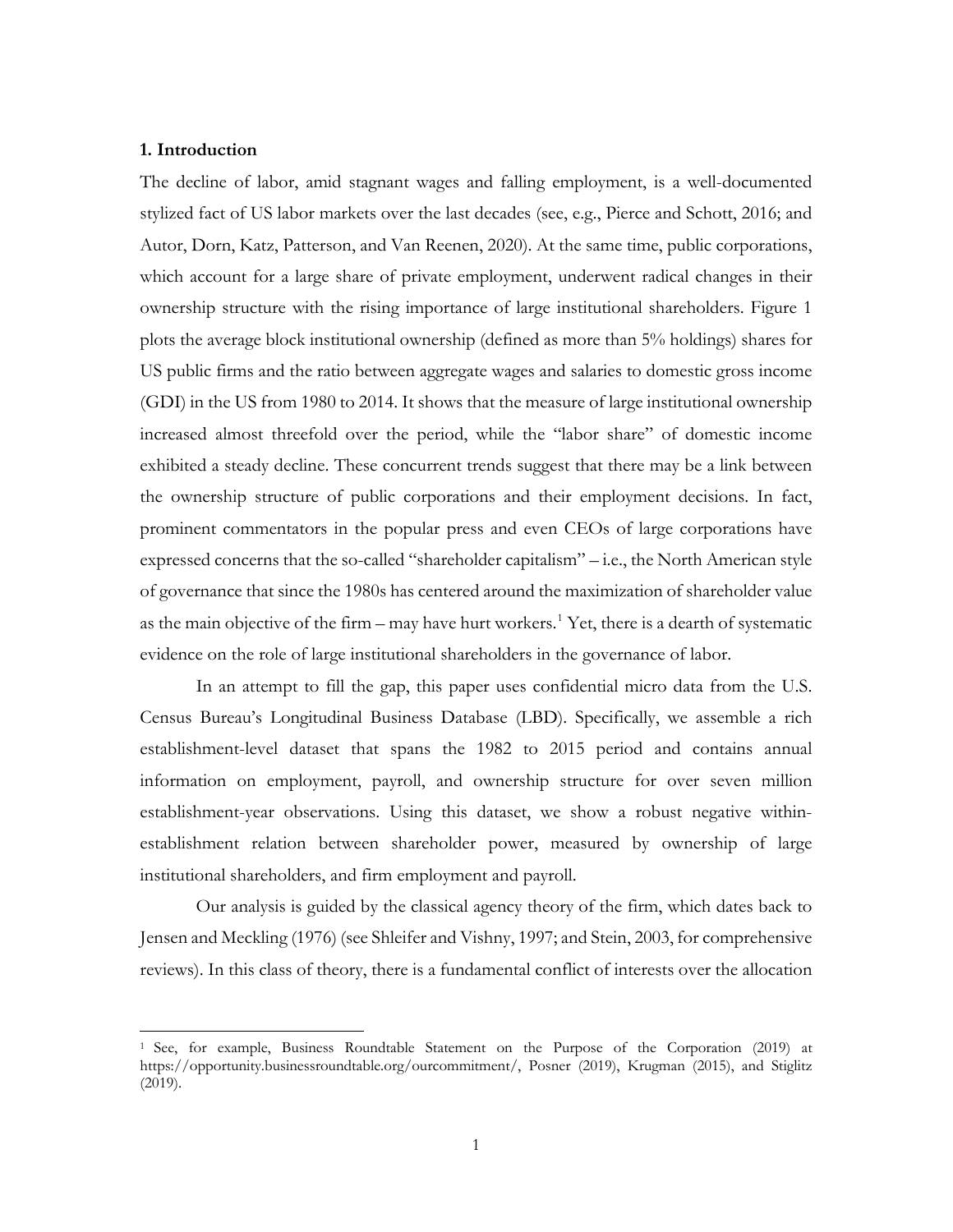of firm resources between shareholders and stakeholders, including workers. Shareholders with large and concentrated ownership could hurt workers through two distinct but related channels: first, they can more easily renege ex post on implicit contracts not to fire workers or cut payroll via hostile takeovers or restructurings, as in the "breach of trust" hypothesis of Shleifer and Summers (1988); second, they can more easily monitor managers and force them to fire workers or cut payroll against their will, as per the "quiet life" hypothesis of Bertrand and Mullainathan (2003). In both cases, shareholder power hurts labor.



**Figure 1: Trends in Average Block Institutional Ownership of Public Firms and Employee Compensation-to-GDI Ratio in the US, 1980–2014.** This figure plots the average block institutional ownership for public firms (blue solid line; left panel) and the ratio of total wage and salary accruals to domestic gross income (GDI) (red dotted line; right panel) in the US for the period 1980–2014. The red lines in both panels show linear time trends. Institutional ownership is from Thomson Reuter 13F filings data and the compensation-to-GDI ratio is from the Federal Reserve Economic Data. Block institutional ownership is the percentage owned by institutional blockholders, defined as the institutional investors with more than 5% holdings as filed through 13D, 13F, or 13G filings. The average block ownership is calculated excluding firms in the agriculture, financial, utility, and public administration sectors.

Consistent with this agency view of the firm, we find that establishments of firms owned by powerful institutional shareholders have significantly lower employment and payroll within establishments (i.e., using establishment fixed effects). The relation holds robustly for several proxies for shareholder power, including the percentage ownership of the largest one or five institutional shareholders, blockholders (defined as the institutional shareholders with at least a 5% stake), and the Herfindahl-Hirschman Index (HHI) of institutional investors'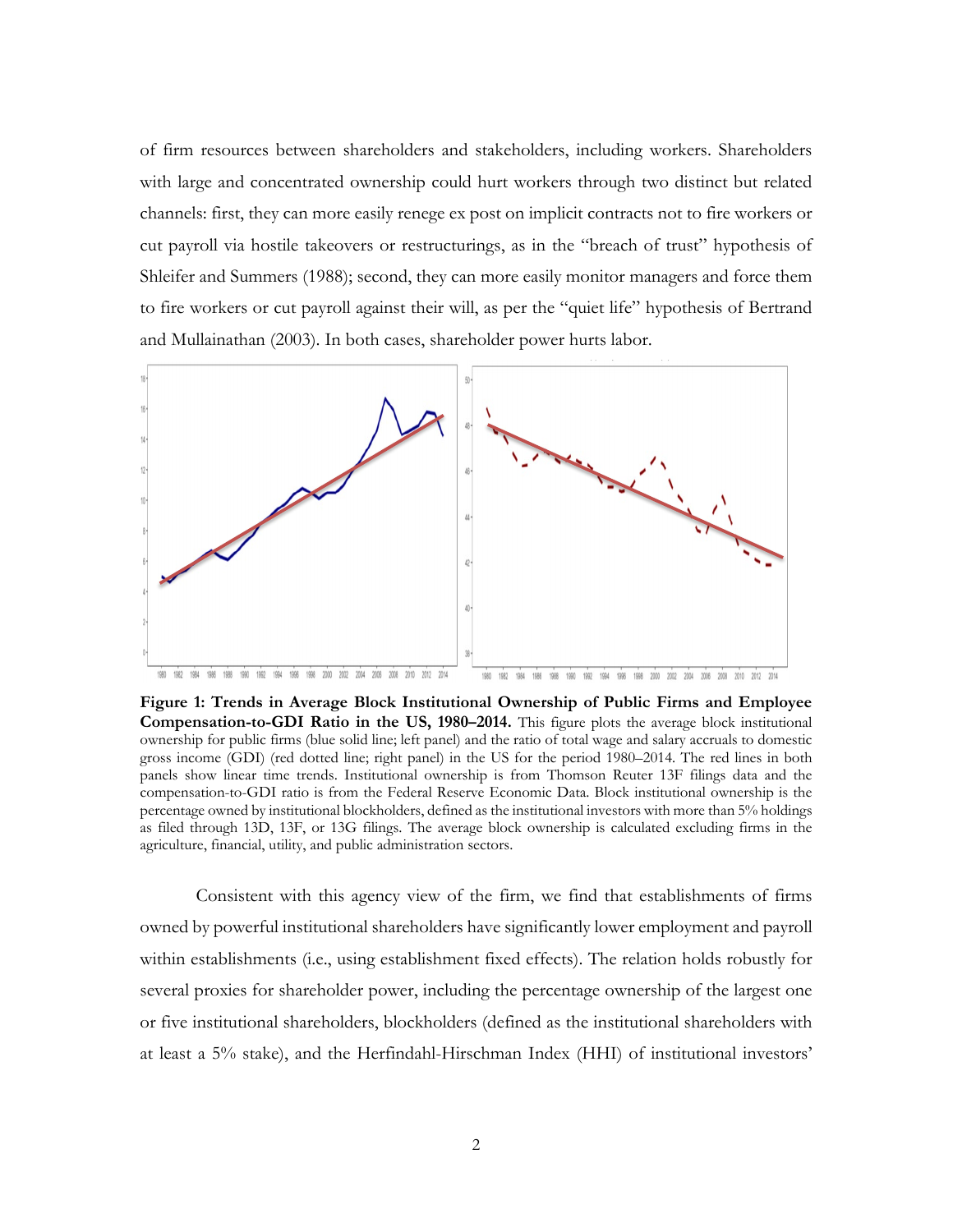ownership. Across the measures of shareholder power, the relation is economically significant: a 10-percentage point increase in large shareholder ownership is associated with a 2.1% to 2.5% reduction in a given establishment's employment and payroll. The negative association between shareholder power and employment and payroll holds up to several batteries of specification and robustness checks, which include controlling for other confounding influences due to time-varying industry and local market conditions, as well as limiting the sample to just manufacturing establishments and using symmetric employment or payroll growth as the outcome variable. Finally, we confirm the negative relation in a difference-indifferences (DD) design that exploits large changes in powerful institutional ownership to addresses selection issues.

After establishing the negative relation, we take a first step toward clarifying the mechanism by determining which powerful shareholders have the larger impact on labor and when. First, we explore variation in bargaining power, and find that the employment and payroll losses are larger in sectors where a smaller fraction of workers is unionized and in local labor markets where firms have more bargaining power vis-à-vis workers. Second, the labor losses are accompanied by higher shareholder returns but lower labor productivity. The loss of output and efficiency is hard to reconcile with a monitoring channel and more in line with a wealth transfer from workers to shareholders. Finally, we find that only institutional shareholders with control motives – i.e., "dedicated" institutions according to Bushee's (1998) classification or "activist" institutions – have a strong negative association with employment and payroll. Other types of non-controlling shareholders, such as "quasi-index" or "transient" institutions, have a weaker and if anything, positive relation with employment and payroll. Anecdotal evidence from shareholder activism campaigns further points to the maximization of shareholder value as the stated goal to manage labor-related operating expenses. In all, the collection of evidence indicates that shareholder power has mainly a reallocative impact, as labor cuts take value away from workers and toward shareholders without increasing total firm revenues.

While there is an active literature on the determinants of the decline of labor, the role of corporate governance and ownership has received limited attention. There are a number of explanations that have been set forth in the literature, including technology (Acemoglu, 2002),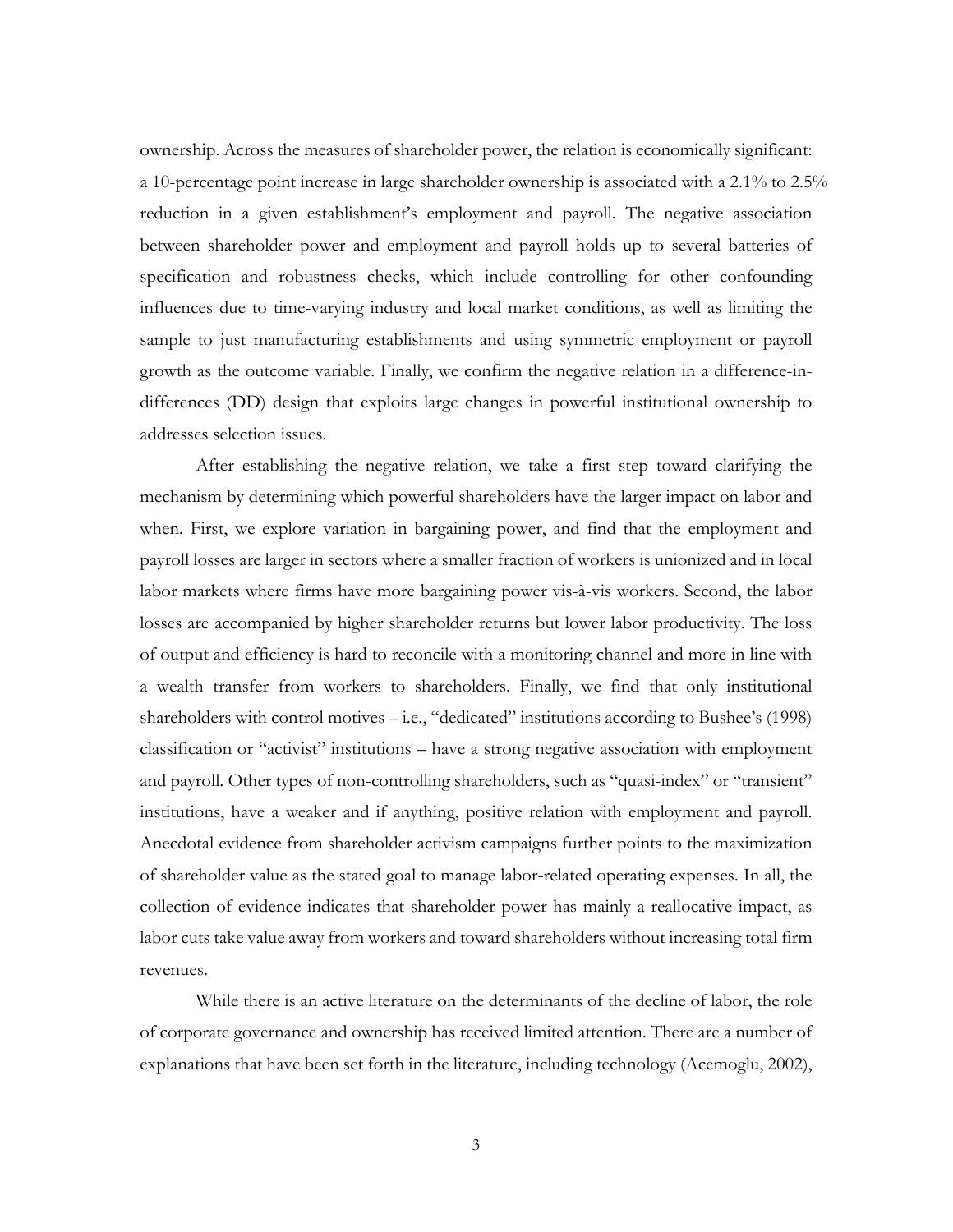import penetration (Autor, Dorn, and Hanson, 2013; Acemoglu, Autor, Dorn, Hanson, and Price, 2016; and Pierce and Schott, 2016), industry concentration and superstar firms (Autor, Dorn, Katz, Patterson, and Van Reenen, 2020), and labor market concentration (Benmelech, Bergman, and Kim, 2020). A related recent literature also examines the role of firms in wagesetting (see, for example, Card, Heining, and Kline, 2013; and Song, Price, Guvenen, Bloom, and von Wachter, 2019). Our findings are complementary to existing explanations, and suggest a role for employment policies aimed at reforming shareholder capitalism and broadening the objective of the firm beyond the narrow maximization of shareholder value, such as increasing labor representation on boards or allowing for labor participation in firm governance.

We also contribute to the literature on corporate governance and labor by exploring the link between corporate ownership structure and its labor decisions. This literature shows that measures of managerial entrenchment, such as state-level anti-takeover statues and dualclass shares, are associated with higher employee wages (Bertrand and Mullainathan, 2003; and Cronqvist et al., 2009). Another strand of this literature examines the impact on labor of specific types of institutions, such as private equities (Lichtenberg and Siegel, 1990; and Davis et al., 2014) and activist hedge funds (Brav, Jiang, and Kim, 2015). Our contribution is to provide to the best of our knowledge the first evidence on the labor impact of shareholder power for the universe of large institutional shareholders. Our findings indicate that, while there is interesting heterogeneity depending on institution type, concentrated institutional ownership matters for labor across a broad spectrum of institutions and in a representative sample of establishments owned by US public corporations.

The rest of this paper is organized as follows. Section 2 describes the data and variables used, and provides descriptive statistics. Section 3 details the main empirical specification, our main establishment-level results, and covers several specification and robustness checks. Section 4 explores mechanisms underlying the main results. Section 5 concludes.

#### **2. Data and descriptive statistics**

This section describes the data sets used in the empirical analysis, sample selection procedures, and resulting samples.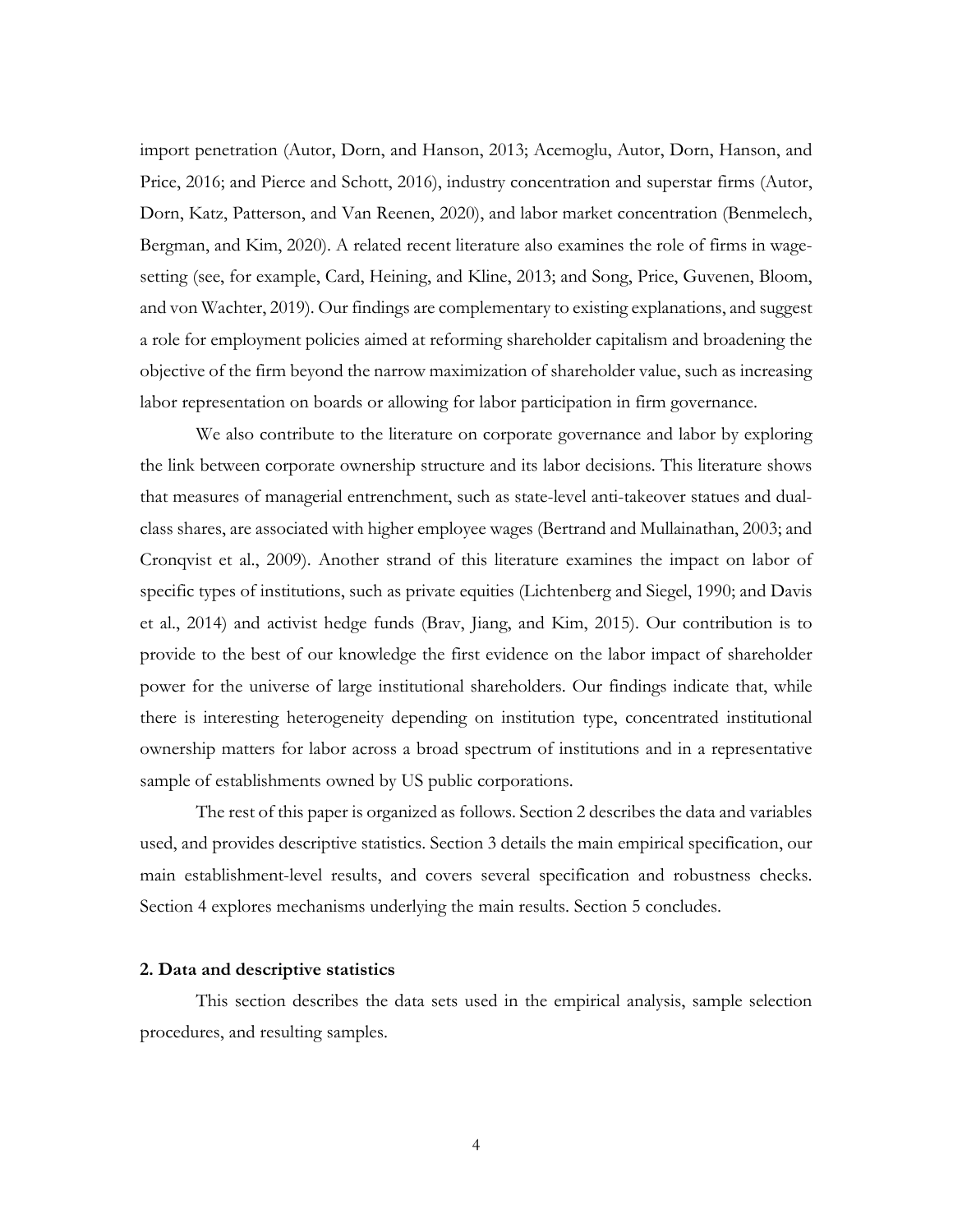#### *2.1. Data sources and sample construction*

Our main data source for establishment observations is the Longitudinal Business Database (LBD) from the US Census Bureau. The LBD is a comprehensive dataset of establishments in the United States, covering all private business establishments with at least one employee (Jarmin and Miranda, 2002). The dataset provides annual establishment-level information on employment, payroll, industry classification, and geographic location (e.g., counties) as of March 12. [2](#page-5-0) We use the log of establishment-level employment and inflationadjusted payroll (in 2005 constant dollars) as main outcome variables in our empirical analysis.

In addition, we use a set of control variables standard among research analyzing establishment-level data employing Census micro datasets (see, for example, Schoar 2002; and Benmelech, Bergman, and Kim, 2020). Specifically, firm size is measured by the log number of establishments of a given firm, while firm segment size, defined at the firm-industry level, is measured by the log number of establishments belonging to the firm in a given three-digit standard industry code (SIC) industry. Establishment age is defined as the number of years since an establishment's inception—identified by the flag for establishment's inception in the LBD—or its first appearance in the LBD, whichever is the earliest. The starting year is censored in 1977 when the coverage of the LBD begins.

The institutional ownership data are from Thomson Reuters 13F SEC filings. All institutional investment managers with greater than \$100 million in equity assets under discretionary management are required to file a Form 13F with the Securities and Exchange Commission on a quarterly basis. All common stock holdings of 10,000 or more shares or having a value of \$200,000 or more must be reported. Qualified securities include stocks listed for trading in the U.S., among other securities. The quarterly holdings reported in Form 13F represent the aggregate holdings of an institution (e.g., the Vanguard family of funds), rather than the holdings of any individual portfolio (e.g., the Contra fund in the Fidelity family of funds). Throughout the paper, an institutional investor (or shareholder) is defined as an institution that files a 13F.

The main ownership variables of interest are defined as the holdings in a stock by a given type of institutional investor as a percentage of shares outstanding. "Overall IO" is the

l

<span id="page-5-0"></span><sup>2</sup> The LBD employment includes full-time and part-time workers.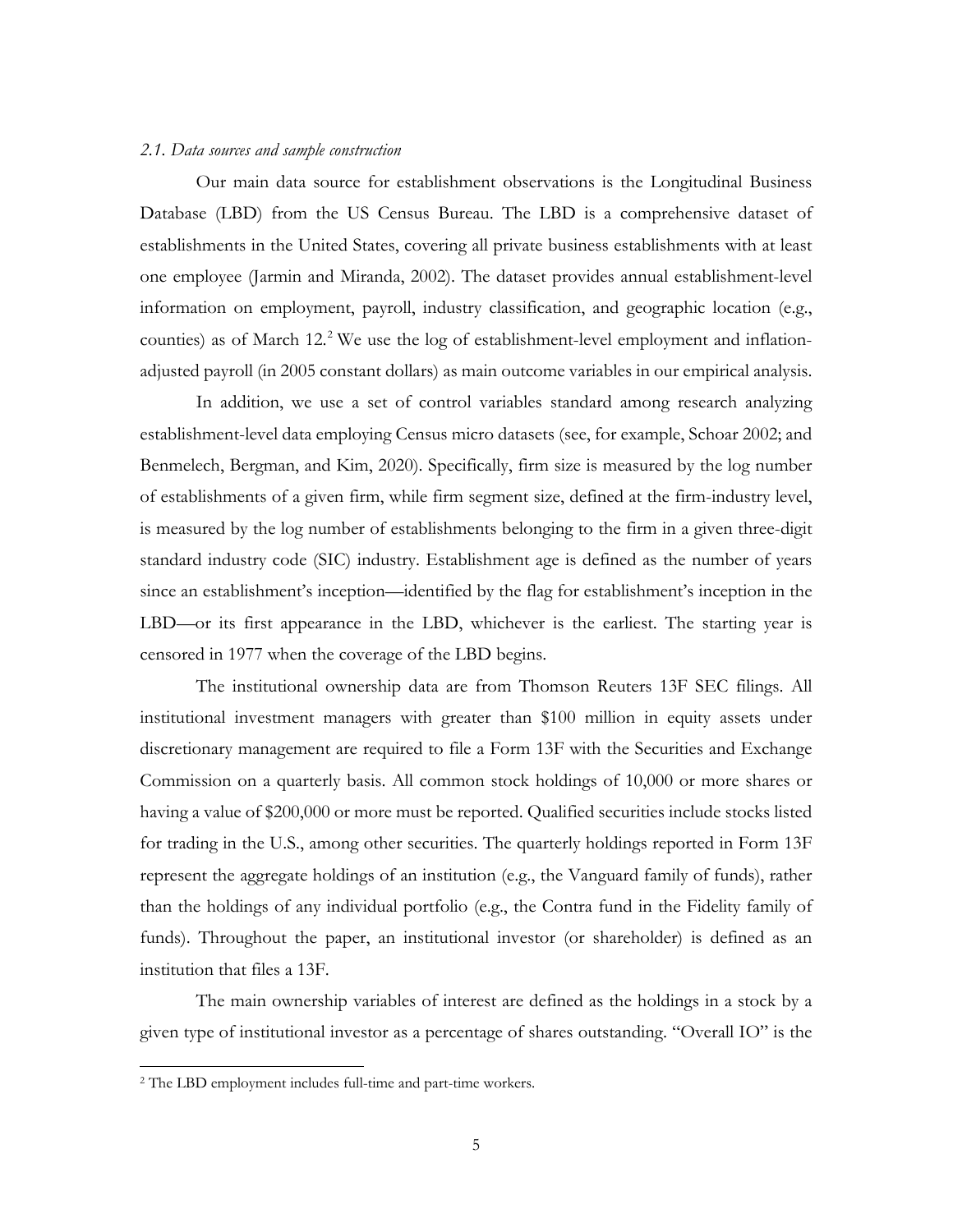percentage owned by all institutional investors. "Top 1 ownership" and "Top 5 ownership" are the percentages owned by the largest one and five institutional investors, respectively. "Total block ownership" is the percentage owned by all blockholders, which are defined as the institutional investors with more than 5% holdings as filed through 13D, 13F, or 13G. To better distinguish between ownership types among institutional shareholders, we also consider three additional variables: "Quasi-index IO," "Dedicated IO," and "Transient IO," which are the percentages owned by quasi-index, dedicated, and transient institutional investors as classified by Bushee (1998), all scaled by "Overall IO." "Activist IO" is the percentage owned by activist institutional investors as classified by Grennan (2019) based on institutional investors that have engaged in shareholder activism campaigns, scaled by "Overall IO."

We require that each establishment observation from the LBD have non-missing, positive values for employment and payroll, as well as the one-year lagged observation, which is used in part of our analysis that uses growth rates of employment or payroll as an outcome. We then match establishments with firm-level institutional ownership variables from Thomson Reuters as of the first quarter of the previous year using the Census Bureau's bridge file between the firm identifiers in the LBD and Compustat.<sup>[3](#page-6-0)</sup> We require that establishments have the matched institutional ownership variables. We exclude the agriculture (SIC 0100- 0900), utilities (SIC 4900-4999), financials (SIC 6000-6999), and public administration (SIC 9000-9999) industries from our sample. This sample selection procedure yields approximately 7,340,000 establishment-year observations from 1982–2015 (the Thomson Reuters data are available from 1981–2014). A subsample for the manufacturing sector (SIC 2000-3999), which is used in part of our analysis, includes approximately 533,000 establishment-year observations. The numbers of observations are rounded to the nearest thousand to follow the Census Bureau's disclosure rules.

We construct data on collective bargaining coverage by following the approach in Hirsch and Macpherson (2003).<sup>[4](#page-6-1)</sup> Below we provide a detailed account of the data source and construction that are relevant for our empirical analysis. We compute the fraction of workers

l

<span id="page-6-0"></span><sup>3</sup> LBD information is as of March of a given year. Thus, institutional ownership as of the first quarter of the previous year represents the ownership information that is lagged by a full year.

<span id="page-6-1"></span><sup>&</sup>lt;sup>4</sup> For the data used in Hirsch and Macpherson (2003) see [www.unionstats.com.](http://www.unionstats.com/)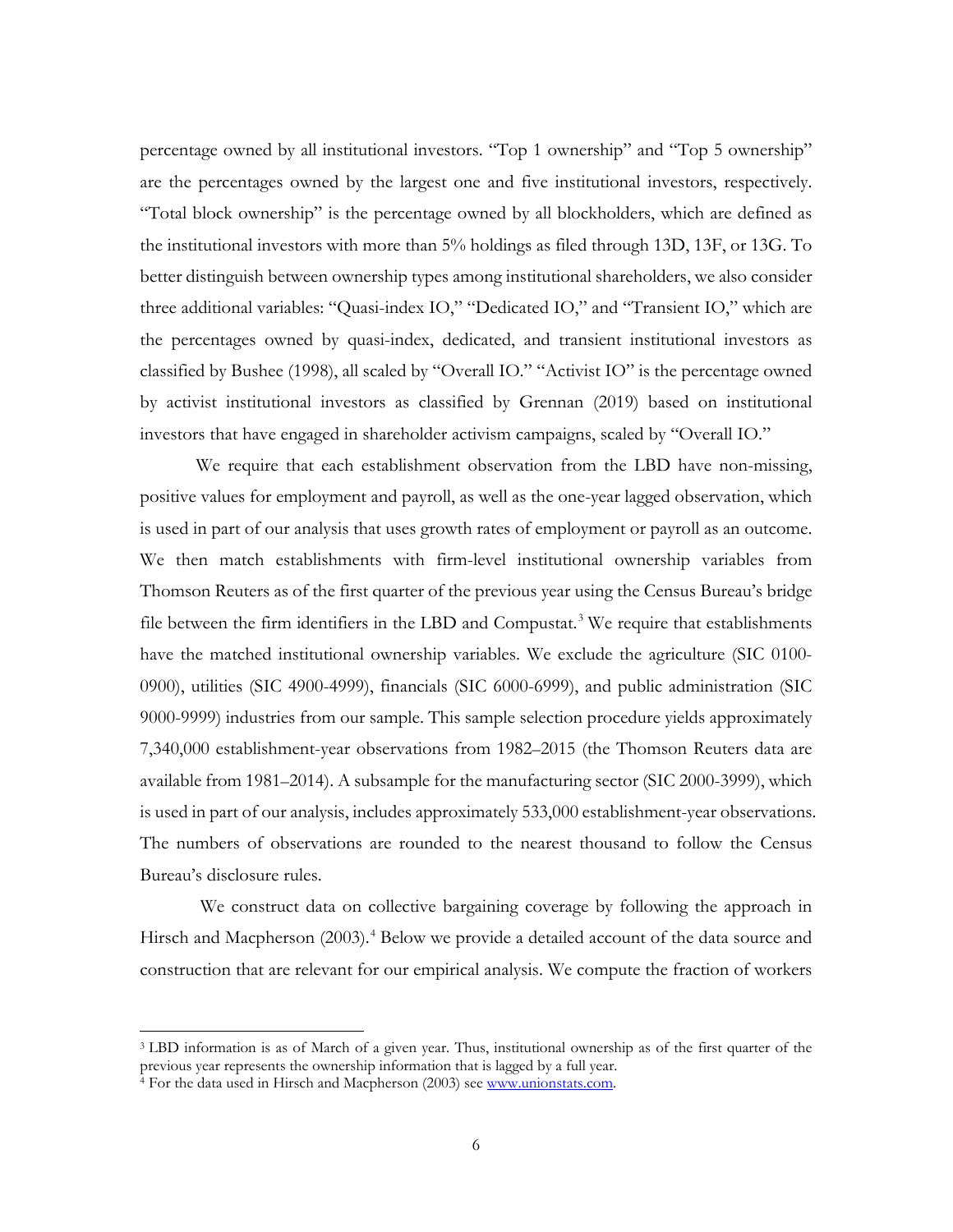covered by labor unions at the industry level using the Current Population Survey (CPS) Outgoing Rotation Groups (ORG) data.<sup>[5](#page-7-0)</sup> The resulting dataset provides union coverage rate estimates, defined as the number of employees covered by labor unions divided by total employment, by Census Industry Code (CIC) beginning in 1983. Because our establishmentlevel data use SIC codes, we match the union coverage data with Census establishment-level data at the industry level as follows.<sup>[6](#page-7-1)</sup> For the years 1983–2002, we use the 1980 and 1990 Census Bureau's concordances between CIC codes and SIC codes. For 2003–2015, during which the CIC is based on NAICS codes, we first match 2000 CIC codes to 1990 CIC codes using the Census Bureau's concordance and then use the Census Bureau's concordance between 1990 CIC and SIC codes to match with the Census establishment-level data.<sup>[7](#page-7-2)</sup> Given that our industry-level database on union coverage begins in 1983 whereas our sample period starts in 1982, we impute the rate of collective bargaining coverage using 1983 information for years 19[8](#page-7-3)1 and 1982.<sup>8</sup>

### *2.2. Descriptive statistics*

 $\overline{a}$ 

Table 1 shows descriptive statistics for institutional ownership and establishment characteristics for establishments in the full sample (Panel A) and in the manufacturing sample (Panel B) from 1982-2015. Focusing on the full sample, the average overall institutional ownership is 59.7%, consistent with rising institutionalization of public firm ownership in the past decades. The average ownership by blockholders, defined as institutional investors with at least 5% ownership, is 14.7% and exhibits considerable variation with a standard deviation of 14.5%. Ownership by "dedicated" institutions, which are likely active monitors, accounts for 13.1% of all institutional ownerships. These statistics suggest that a bulk of institutional shareholding is across dispersed, less active owners.

<span id="page-7-0"></span><sup>&</sup>lt;sup>5</sup> The database is available at  $\frac{http://www.nber.org/data/morg.html.}{http://www.nber.org/data/morg.html.}$ 

<span id="page-7-1"></span><sup>6</sup> The CPS ORG data employs the 1980 CIC classification (based on SIC codes) from 1983 to 1991, the 1990 CIC classification from 1992 to 2002 (based on SIC codes), and the 2000 CIC (based on NAICS codes) from 2000 and on.

<span id="page-7-2"></span><sup>7</sup> For the majority of CIC industries used in the CPS, this matching procedure results in direct linkages to threedigit SIC industries. In a minority of cases, the procedure results in a match to a two- or four-digit SIC industry, in which case the finer industry classification is used.

<span id="page-7-3"></span><sup>8</sup> The Census establishment-level datasets use different vintages of SIC and NAICS codes across years (see for example, Table 1 in Fort and Klimek, 2018). Thus, we use the appropriate vintage of the industry codes for each year (for example, SIC1997 for 1997).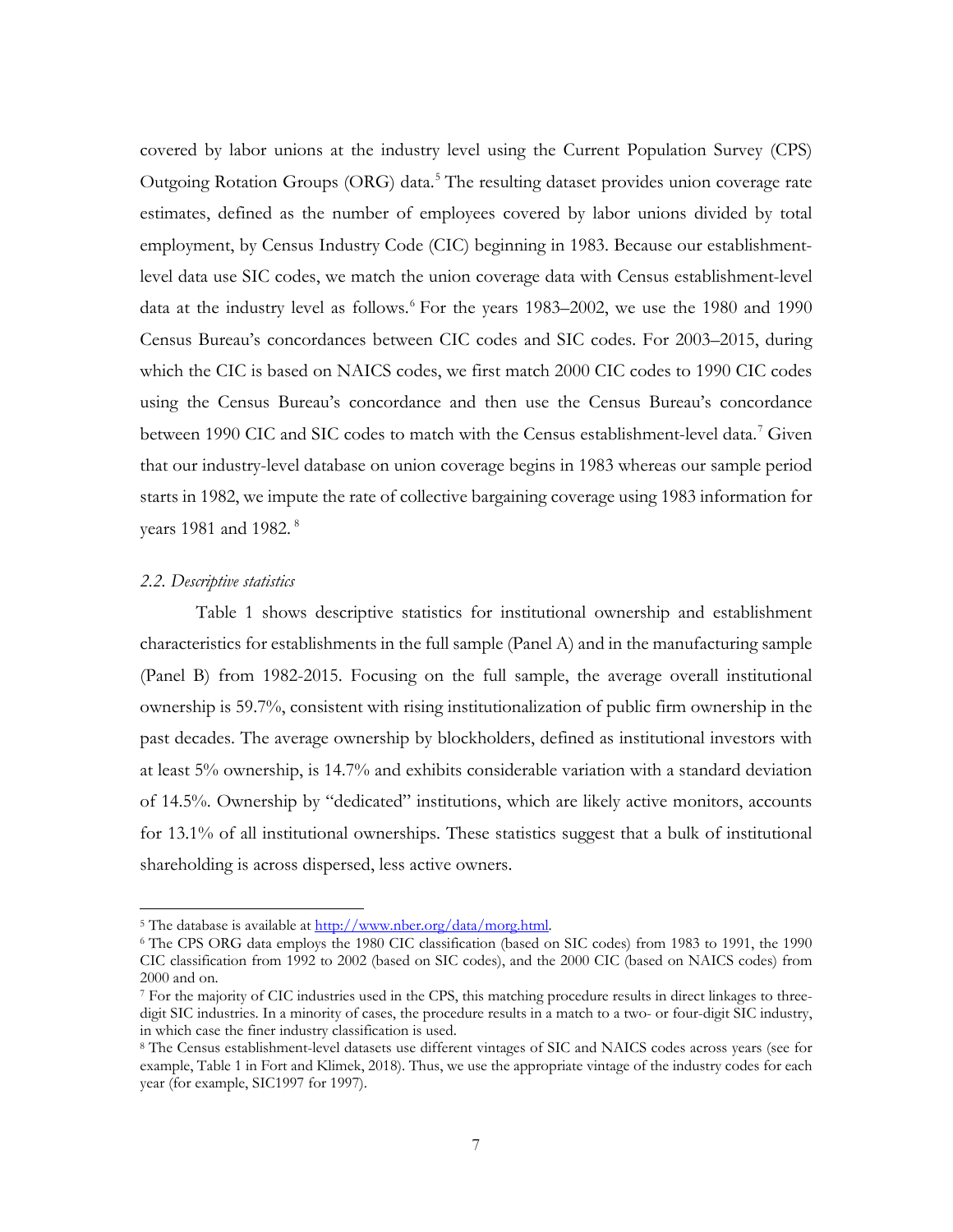#### [Insert Table 1 here.]

Turning to establishment characteristics, the average establishment in the full sample employs about 62 workers and pays about \$29,500 per worker (in 2005 constant dollars). The (public) parent firm of the average establishment owns more than 2,000 establishments, and the average age of establishments is 10.8 years. Panel B shows similar mean values of institutional ownership variables for manufacturing establishments. They however exhibit larger employment and payroll on average, relative to the establishments in the full sample. The average annual pay is about \$42,700 per worker in manufacturing.

#### **3. Empirical analysis**

This section provides baseline estimates for the within-establishment relation between large shareholder ownership and employment or payroll, explores large increases in institutional ownership as a quasi-natural experiment, and examines robustness.

### *3.1. Baseline results – ownership by large institutional shareholders and ownership concentration*

We estimate the relation between ownership by large institutional shareholders, which presumably increases shareholder power, and establishment-level employment and payroll using the following regression:

$$
y_{ijkt} = \alpha_i + \alpha_{kt} + \beta_1 Large~IO_{jt-1} + \beta_2 Overall~IO_{jt-1} + \gamma' X_{it-1} + \varepsilon_{ijkt},
$$
\n(1)

where  $y_{ijk}$  is either of the log of total employment or payroll, *i* indexes establishment, *j* firm, *k* industry, and *t* year; *α<sup>i</sup>* is establishment fixed effects; *αkt* is industry-by-year fixed effects; *Large IOjt-1* is a measure of large institutional shareholders' ownership (see below); *Overall IOjt-1* is overall institutional ownership;  $X_{i+1}$  is a set of establishment-level control variables, including firm size and firm-segment size, and *εijkt* is the residual. Standard errors are clustered at the firm level.

The coefficient of interest is  $\beta$ <sup>*1*</sup>, which represents the within-establishment semielasticity of establishment-level employment or payroll to a measure of large institutional ownership, after controlling for overall institutional ownership, establishment-level covariates, and time-varying industry conditions. We first employ ownership by top institutional investors as a measure of large shareholder ownership, and then employ total institutional blockholder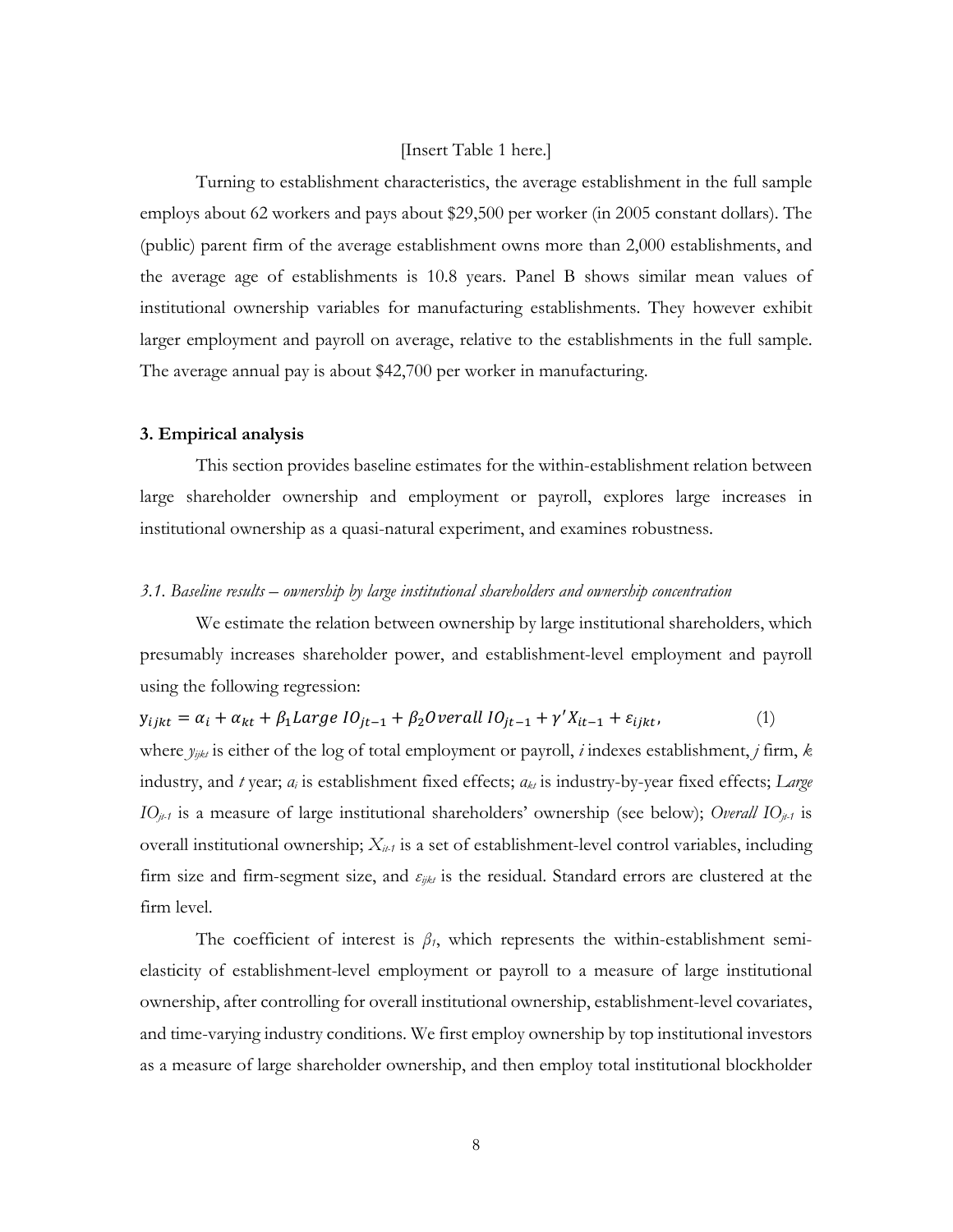ownership and concentration of ownership across institutions. The premise is that institutional investors would have strong incentives to maximize shareholder value and power to do so, potentially at the expense of employees, when they have large fractional ownership (Shleifer and Vishny, 1986) or when ownership is concentrated in the hands of few institutional investors. The control for overall institutional ownership (represented by the coefficient  $\beta_2$ ) helps address alternative interpretations due to omitted factors not related to institutions' incentives to monitor the firm. If our main estimates were due to omitted factors that drive institutions' decisions to buy or sell shares in a given firm for reasons unrelated to monitoring, then we would expect our *Large IO* variables have no incremental explanatory power after controlling for overall institutional ownership.

Table 2, Panel A shows estimation results for Eq. (1) using the top one and five institutional ownership variables on the full industry sample. Columns 1 and 2 (columns 3 and 4) present the baseline within-establishment relation between ownership of the largest institutional shareholder and log employment (payroll). The coefficient on "Top 1 ownership" in column 1 is -0.217 and significant at a less than 1% level. This estimate shows that for a given business establishment, a ten-percentage point increase in the largest institution's ownership (relative to the mean of 8.7%) is associated with a 2.2% decline in employment, controlling for time-varying industry conditions and establishment characteristics. The coefficient in column 3 shows a similar magnitude of a within-establishment decline in payroll (by 2.1%, *t*-stat = 5.22) in response to a ten-percentage point increase in the largest institution's ownership. These significantly negative relations are consistent with the idea that when the firm's largest institutional shareholder increases ownership and thus incentives to monitor (Shleifer and Vishny, 1986) or "power," it reduces employment and payroll at the establishments in an attempt to maximize shareholder value.

Similarly, columns 2 and 4 show that the collective ownership of top five institutional shareholders is negatively associated with establishment-level employment and payroll (significant at a less than 1% level). A ten-percentage point increase in top five ownership is associated with 2.3% and 2.5% declines in number of employees and wage bills, indicating a similar magnitude of the association with that for top one ownership.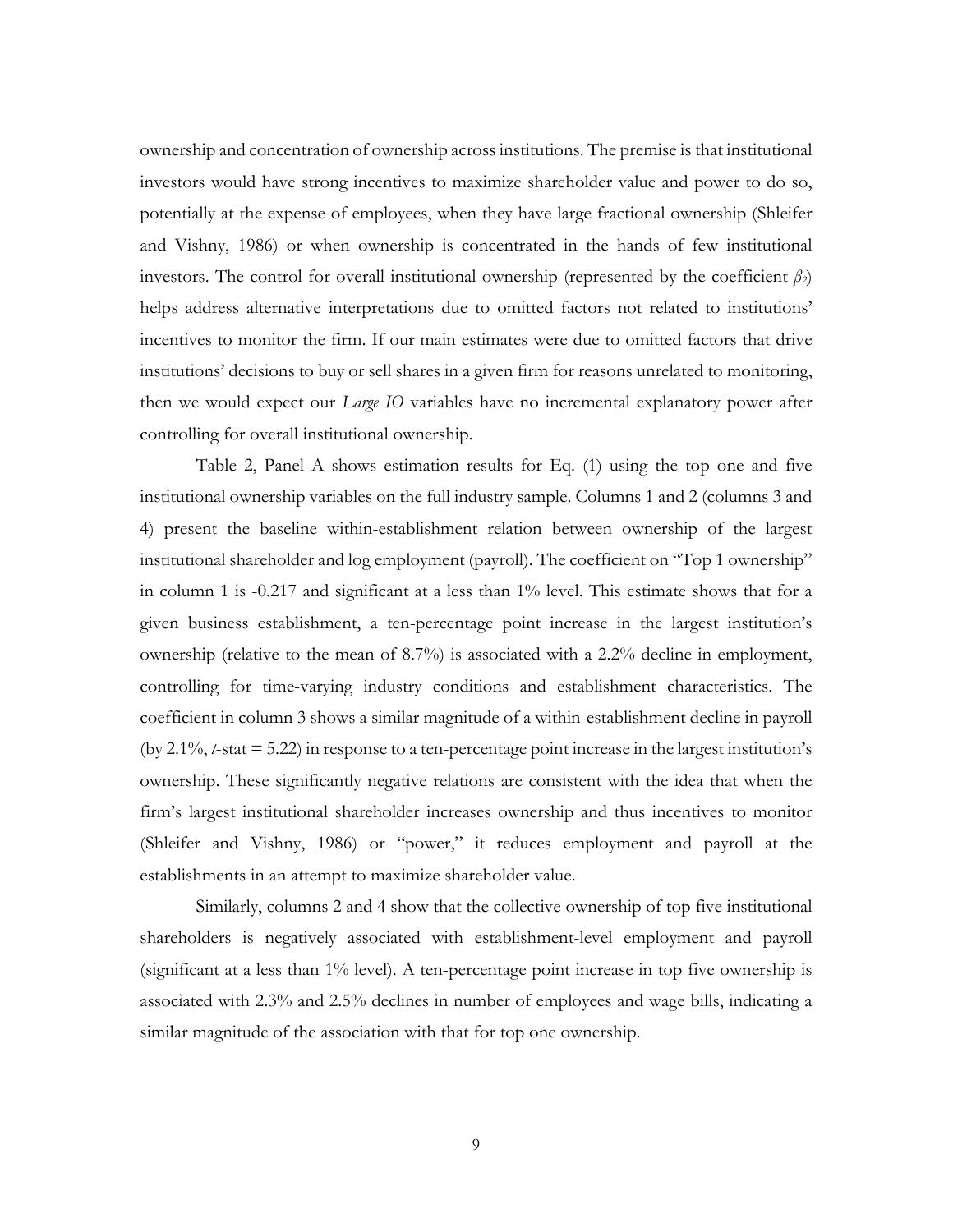Across the columns, the coefficients on control variables have expected signs – the log number of establishments per firm, a measure of the owner firm's scope, is significantly positively correlated with both establishment-level employment and payroll. Importantly, the coefficient on the overall institutional ownership measure is positive and generally smaller in magnitude relative to that of our main variables of interest. The positive relation between general institutional ownership and employment and payroll indicates that, unless they are powerful, the presence of institutional shareholders does not in and of itself harm workers. This can be the case either because diffused institutional shareholders do not have the ability to influence firm decisions on labor or because their objectives (or incentives) differ from those of large institutional shareholders, as it may be the case for passive buy-and-hold investors. We explore this possibility in more detail in the analysis by institution type in the next section.

# [Insert Table 2 here.]

Panel B presents estimates of Eq. (1) for a subsample of manufacturing establishments. Similar to the full sample results in Panel A, the coefficients on top one and five ownership variables are consistently negative and significant at a less than 1% level. The economic magnitude of the effect is somewhat larger in manufacturing than across all industries – for example, estimates in columns 2 and 4 indicate that a ten-percentage point increase in top five institutional ownership is associated with 2.9% and 3.3% within-establishment reductions in employment and payroll. This larger magnitude of decline in employment and payroll in manufacturing is consistent with existing work documenting that the decline of labor is most pronounced in manufacturing (e.g., Autor et al., 2020).

Next, we explore how powerful institutional shareholders affect establishment-level employment and payroll by estimating Eq. (1) using total institutional blockholder ownership and the Herfindahl-Hirschman Index (HHI) of institutional investors' ownership as measures of shareholder power.

# [Insert Table 3 here.]

Table 3 shows estimation results using the total institutional blockholder ownership and HHI variables. The coefficients on "Total block ownership" in columns 1 and 3 in Panel A show that, when a given establishment experiences a ten-percentage point increase in block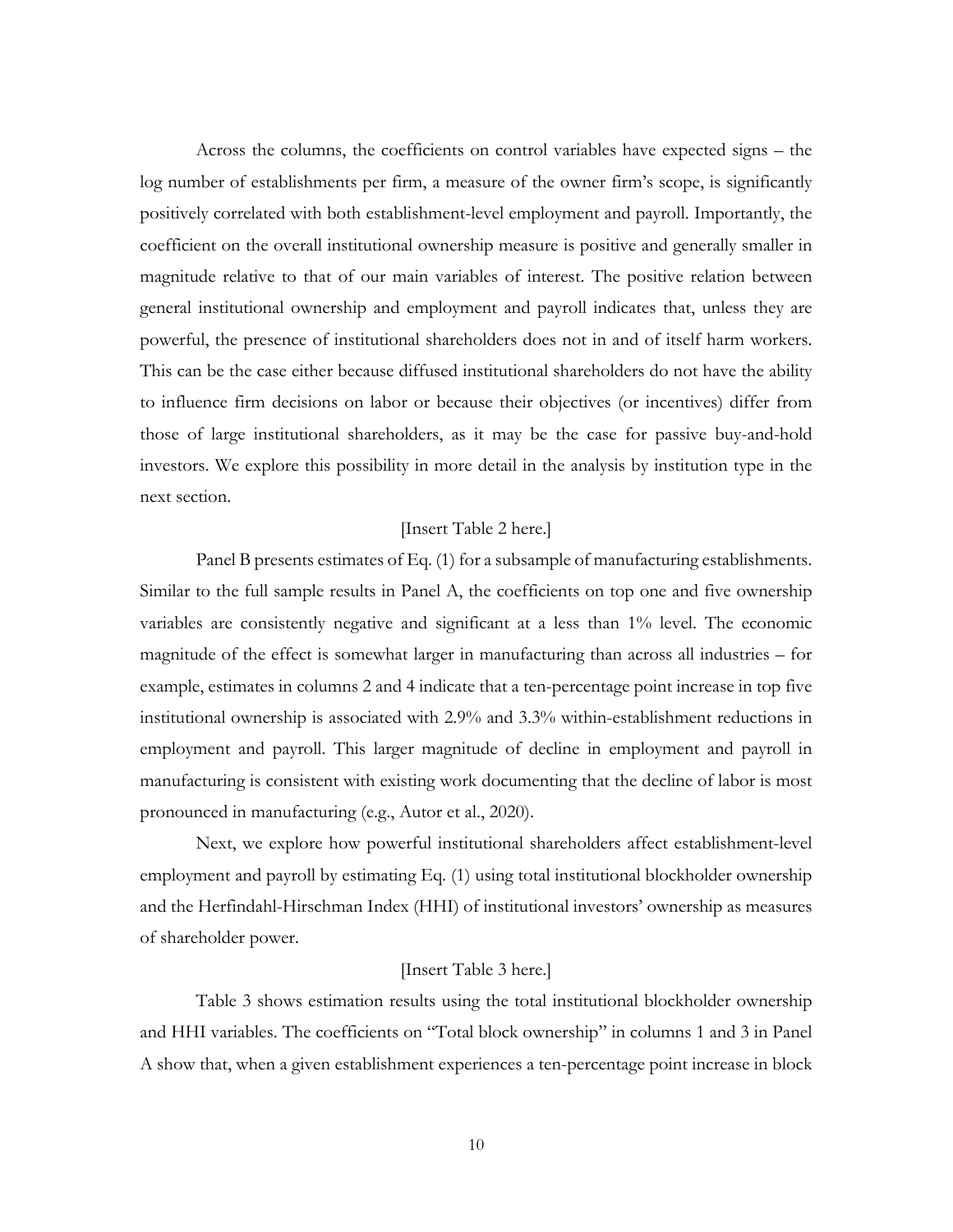institutional ownership, its employment and payroll decline by 1.5% and 1.7%. The coefficients are significant at a less than 1% level. Similarly, the significantly negative coefficients on "HHI (institutional ownership)" in columns 2 and 4 show that when institutional ownership becomes more concentrated, the establishment exhibits smaller employment and wage bills. A one-standard deviation (SD) increase in the HHI (0.110) would lead to an about 1% reduction in establishment employment and payroll within establishments.

Panel B presents estimates for establishments in the manufacturing sector, showing similarly negative within-establishment relations between changes in block ownership or concentration of ownership and employment and payroll. The economic magnitude of the effect is particularly more pronounced in manufacturing when the HHI is employed to measure shareholder power – the coefficient on the HHI is 52% (employment) to 104% (payroll) larger in manufacturing relative to the full set of industries as shown in Panel A.

#### *3.2. Robustness*

A potential concern for our baseline results is that ownership of large institutional investors is correlated with local labor market conditions, which would affect labor market outcomes such as employment and wages. For example, spurious correlation may arise if large institutional investors target firms operating in smaller labor markets, in which employment and wages tend to be lower (e.g., Moretti, 2011). To mitigate this type of concern, we reestimate the baseline regression in Eq. (1) with county-by-year fixed effects, and present estimation results in Panel A.1 of Table 4.

# [Insert Table 4 here.]

Across the columns, the panel shows that the estimated association of top one or five, block, or concentrated institutional ownership with labor quantities is generally more pronounced once time-varying local labor market conditions are controlled for. For example, relative to the comparable estimate in Table 2, Panel A.1, column 1 (-0.217), the coefficient on "Top 1 ownership" in Table 4, Panel A.1, column 1 (-0.286) indicates an employment effect that is about one-third larger. Similarly, the estimated semi-elasticity of payroll to top one ownership in column 5 is about one-third larger than the comparable estimate in Table 2,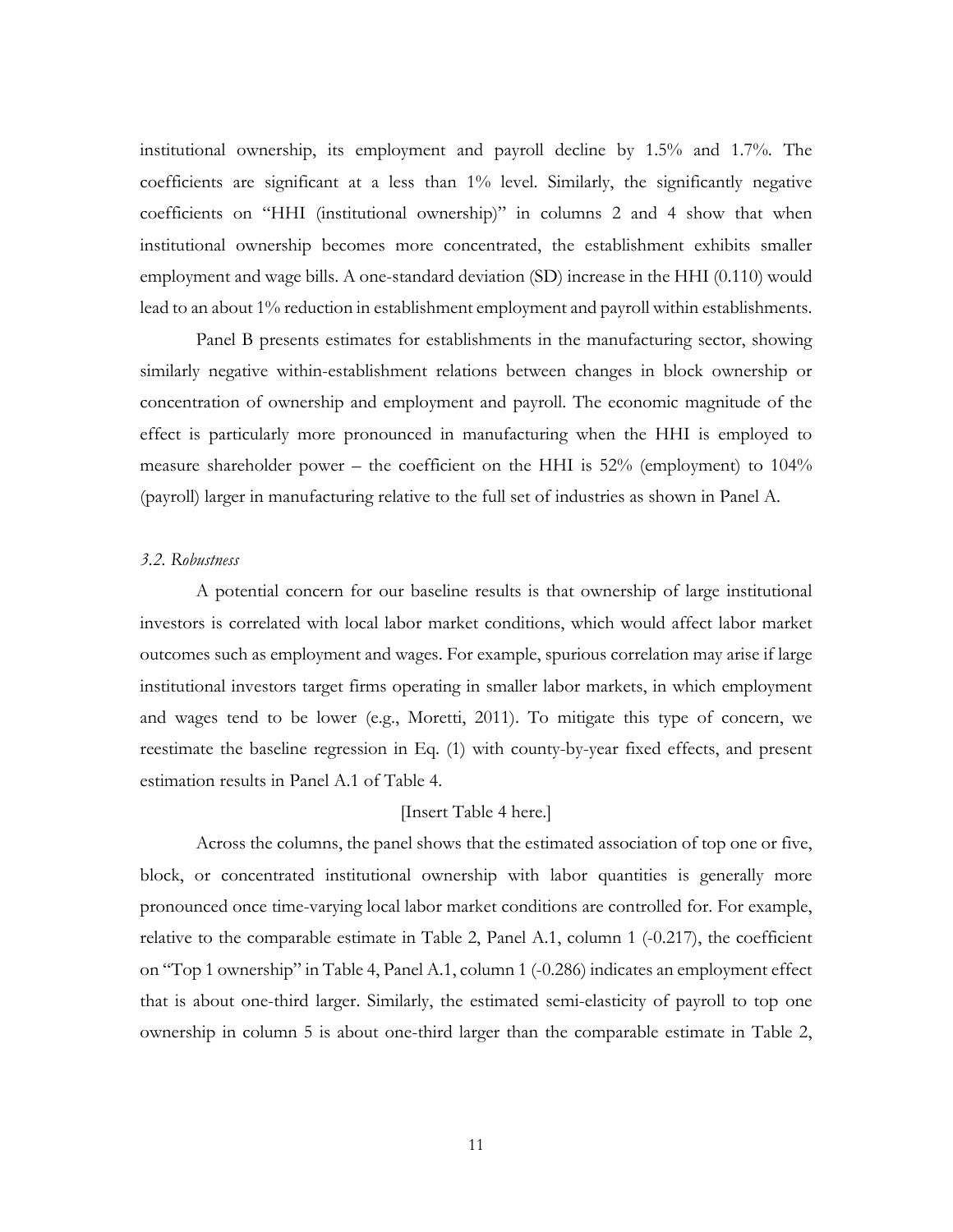Panel A, column 3 (-0.274 vs. -0.205). Overall, the results in Table 4, Panel A.1 show that omitted time-varying local market conditions are unlikely to explain the baseline results.<sup>[9](#page-12-0)</sup>

We also check for robustness of the baseline results to using a moving average of institutional ownership, which includes two recent lags, to allow for potential dynamic effects due to a delayed response of employment and payroll to ownership. Estimates in Table 4, Panel B show that the effect of powerful institutional ownership, measured using moving averaged ownership, is consistently negative and highly statistically significant (largely at a less than 1% level). Interestingly, the economic magnitude of the effect is generally larger than those of the baseline results in Tables 2 and 3, indicating that further lagged changes in large institutional ownership have a greater effect on labor, relative to more recent changes in large institutional ownership. For example, the coefficient on "Top 5 IO (MA)" in column 2 (-0.321) is almost 40% larger than that on "Top 5 IO" in column 2 in Table 2, Panel A (-0.233).

In our main empirical analysis, we control for overall institutional ownership. Including this control is important to ensure that the main estimates capture the effect of shareholder power due to large and concentrated ownership by institutional shareholders. Intuitively, overall institutional ownership may not necessarily capture shareholder power, as firms with high levels of institutional ownership may still be widely held by many institutions, each with a small ownership share and thus limited power and incentives to monitor.

We examine the robustness of our baseline results by employing an alternative specification that scales the measures of top and blockholder ownership by overall institutional ownership, instead of including it as a control variable. This alternative measure gauges the relative importance of large or powerful institutional ownership among the overall institutional ownership (similar to the institution type shares in Section 4.3). The estimation results shown in Panel C of Table 4 are largely consistent with our baseline results in Tables 2 and 3. As the fraction of shares owned by top one or five institutions, or institutional blockholders among all institutional ownership increases, the employment and payroll of establishments decrease significantly (all coefficients are significant at the 1% level). For example, the coefficients on "Top 5 IO/overall IO" in columns 2  $(-0.134)$  and 5  $(-0.142)$  show that when the relative

 $\overline{a}$ 

<span id="page-12-0"></span><sup>9</sup> Panel A.2 of Table 4 shows that the results are also robust to controlling for finer measures of local labor market conditions using industry-commuting zone-year fixed effects.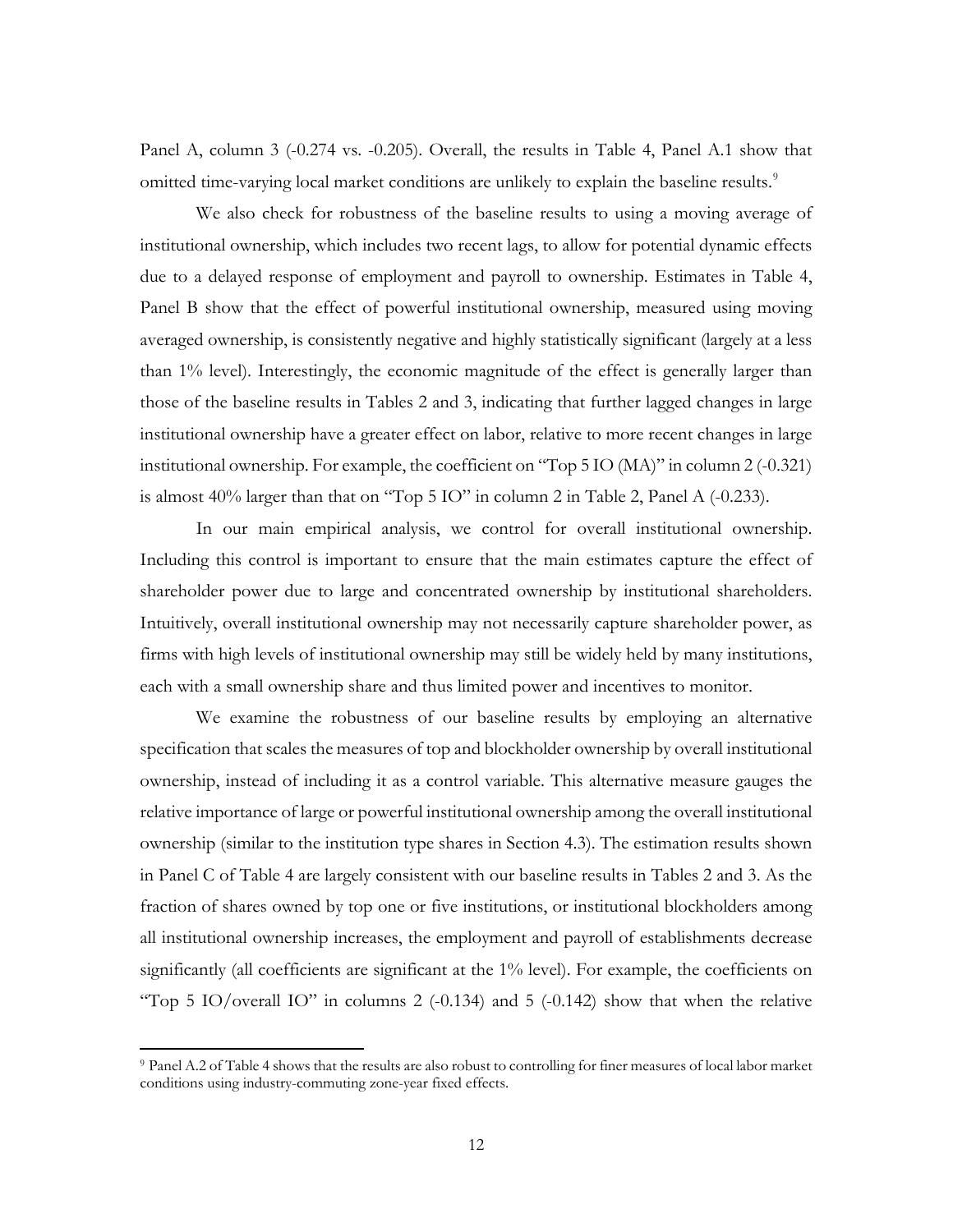importance of top five institutional ownership among all institutional ownership increases by 10 percentage points, the establishment's employment and payroll would decline by 1.3% and 1.4%. Thus, the results in Panel C of Table 4 confirm that the negative within-establishment relation between large institutional ownership and employee outcomes is robust to how we control for overall institutional ownership.<sup>[10](#page-13-0)</sup>

In additional robustness analysis, we employ an alternative specification that uses growth rates of establishment-level employment and payroll, instead of their log's, as dependent variables. Specifically, we estimate the following regression:

 $\text{owth}_{ijkt} = \alpha_{kt} + \beta_1 \text{Large } IO_{jt-1} + \beta_2 \text{Overall } IO_{jt-1} + \gamma' X_{it-1} + \varepsilon_{ijkt},$  (2) where *growth<sub>ijkt</sub>* is the symmetric growth rate of total employment or payroll, defined as  $(y_{ijkt}$  $y_{i\neq k}$ -*i*)/( $y_{i\neq k}$ -*y<sub>ijkt</sub>-i*)/2, *i* indexes establishment, *j* firm, *k* industry, and *t* year; and all other variables are defined as in Eq. (1), except that  $X_{i}$  also includes establishment age. We use a symmetric measure of employment and payroll growth following Davis, Haltiwanger, and Schuh (1996) to ensure that the result is not driven by the very largest employment or payroll increases and cuts. We do not include establishment fixed effects in Eq. (2), given that calculating the growth rates within establishments is akin to differencing out the level in the outcome variables.

Appendix Table A.1, Panel A shows estimation results of Eq. (2). The coefficients on top and block institutional ownership variables show a negative within-establishment relation between shareholder power and employment and pay growth rates, consistent with our baseline results for level changes. Interestingly, the negative relation is more pronounced for the growth rate of payroll relative to that of employment. For example, estimates in columns 1 and 5 show that a ten-percentage point increase in top institutional ownership is associated with a 0.3-percentage point slowdown in employment growth rate but with a 0.8-percentage point slowdown in payroll growth rate, more than a twice bigger magnitude. This finding indirectly suggests that greater ownership by large institutional investors is associated with lower per-employee wage growth. Columns 2-3 and 6-7 show that top five and total block institutional ownership variables are also associated with slower employment and wage growth, while columns 4 and 8 indicate a muted effect of the HHI of institutional ownership on the

 $\overline{a}$ 

<span id="page-13-0"></span><sup>10</sup> Panel D of Table 4 shows that the results are also robust to dropping the control for overall IO from the baseline specification.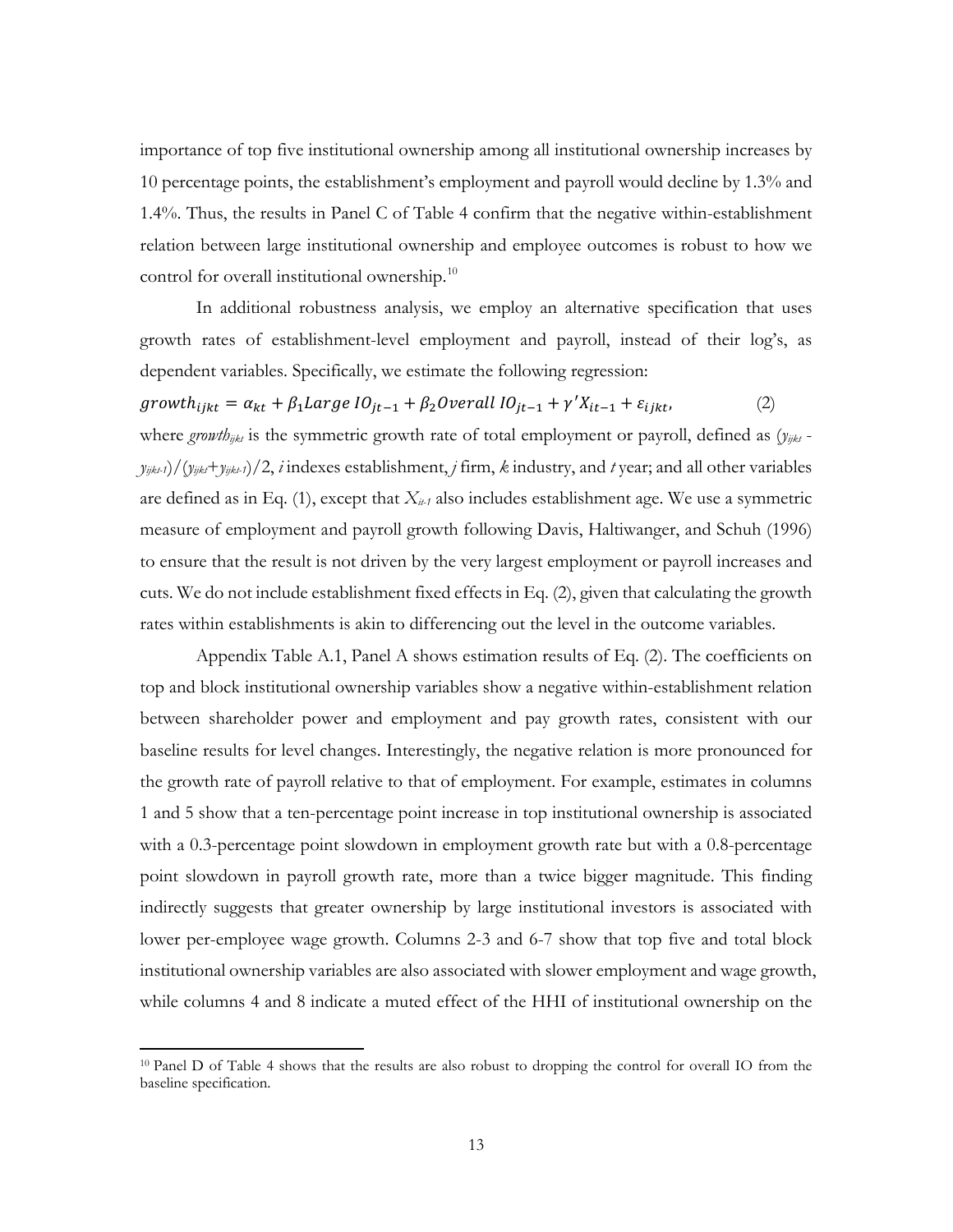growth of labor. Overall, we find qualitatively consistent results using growth rates of the employee outcomes as dependent variable in place of the levels along with establishment fixed effects.

A final important robustness question relevant for macro implications of our results is how powerful institutional investors "allocate" cuts in employment and wage bills across establishments of different sizes. One possibility is that institutions would prefer cutting both employment and payroll at relatively large establishments within firms in an attempt to cut overall labor costs, which could benefit shareholders. This would imply a considerable aggregate effect of increased power of institutional investors both on employment and wages. Alternatively, powerful institutions with strong incentives to monitor may want to keep employment of larger establishments (which are likely more productive) but to lower their wages exploiting their bargaining power in an attempt to maximize shareholder value. This alternative scenario would imply that the negative effect of powerful shareholders on aggregate labor may be concentrated in wages rather than employment. We explore these possibilities by reestimating Eq.  $(2)$  with establishment observations weighted by their log employment.<sup>[11](#page-14-0)</sup>

Panel B of Appendix Table A.1 shows estimation results. We find that when establishments are weighted by their size, the estimated relation between ownership of large institutions and employment growth is statistically insignificant and economically close to zero (columns 1 through 4). In contrast, columns 5 through 8 show that the presence of powerful institutional shareholders with strong incentives to monitor is associated with a significant reduction in establishment-level payroll growth. For example, the coefficient on "Top 5 IO" in column 6 is -0.073 and significant at a less than 1% level, comparable with an unweighted estimate in column 6 in Panel A (-0.079). A simple back-of-the-envelope calculation using estimates in columns 2 (employment) and 6 (payroll) suggests that, when top five institutional ownership increases by 10 percentage points, the growth rate of per-employee wages would decrease by  $0.56\%$  (=  $(-0.073 - (-0.017)) \times 0.10$ ).

These results, combined with the baseline unweighted results, describe how large institutional investors cut employment and wage bills across establishments. For larger

 $\overline{a}$ 

<span id="page-14-0"></span><sup>11</sup> We prefer estimating Eq. (2) instead of Eq. (1) in weighting observations by establishment employment because (log) employment itself is one of the outcome variables in Eq. (1).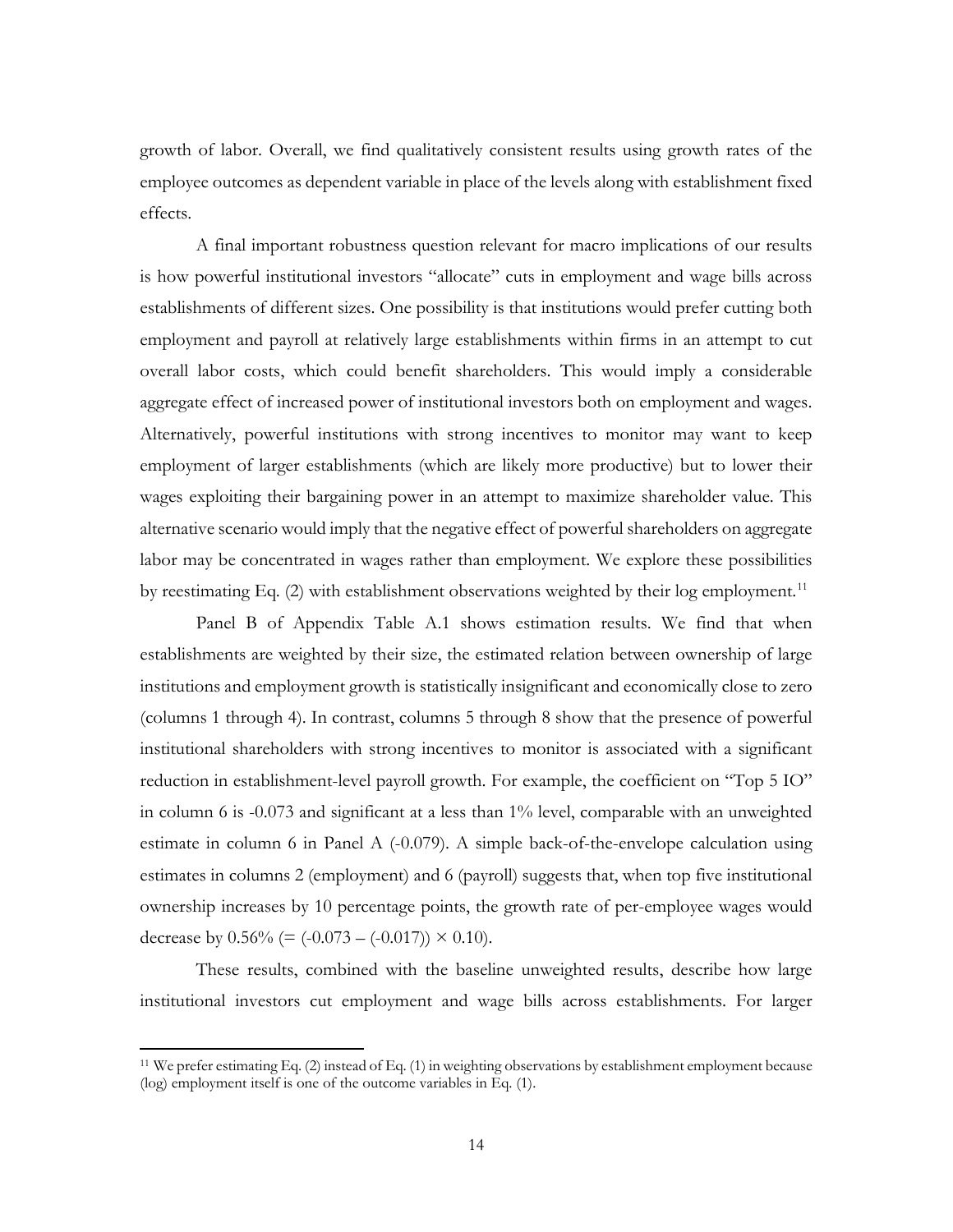establishments (which are likely more productive hence require smaller cuts in employment), they would push for a cut in per-employee wages but not overall employment. For smaller establishments (which are likely less productive), they appear to push for reductions both in head counts and wages, representing an overall reduction in the scale of operations. Importantly, the employment-weighted estimates in Panel B suggest that the aggregate impact of large institutions' monitoring could be more on pay rather than employment, which is consistent with stagnation of wages over the past couple of decades (e.g., Acemoglu and Autor, 2011) along with the rise of institutional block ownership.

### *3.3. Identification – DD Analysis of Large Increases in Institutional Ownership*

One concern with our empirical approach so far is that powerful institutional shareholders may "cherry pick" firms they invest in. In other words, it is not the powerful institutional shareholders that lead to employment cuts, but rather that powerful institutional shareholders tend to invest in firms with declining labor. To address this identification challenge, which is an instance of a selection (or reverse causality) concern, we repeat our baseline analysis in a difference-in-differences (DD) setting that exploits events of "large" increases in institutional ownership. Specifically, we examine a subsample of establishments that experience a more than 5% increase in block institutional ownership as our "treatment" group. We then assemble a "control" group of establishments that experience a more than 5% increase in overall institutional ownership but not block institutional ownership.[12](#page-15-0)

Note that the identifying assumption for this test is not that establishments experiencing a large change in block ownership are similar to those that experience a large change in overall institutional ownership. Rather, the identifying assumption is that there is no differential trend between the two groups pre-event. Using these samples, we estimate the following difference-in-differences equation:

$$
y_{ijkt} = \alpha_i + \alpha_{kt} + \sum_{\tau=-3}^{-2} \lambda_{\tau} d[t+\tau]_{jt} + \sum_{\tau=0}^{4} \lambda_{\tau} d[t+\tau]_{jt} + \sum_{\tau=-3}^{-2} \delta_{\tau} d[t+\tau]_{jt} \times \text{Treat}_j + \sum_{\tau=0}^{4} \delta_{\tau} d[t+\tau]_{jt} \times \text{Treat}_j + \gamma' X_{it-1} + \varepsilon_{ijkt}, \tag{3}
$$

l

<span id="page-15-0"></span><sup>12</sup> Specifically, we require that the change in block ownership for the control establishments is less than 2%.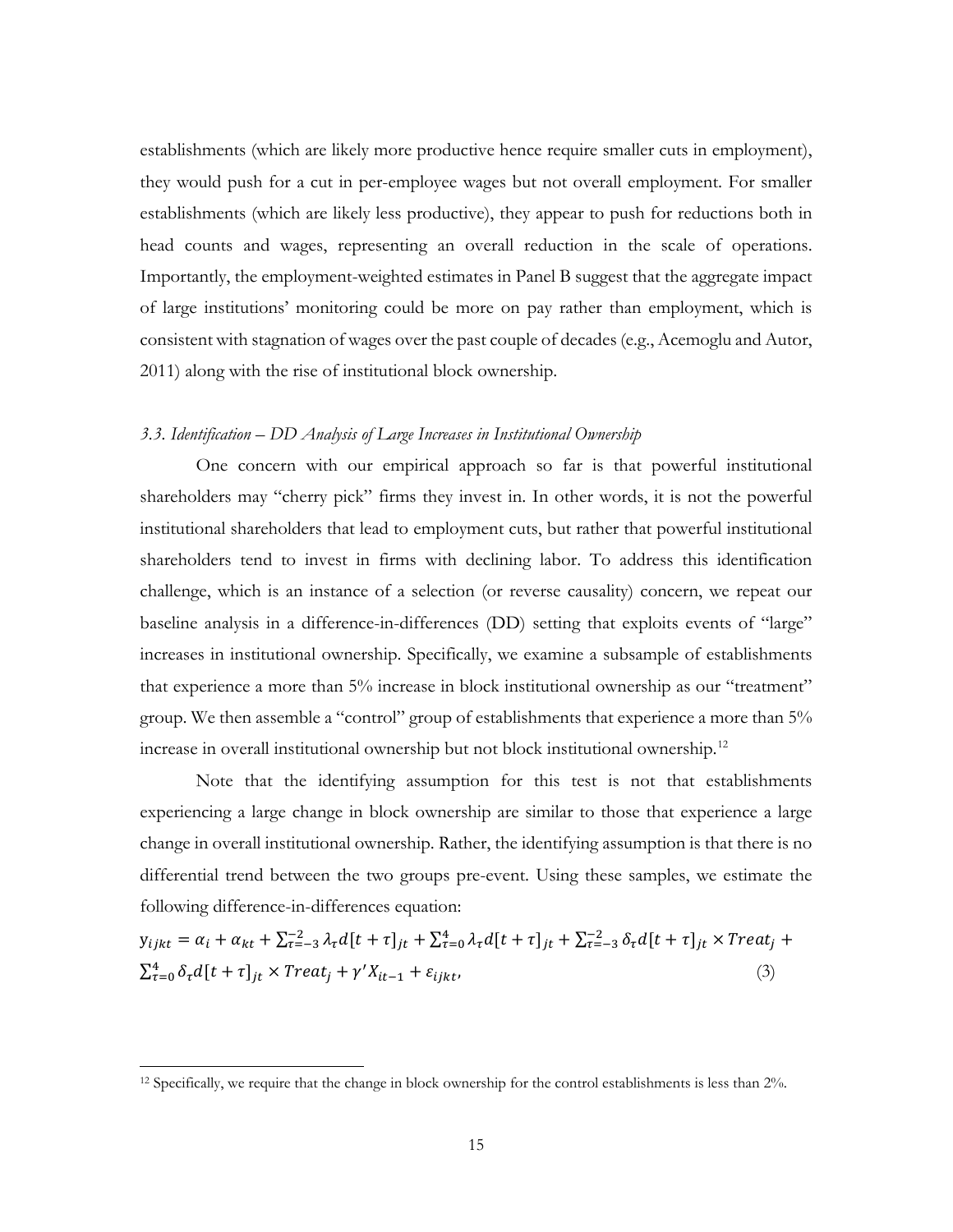where  $d/t+\tau_{j}$  is an indicator variable equal to one if year *t* is  $|\tau|$  years before or after a large increase in block or overall institutional ownership, and zero otherwise (-3  $\leq \tau \leq$  4). "Year t-1" is the baseline year and thus *d[t-1]* is equal to zero by construction. *Treatj* is an indicator variable equal to one if establishments of firm *j* experience a more than 5% increase in block ownership, and zero if a more than 5% increase in overall institutional ownership but not block institutional ownership. All other variables are defined as in Eq. (1).

In Panel A of Table 5, we first examine the characteristics of establishments that experience a large increase in block institutional ownership one year before the event relative to those that experience a large increase in overall institutional ownership. The results indicate that the two groups are comparable in terms of observable establishment characteristics such as employment size, age, and industry union coverage. Thus, there is no evidence of selection on these observables.

### [Insert Table 5 here.]

Panel B of Table 5 presents estimates of Eq. (3). The estimates on  $d/t + \tau \geq T \cdot \text{real}$  for the pre-change period (i.e.,  $\tau = -3$  and -2) are statistically insignificant, pointing toward no differential pre-trends between the two groups. Combined with the evidence that the establishment covariates are similar between the two groups pre-event, this result shows that the treated and control establishments are comparable before the events. The estimates on  $d/t + \tau$   $\times$  *Treat* for the post-change period are all negative and statistically and economically significant, indicating that establishments that experience a large increase in block institutional ownership undergo employment and payroll losses relative to plausibly comparable establishments that experience a large increase in overall institutional ownership but not block ownership.

In particular, the economic magnitude of the estimates is comparable to that of the OLS estimates in Table 3. For example, the estimates for *d[t+2] × Treat* are -0.021 and -0.023 for log employment and payroll, which are similar to the magnitudes of the effect of the same relative change in block institutional ownership  $(=(0.110 - (-0.021)) \times (-0.150)$  or  $(-0.166) = -0.166$ 0.020 or -0.022). Overall, these results corroborate the validity of our baseline estimates and indicate that the results are unlikely to be driven by selection of institutional shareholders into firms.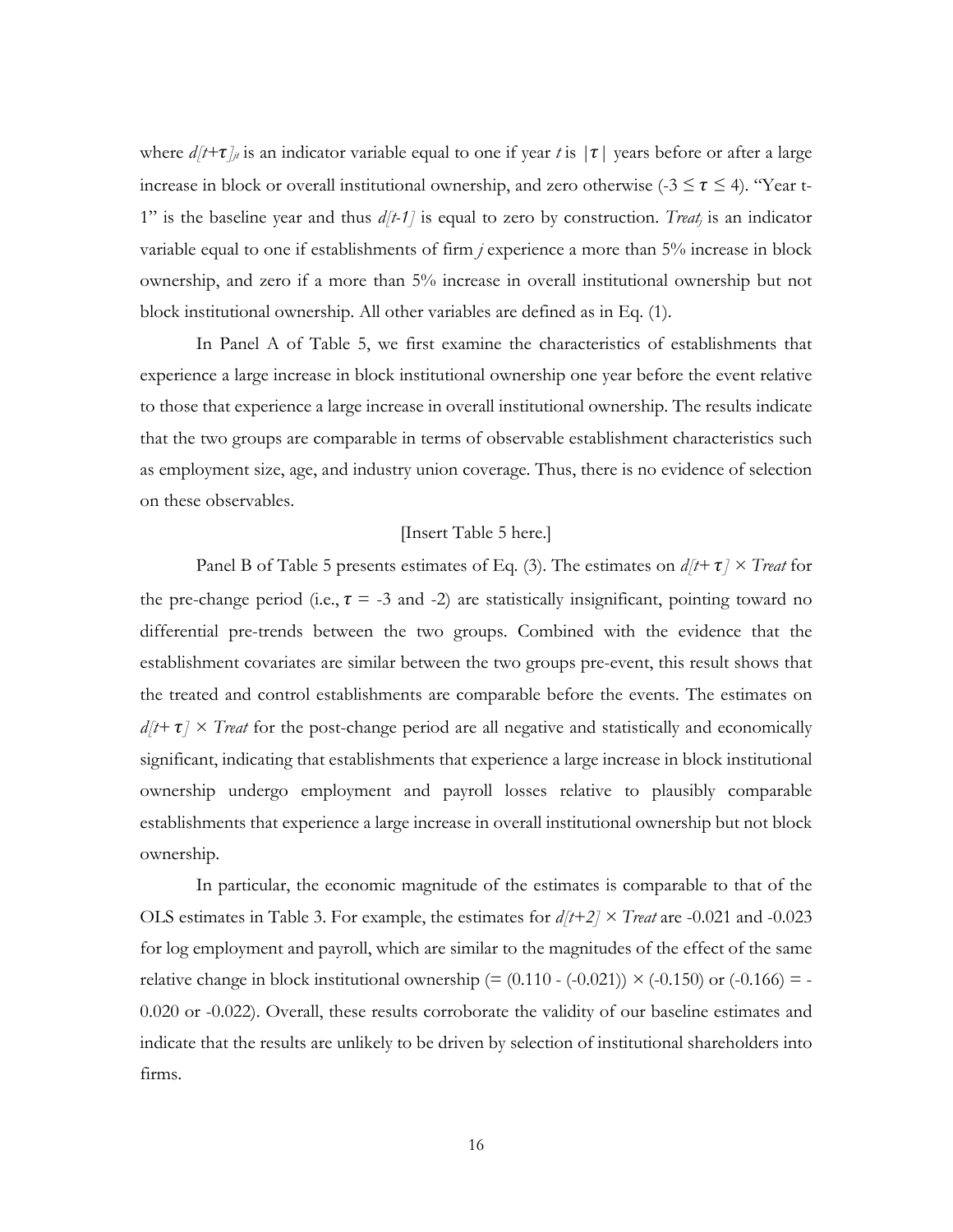# **4. Mechanism**

The analysis so far shows consistently negative within-establishment associations between powerful institutional ownership and quantity of labor. This section explores the mechanisms that underlie the baseline relations.

#### *4.1. Bargaining with employees – labor union and labor market concentration*

A plausible mechanism for powerful shareholders to affect the firm's labor force is through bargaining. To the extent that the firm and labor jointly create rents that are to be shared, an increase in relative bargaining power of shareholders vis-à-vis employees would lead to smaller employment and payroll, as we show. Following the literature on the bargaining power of employees (e.g., Matsa, 2010; and Benmelech, Bergman, and Kim, 2020), we measure employees' bargaining power relative to shareholders using industry-level unionization rates and industry-local area (three-digit SIC-commuting zone) level HHI of firm-level employment. We estimate the following regression that interacts large institutional ownership with the two proxies for labor bargaining power, unionization rates and the local labor market HHI, in turn:

 $y_{ijkt} = \alpha_i + \alpha_{kt} + \alpha_{ct} + \beta_1 Large~IO_{jt-1} + \beta_2 Large~IO_{jt-1} \times$  Labor Bargaining<sub>kct-1</sub> +  $\beta_3$ Labor Bargaining<sub>kct</sub><sub>-1</sub> +  $\beta_4$ Overall IO<sub>jt-1</sub> +  $\gamma' X_{it-1}$  +  $\varepsilon_{i jkt}$ , (4)

where *Labor bargaining<sub>ket-1</sub>* is the one-year lagged fraction of workers covered by collective bargaining in industry *k* or the HHI of firm employment in industry *k* and commuting zone  $c$ ,  $a_d$  is industry-by-commuting zone fixed effects, and all other variables are defined as in Eq. (1). The coefficient of interest is *β2*, which represents the interaction effect of large, powerful institutional ownership with labor bargaining power on establishment-level employment and payroll.

# [Insert Table 6 here.]

Table 6 presents estimation results for Eq. (4) for the interaction with unionization rates (Panel A) and local labor market concentration (Panel B). The negative coefficient on "Top 1 ownership" in column 1 of Panel A confirms the baseline result that withinestablishment, an increase in the largest institutional ownership is associated with a significant decrease in employment. Importantly, the positive and significant coefficient on "Top 1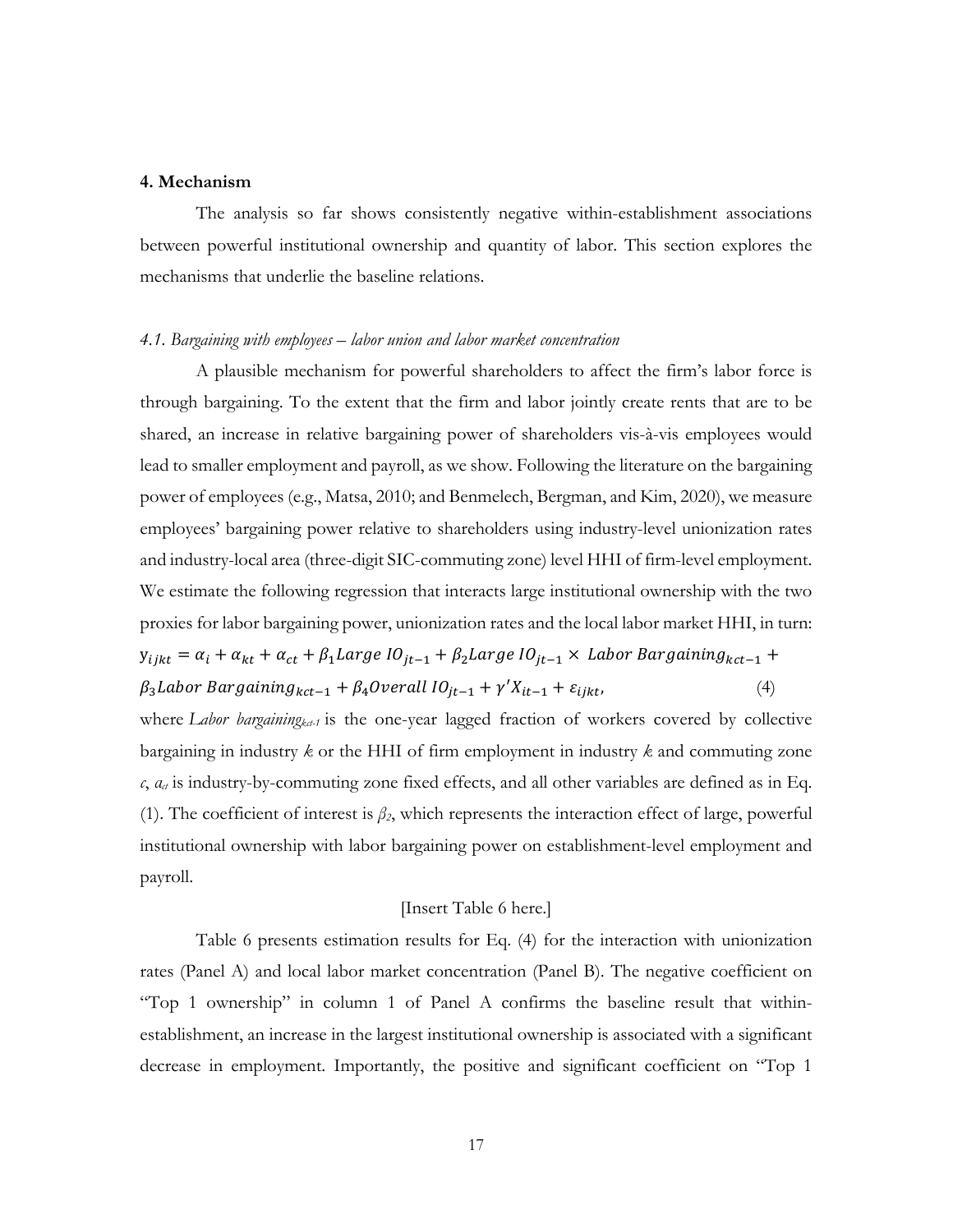ownership  $\times$  Union" (at the 1% level) in the column shows that high union coverage, which increases bargaining power of employees, mitigates the negative effect of powerful institutional owners on employment. The estimates indicate that in industries where the unionization rate is zero, a ten-percentage point increase in the largest institution's ownership is associated with a 4.1% reduction in employment. However, in industries where collective bargaining coverage is one-SD above its mean  $(= 18.4\%)$ , the same magnitude increase in top institutional ownership is related with a much smaller 0.5% reduction in employment. The estimates in column 5 show a very similar magnitude of the mitigating effect of labor unions on payroll. Thus, the results in these columns are consistent with higher collective bargaining coverage improving labor's bargaining power against shareholders, thereby mitigating the negative effect of large, powerful shareholders on the quantity of labor. A mutually-nonexclusive explanation is that the (positive) effect of labor unions on employment and payroll (e.g., Freeman and Medoff, 1984) is more pronounced in the presence of powerful institutional shareholders.

In addition, estimates in columns 2-3 and 6-7 show that the negative effects of top five institutions and total blockholder ownership are similarly mitigated when labor unions provide stronger bargaining power to employees. Across the columns, the interaction effects of large shareholders' ownership and unionization rates are significant at the 1% to 5% levels. Columns 4 and 8 show that labor unions might also mitigate the effect of concentrated institutional ownership, although the estimated coefficients on "HHI  $(IO) \times Union$ " is statistically insignificant at a conventional level.

Finally, the estimates in Panel B of Table 6 further corroborate the bargaining power interpretation of the results. The coefficients on the interaction terms between large shareholder ownership and local labor market concentration are negative and generally statistically significant, indicating that powerful institutional shareholders matter more for employment and payroll in more concentrated labor markets, in which firms would have greater bargaining power vis-à-vis workers.

### *4.2. Impact on labor productivity and shareholder value*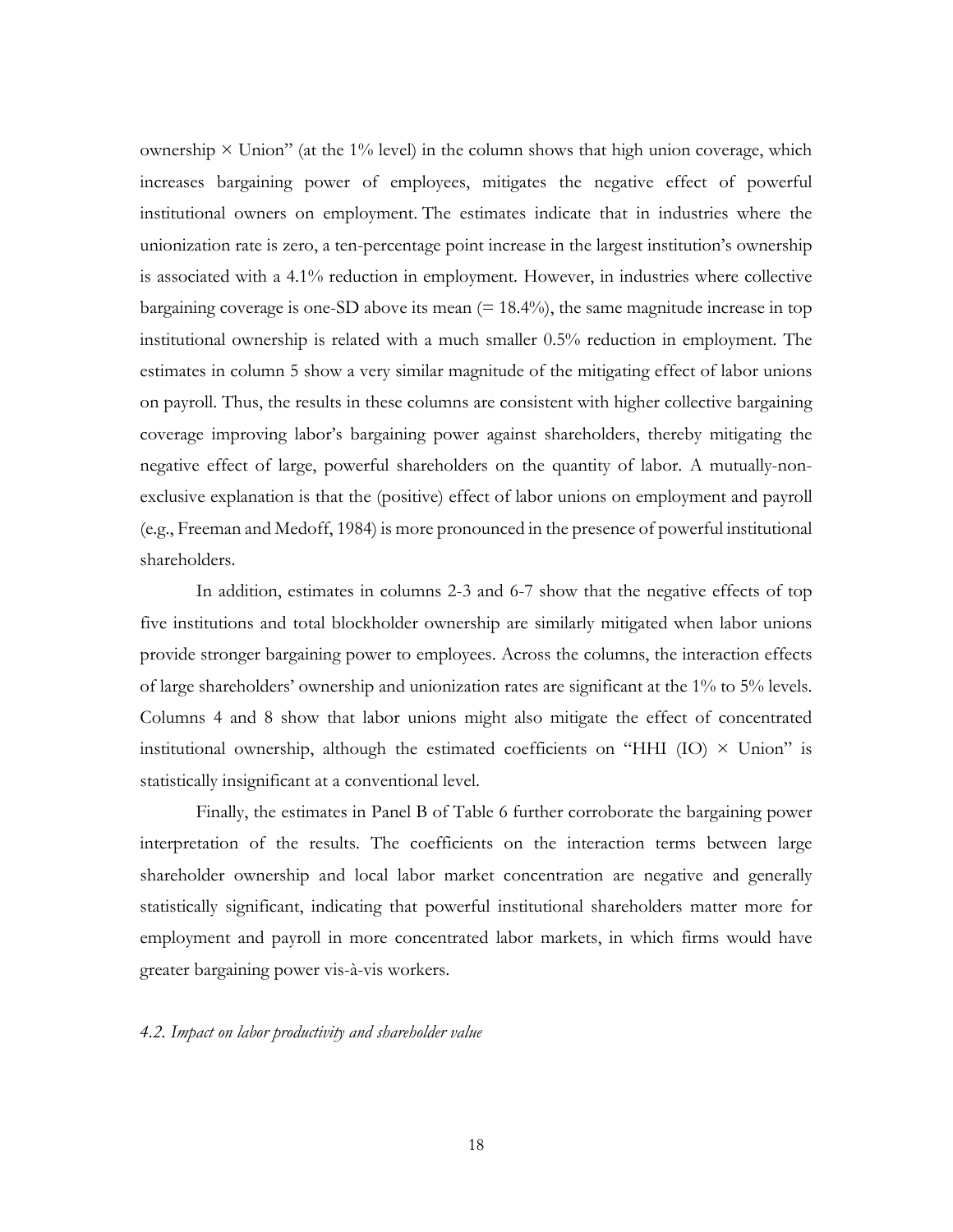Next, to further clarify the mechanism, we examine the impact of powerful shareholders on firm-level measures of output per worker and shareholder return per worker. If employment losses are due to greater monitoring of managers and a reduction in their preference for quiet life, for example, then we would expect to see an improvement in overall labor efficiency. In contract, bargaining and rent extraction would predict either no effect on output, if power simply reallocates cash flows away from workers and toward shareholders, or even possibly a loss in joint output and productivity, if the reallocation leads to inefficiencies such as loss of worker human capital or trust and morale, as per the "breach of trust" hypothesis. To examine these predictions, we use information on firm revenue from the revenue-enhanced LBD and re-estimate the baseline specification in Eq. (1) using revenues per employee as the dependent variable.<sup>[13](#page-19-0)</sup>

# [Insert Table 7 here.]

 Columns 1 to 4 of Table 7 summarize the results. They show a negative relation between labor productivity and all four measures of shareholder power. The coefficient estimates are large and statistically significant for all proxies but the ownership HHI. For example, the estimate for "Total block ownership" in column 3 shows that, when a given establishment experiences a ten-percentage point increase in block institutional ownership, its labor productivity declines by 2.5%. The coefficient is significant at a less than 1% level. Further supporting an incongruence of interests between powerful shareholders and workers, when we repeat the analysis using a measure of shareholder value, shareholder returns per employee,<sup>[14](#page-19-1)</sup> the sign of the relation reverses. Specifically, columns  $5$  to  $8$  show a consistently positive relation between shareholder returns and the four measures of shareholder power. Also the relation with shareholder returns is economically significant. For example, the estimate for "Total block ownership" in column 7 shows that, when a given establishment experiences a ten-percentage point increase in block institutional ownership, its shareholder returns increase by 6.3%. The coefficient is significant at a less than 1% level.

l

<span id="page-19-0"></span><sup>&</sup>lt;sup>13</sup> The revenue-enhanced LBD is a new development by the Census Bureau and available beginning in 1997.

<span id="page-19-1"></span><sup>14</sup> Shareholder returns are defined as the logarithmic change in stock market value per employee, which is measured as the ratio of stock market capitalization to number of employees from Compustat.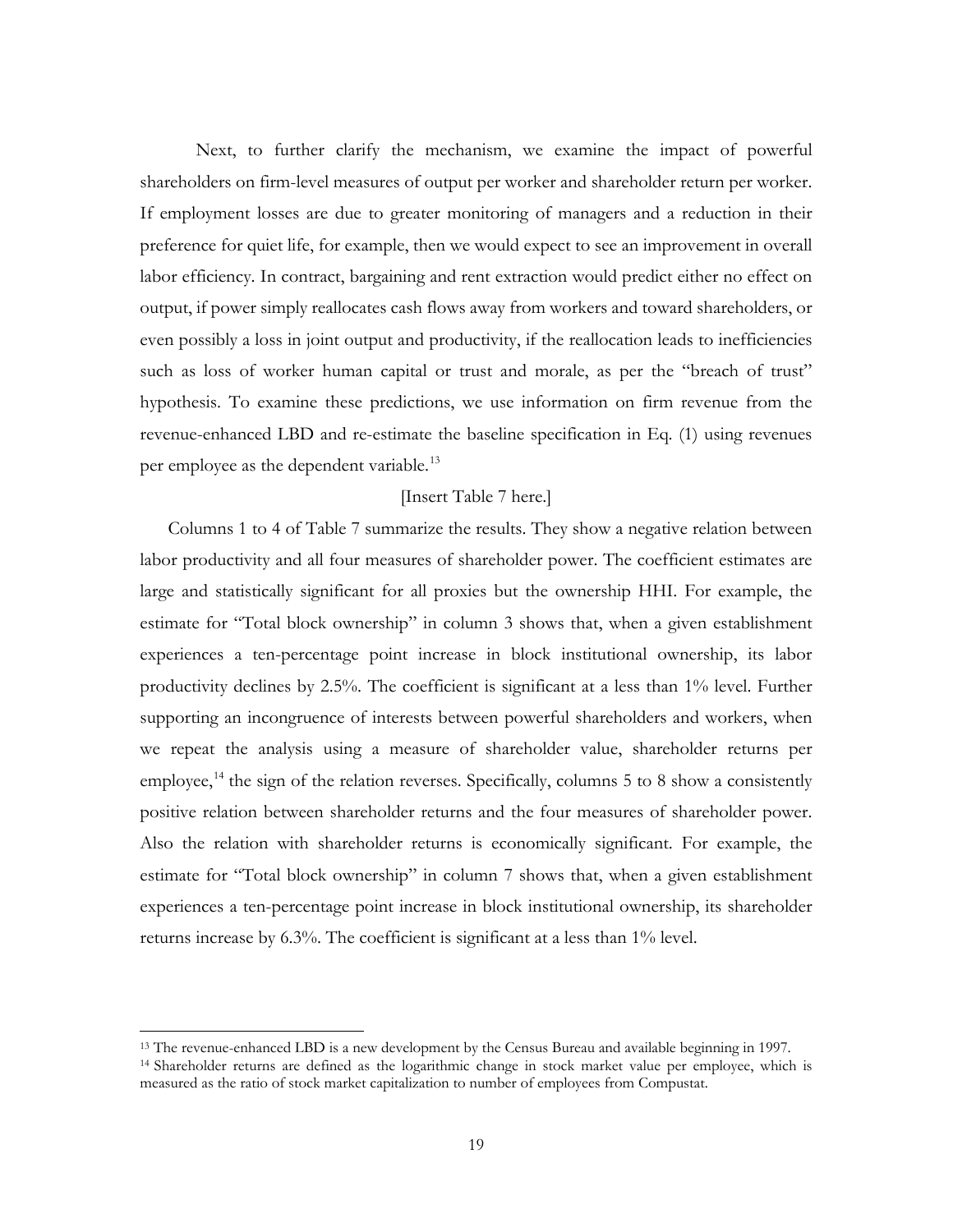#### *4.3. Types of institutional shareholders*

In our final tests to probe the mechanism, we examine what types of institutional investors drive the relation between shareholder power and establishment-level labor outcomes. Specifically, we follow Bushee's (1998) classification of institutional ownership into "quasi-index," "dedicated," and "transient" types and calculate the percentage of shares owned by these types of institutional investors scaled by overall percentage institutional ownership. In addition, we define "activist" institutional investors following Grennan (2019), who bases a classification on whether a given institution has engaged in shareholder activism campaigns. We then calculate the percentage owned by the identified activist institutional investors and scale it by overall institutional ownership. Thus, these measures capture the relative importance of specific types of institutions among all institutional investors' ownership. We employ the measures of specific shareholder ownership in a variant of Eq. (1) in which the control for overall institutional ownership is dropped, given that the overall ownership is already controlled for by scaling the large shareholder ownership variables by it.

Panel A of Table 8 presents estimation results. Columns 1 and 5 show that an increase in quasi-index ownership share among overall institutional ownership is associated with increases in employment and payroll. A plausible interpretation of the positive relations is that quasi-index funds are more "lenient" monitors relative to other types of institutions, under which firms expand their workforce and payroll. Similarly, an increase in the share of transient institutional ownership is significantly associated with higher payroll (column 6), although its association with employment is insignificant (column 2).

# [Insert Table 8 here.]

In contrast, we find that the association between the relative ownership share of dedicated institutions, which have long-term investment horizons and monitoring incentives (due to their concentrated holdings), and employment or payroll is significantly negative at the 1% level. The coefficients on "Dedicated IO/Overall IO" in columns 3 and 7 show that a ten-percentage point increase in the relative share of dedicated institutional ownership is associated with 0.7% and 0.8% reductions in employment and payroll, respectively.

The largest magnitude of the negative effect on labor comes from activist institutional investors. The coefficients on "Activist IO/Overall IO" in columns 4 (-0.725) and 8 (-0.761)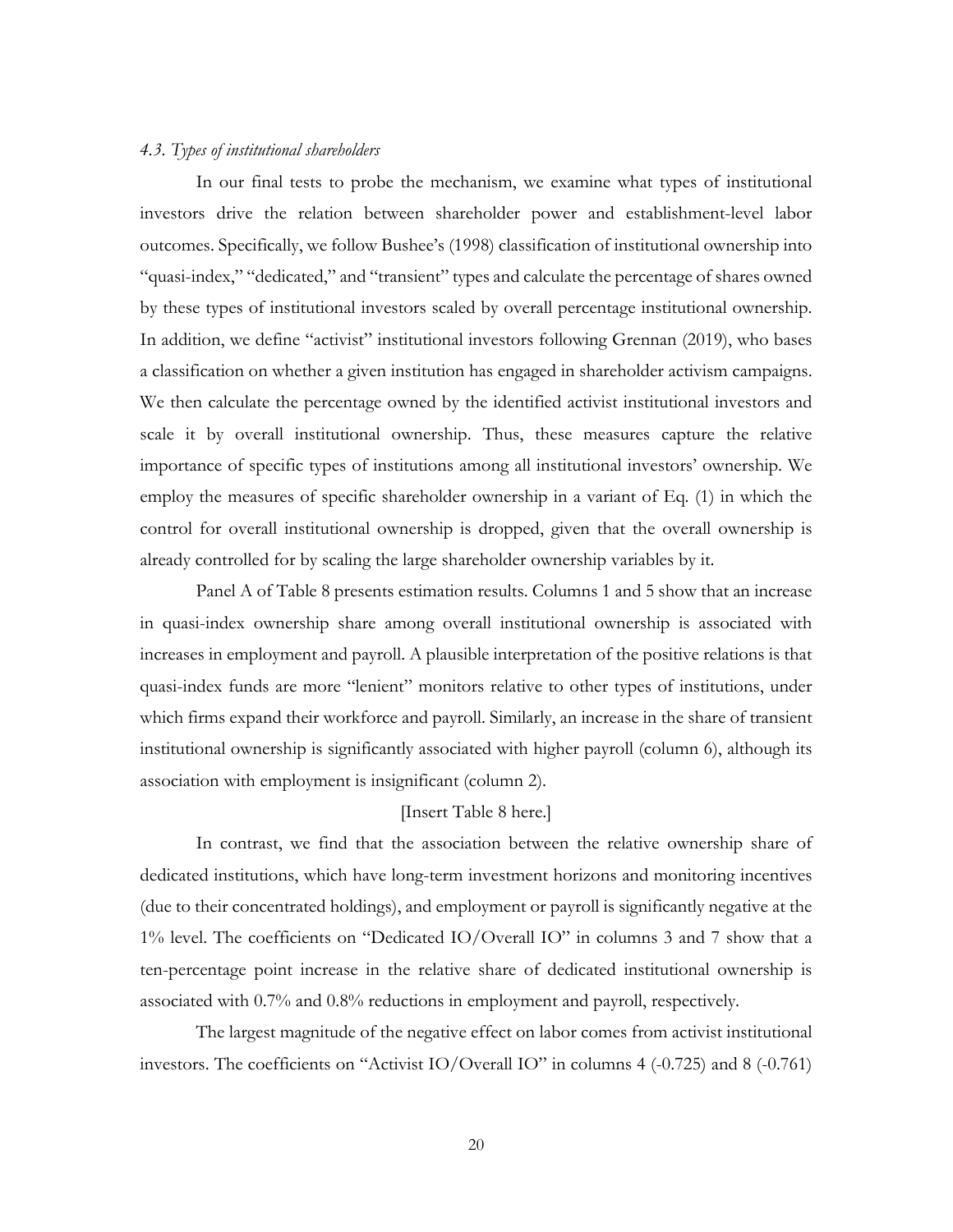are significant at the 1% level. The estimates suggest that a ten-percentage point increase in activist institutional ownership shares among general institutional ownership would result in 7.3% to 7.6% reductions in establishment employment and payroll. This large, negative association between activist shareholders and employment and wage bills is consistent with evidence in Brav, Jiang, and Kim (2015), who focus on hedge fund activism events and manufacturing plants from 1994 to 2008.

Overall, the results in this section are consistent with dedicated (who hold their concentrated ownership over a relatively long horizon) and activist institutions (who engage in shareholder activism campaigns) pushing for a reduction in labor in the interest of shareholder value. The most direct way for activist (and dedicated) investors to affect firms' labor is through intervention and public engagement with management.

Panel B of Table 8 offers direct supporting evidence for this mechanism. We reestimate our baseline specification in Eq. (1) at the firm level using an indicator for whether a firm becomes the target of a shareholder activism campaign in a given year as the dependent variable. The coefficient estimates are all positive and statistically significant across our four proxies, indicating that powerful shareholder-owned firms are more likely to be the targets of activism campaigns.

In addition, textual analysis of the announcements indicates that activism works through two main types of actions, either formal proxy fights and shareholder proposals at annual meetings or soft engagement via public announcements in the press and newswires. Approximately three quarters of the target firms are involved in the former type of campaign, while about two thirds are involved in the latter. As for the stated objectives of the campaigns, for about 45% of the targets they involve firm operations, for about 23% of the targets they involve shareholder rights and maximizing shareholder value, and for about 33% they involve mergers and restructurings.

Anecdotal evidence also suggests that activist campaigns often directly target job cuts as cost cutting measures to reduce operating expenses. For example, see "Canadian Pacific To Cut 4,500 Jobs," *The Wall Street Journal*, December 12, 2012. After activist investor Bill Ackman won a proxy battle at Canadian Pacific, the railroad company decided to cut 23% of their workforce under its new chief executive Hunter Harrison who was appointed by Ackman.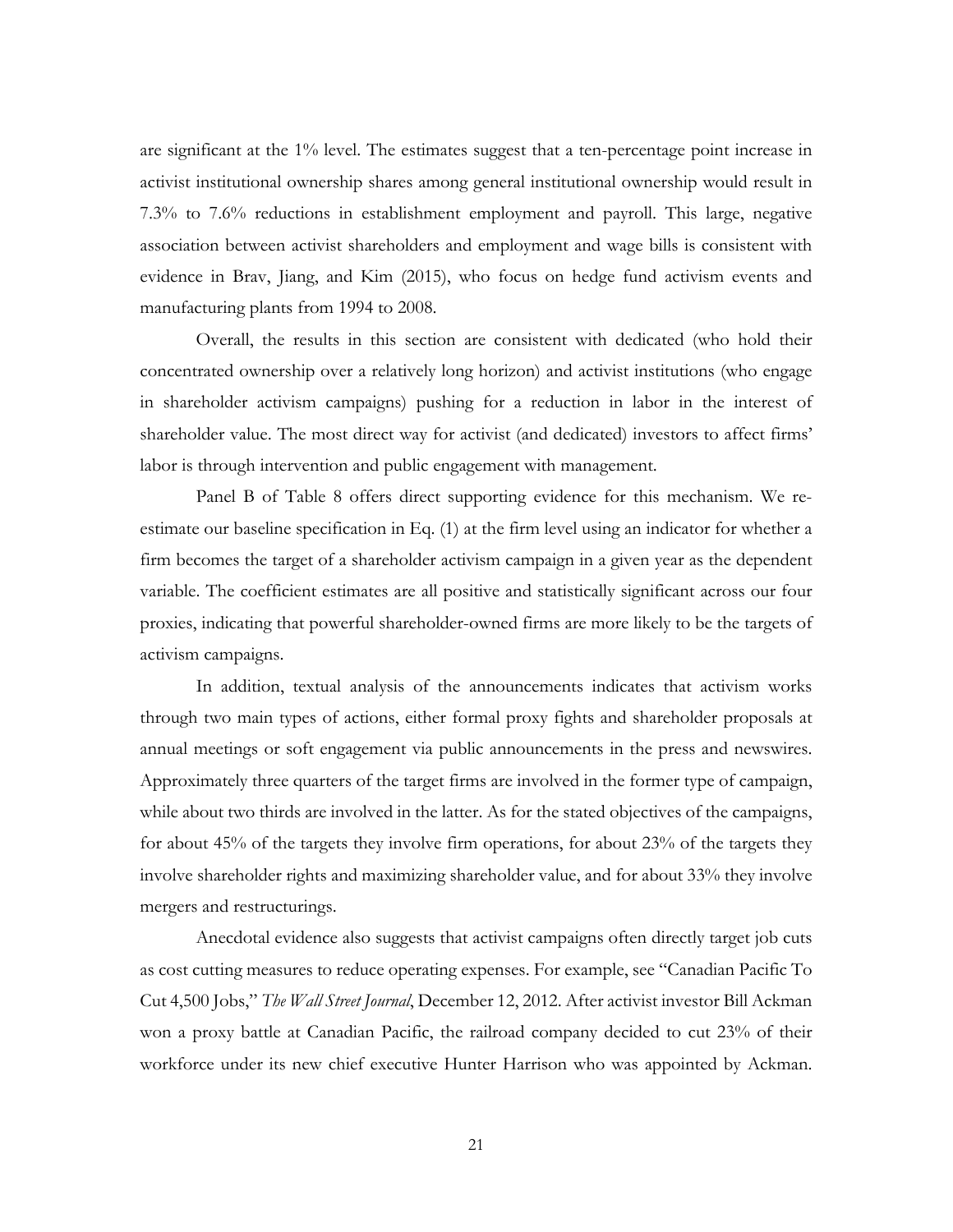Similarly, on November 28, 2012, Icahn Capital LP announced its intention to discuss the operations and direction of Enzon Pharmaceuticals Inc. and the Company's plans to manage expenses and preserve value for shareholders. And on April 26, 2001, GAMCO Investors, Inc. announced that Mario Gabelli sent a letter to the Board of Directors of Carter-Wallace, Inc. expressing its views that restructuring of the business from an operational and financial point of view was needed.

# **5. Conclusion**

Labor markets in the U.S. have experienced a pronounced transformation over the last decades, with labor income stagnating despite strong productivity and profit growth. This paper sets forth an explanation based on the ownership structure of public firms. Motivated by the classical theory of the firm based on conflicts of interests between shareholders and stakeholders, we conjecture that employment and labor income would be lower at firms owned by more influential and highly concentrated institutional shareholders, because the objectives and interests of the shareholders more likely conflict with those of the workers. Using confidential micro-level data from the U.S. Census Bureau's Longitudinal Business Database from 1982-2015, we provide comprehensive evidence that supports this explanation, namely that establishments of firms owned by large and highly concentrated institutional shareholders have considerably lower employment and payroll.

As a first step toward examining the aggregate implications, we perform a simple counterfactual exercise to gauge how much of the time-series decline in labor income we can explain with rising shareholder power. Using the main estimates from Table 3 (Panel A, Column 3), we calculate the implied time-series effect given the change in average block ownership since 1980. The results shown in Figure 2 indicate that the rise in shareholder power explains about a 2 percentage-point decline, which is roughly 1/3 of the overall decline in total wages and salaries relative to GDI. Overall, these findings suggest that there is scope for employment policies aimed at reforming shareholder capitalism to broaden the objective of the firm beyond the narrow maximization of shareholder value, such as increasing labor representation on boards or allowing for labor participation in firm governance.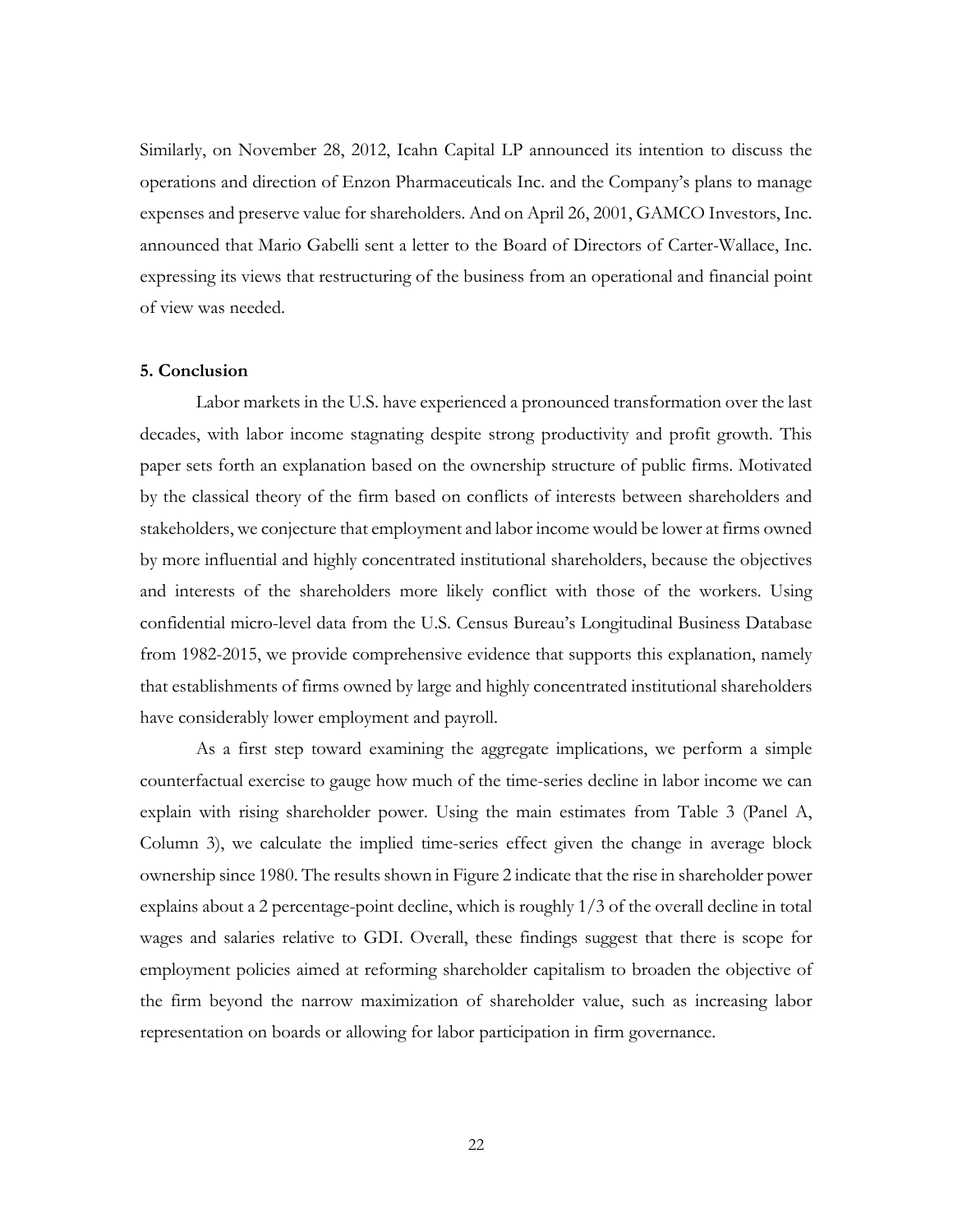

**Figure 2: Implications for the Trend in Employee Compensation-to-GDI Ratio in the US, 1980–2014.** This figure plots the ratio of total wage and salary accruals to domestic gross income (GDI) (blue solid line) and the counterfactual ratio of total wage and salary accruals to domestic gross income (GDI) (red dotted line) in the US for the period 1980–2014. The counterfactual ratio is constructed as the product of the estimate for block institutional ownership from Table 3 (Panel A, Column 3) times the change in average blockholder ownership in any given year relative to 1980. The compensation-to-GDI ratio is from the Federal Reserve Economic Data. Block institutional ownership is the percentage owned by institutional blockholders, defined as the institutional investors with more than 5% holdings as filed through 13D, 13F, or 13G filings. The average block ownership is calculated excluding firms in the agriculture, financial, utility, and public administration sectors.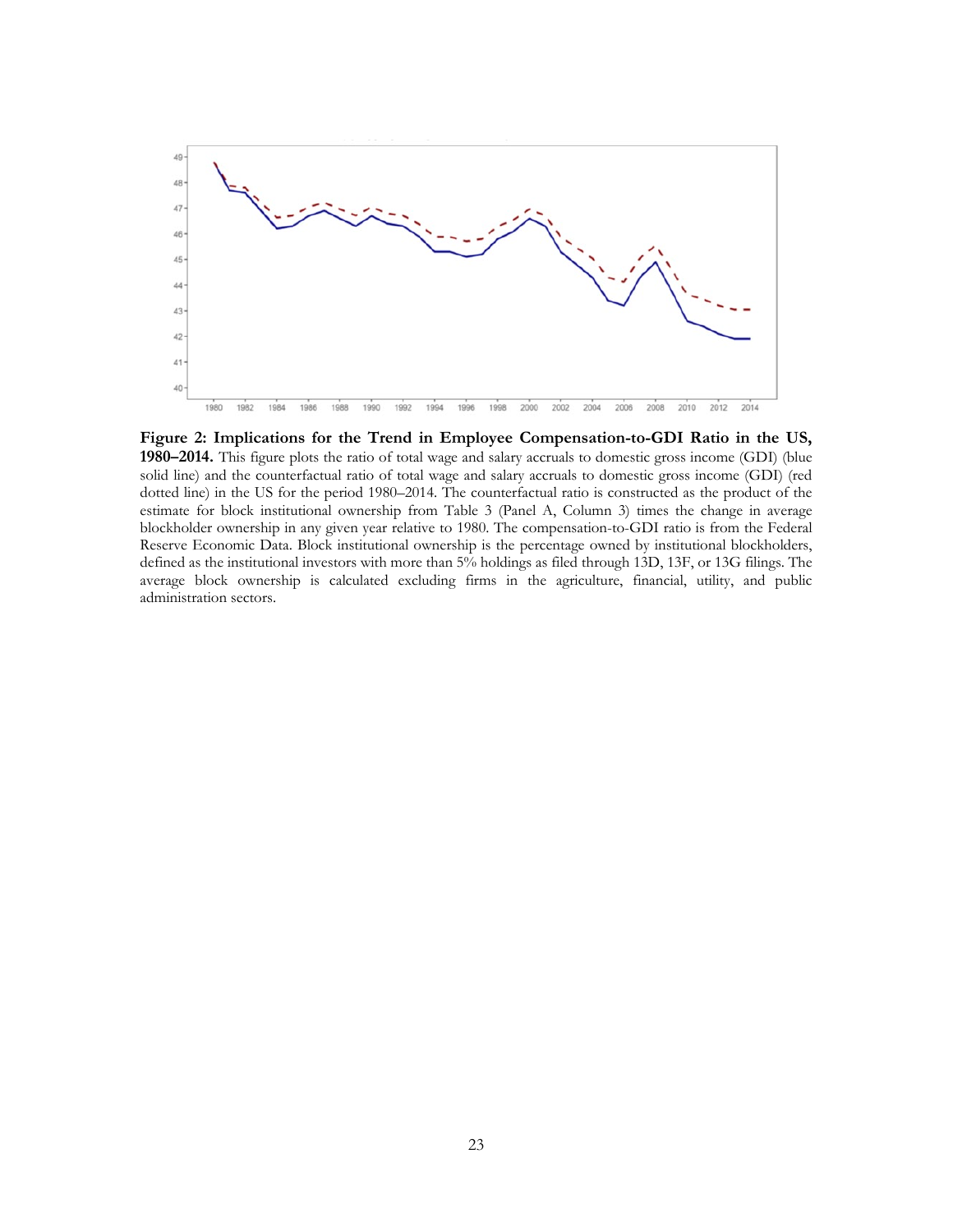# **References**

- Acemoglu, Daron, 2002, "Technical Change, Inequality, And the Labor Market," Journal of Economic Literature, 40(1), 7-72.
- Acemoglu, Daron, and David H. Autor, 2011, "Skills, Tasks and Technologies: Implications for Employment and Earnings," in Handbook of Labor Economics, vol. 4B, David Card and Orley Ashenfelter, eds. (Amsterdam: Elsevier, 2011), 1043–71.
- Acemoglu, Daron, David Autor, David Dorn, Gordon H. Hanson, and Brendan Price, 2016, "Import Competition and the Great US Employment Sag of the 2000s," Journal of Labor Economics, 34(1), 141 – 98.
- Autor, David H., David Dorn, and Gordon H. Hanson, 2013, "The China Syndrome: Local Labor Market Effects of Import Competition in the United States," American Economic Review, vol. 103(6), 2121-68.
- Autor, David, David Dorn, Lawrence F. Katz, Christina Patterson, and John Van Reenen, 2020, "The Fall of the Labor Share and the Rise of Superstar Firms," Quarterly Journal of Economics, Forthcoming.
- Benmelech, Efraim, Nittai Bergman, and Hyunseob Kim, 2020, "Strong Employers and Weak Employees: How Does Employer Concentration Affect Wages?," Journal of Human Resources, Forthcoming.
- Bertrand, Marianne and Sendhil Mullainathan, 2003, "Enjoying the Quiet Life? Managerial Behavior Following Anti-Takeover Legislation," Journal of Political Economy, 11, 1043-75.
- Brav, Alon, Wei Jiang, and Hyunseob Kim, 2015, "The Real Effects of Hedge Fund Activism: Productivity, Asset Allocation, and Labor Outcomes," Review of Financial Studies 28, 2723-69.
- Bushee, Brian J., 1998, "The Influence of Institutional Investors on Myopic R&D Behavior," Accounting Review, 73(3), 305-33.
- Card, David, Jorg Heining, and Patrick Kline, 2013, "Workplace Heterogeneity and the Rise of West German Wage Inequality," The Quarterly Journal of Economics, 128(3), 967– 1015.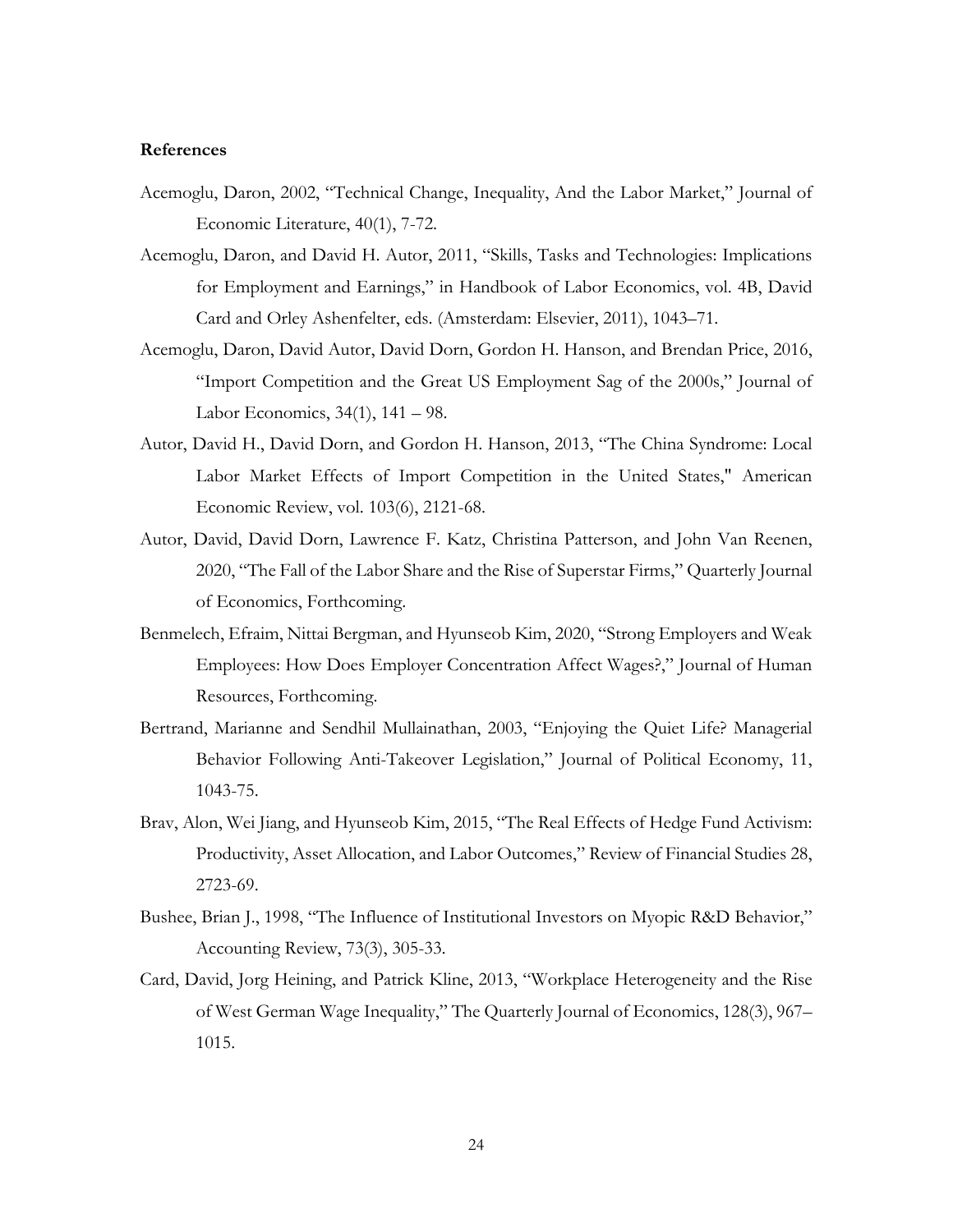- Cronqvist, Henrik, Fredrik Heyman, Mattias Nilsson, Helena Svaleryd, and Jonas Vlachos, 2009, "Do Entrenched Managers Pay Their Workers More?," Journal of Finance, 64(1), 309-39.
- Davis, Steven, John Haltiwanger, and Scott Schuh, 1996, Job Creation and Destruction (MIT Press, Cambridge, MA).
- Davis, Steven, John Haltiwanger, Kyle Handley, Ron Jarmin, Josh Lerner, and Javier Miranda, 2014, "Private Equity, Jobs, and Productivity, American Economic Review," 104(12), 3956-90.
- Fort, Teresa C., and Shawn Klimek. 2018. "The Effects of Industry Classification Changes on US Employment Composition." CES Working Paper 18-28.
- Freeman, Richard B., and James L. Medoff. 1984. What Do Unions Do? New York: Basic Books.
- Grennan, Jillian, 2019, "A Corporate Culture Channel: How Increased Shareholder Governance Reduces Firm Value," Working paper, Duke University.
- Jarmin, Ron, and Javier Miranda, 2002, "The Longitudinal Business Database," CES Working Paper 02-17.
- Jensen, Michael, and William Meckling, 1976, "Theory of the Firm: Managerial Behavior, Agency Costs and Capital Structure," Journal of Financial Economics, 3, 11-25.
- Krugman, Paul, 2015, "Challenging the Oligarchy," The New York Review of Books (December).
- Lichtenberg, Frank R., and Donald Siegel, 1990, "The effects of leveraged buyouts on productivity and related aspects of firm behavior," Journal of Financial Economics, 27(1), 165-94.
- Moretti, Enrico, 2011, "Local Labor Markets." In Handbook of Labor Economics 4B, eds. David Card, and Orley Ashenfelter, 1237–313. Amsterdam: Elsevier.
- Pierce, Justin R., and Peter K. Schott. 2016. "The Surprisingly Swift Decline of US Manufacturing Employment." American Economic Review, 106 (7): 1632-62.
- Posner, Eric, 2019, "Milton Friedman Was Wrong," The Atlantic (August).
- Shleifer, Andrei, and Robert W. Vishny, 1986, "Large Shareholders and Corporate Control," Journal of Political Economy 94(3),461-88.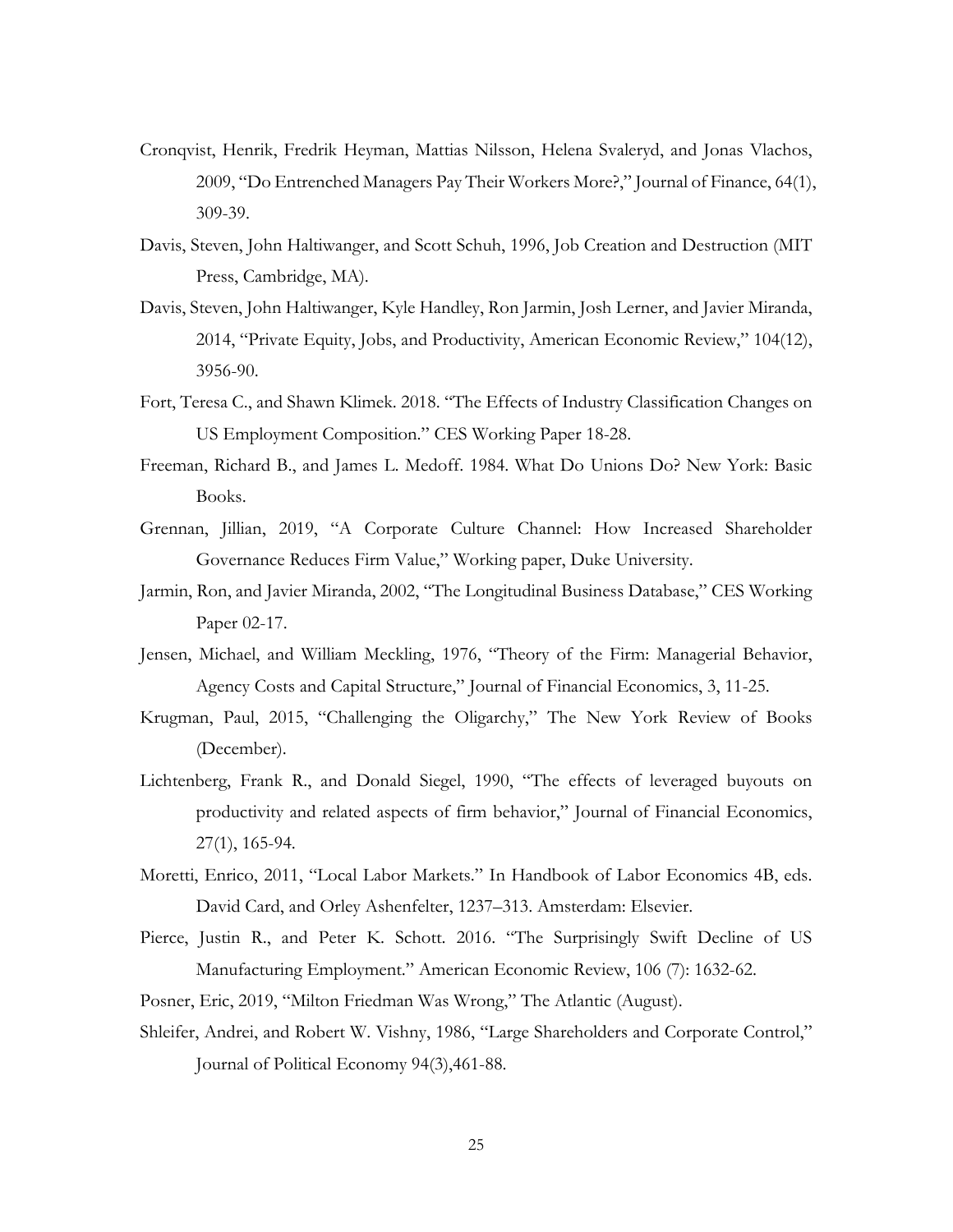- Shleifer, Andrei and Lawrence H. Summers. "Breach of Trust in Hostile Takeovers," From Corporate Takeovers: Causes and Consequences, edited by Alan J. Auerbach, pp. 33- 56. Chicago: The University of Chicago Press, 1988.
- Shleifer, Andrei, and Robert W. Vishny, 1997, "A Survey of Corporate Governance," Journal of Finance 52 (2): 737-83.
- Schoar, Antoinette, 2002, "Effects of Corporate Diversification on Productivity," Journal of Finance 57(6): 2379–403.
- Song, Jae, David J Price, Fatih Guvenen, Nicholas Bloom, and Till von Wachter, 2019, "Firming Up Inequality," The Quarterly Journal of Economics, 134(1), 1-50.
- Stein, J., 2003, "Agency, Information and Corporate Investment," in G.M. Constantinides, M. Harris and R. Stulz, eds.: Handbook of the Economics of Finance (Elsevier, Amsterdam).
- Stiglitz, Joseph E., 2019, People, Power, and Profits: Progressive Capitalism for an Age of Discontent, W. W. Norton & Company.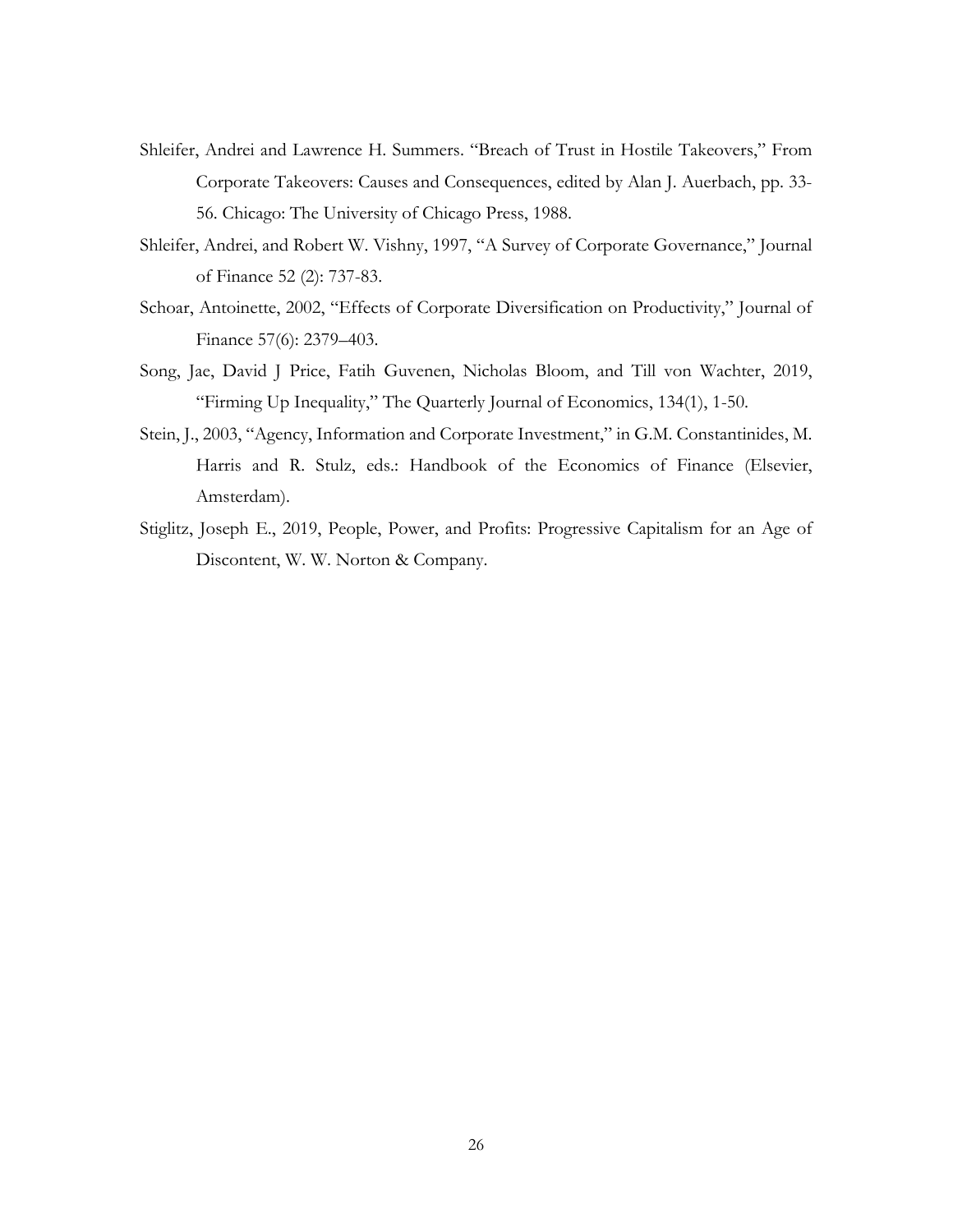**Table 1: Summary statistics on establishment observations from the LBD, 1982–2015**

|                                    | Mean      | <b>STD</b> |
|------------------------------------|-----------|------------|
| Overall IO                         | 0.597     | 0.266      |
| Top 1 ownership                    | 0.087     | 0.065      |
| Top 5 ownership                    | 0.237     | 0.120      |
| Total block ownership              | 0.147     | 0.145      |
| HHI of institutional ownership     | 0.072     | 0.110      |
| Total employment                   | 61.98     | 294.60     |
| Log total employment               | 2.781     | 1.492      |
| Total payroll (\$000)              | 2,471.0   | 70,880.0   |
| Log total payroll                  | 5.811     | 1.715      |
| Average wage (\$000)               | 29.530    | 28.410     |
| Log average wage                   | 3.030     | 0.847      |
| Establishments per firm            | 2,084     | 2,531      |
| Establishments per segments (SIC3) | 1,546     | 2,169      |
| Establishments per segments (SIC4) | 1,483     | 2,107      |
| Establishment age (/100)           | 0.108     | 0.084      |
| Emp growth rate                    | $-0.004$  | 0.356      |
| Pay growth rate                    | 0.005     | 0.422      |
| Quasi index IO                     | 0.585     | 0.224      |
| Dedicated IO                       | 0.131     | 0.164      |
| Transient IO                       | 0.215     | 0.152      |
| Activist IO                        | 0.005     | 0.017      |
| Union                              | 0.080     | 0.104      |
| Observations                       | 7,340,000 | -          |

# **Panel B: Manufacturing**

|                                    | Mean     | <b>STD</b> |
|------------------------------------|----------|------------|
| Overall IO                         | 0.537    | 0.244      |
| Top 1 ownership                    | 0.081    | 0.059      |
| Top 5 ownership                    | 0.215    | 0.111      |
| Total block ownership              | 0.120    | 0.128      |
| HHI of institutional ownership     | 0.077    | 0.114      |
| Total employment                   | 295.50   | 792.10     |
| Log total employment               | 4.517    | 1.645      |
| Total payroll (\$000)              | 13,670.0 | 64,110.0   |
| Log total payroll                  | 8.072    | 1.755      |
| Average wage (\$000)               | 42.680   | 29.310     |
| Log average wage                   | 3.549    | 0.660      |
| Establishments per firm            | 331.9    | 829.3      |
| Establishments per segments (SIC3) | 19.4     | 34.9       |
| Establishments per segments (SIC4) | 16.7     | 33.8       |
| Establishment age $(100)$          | 0.149    | 0.096      |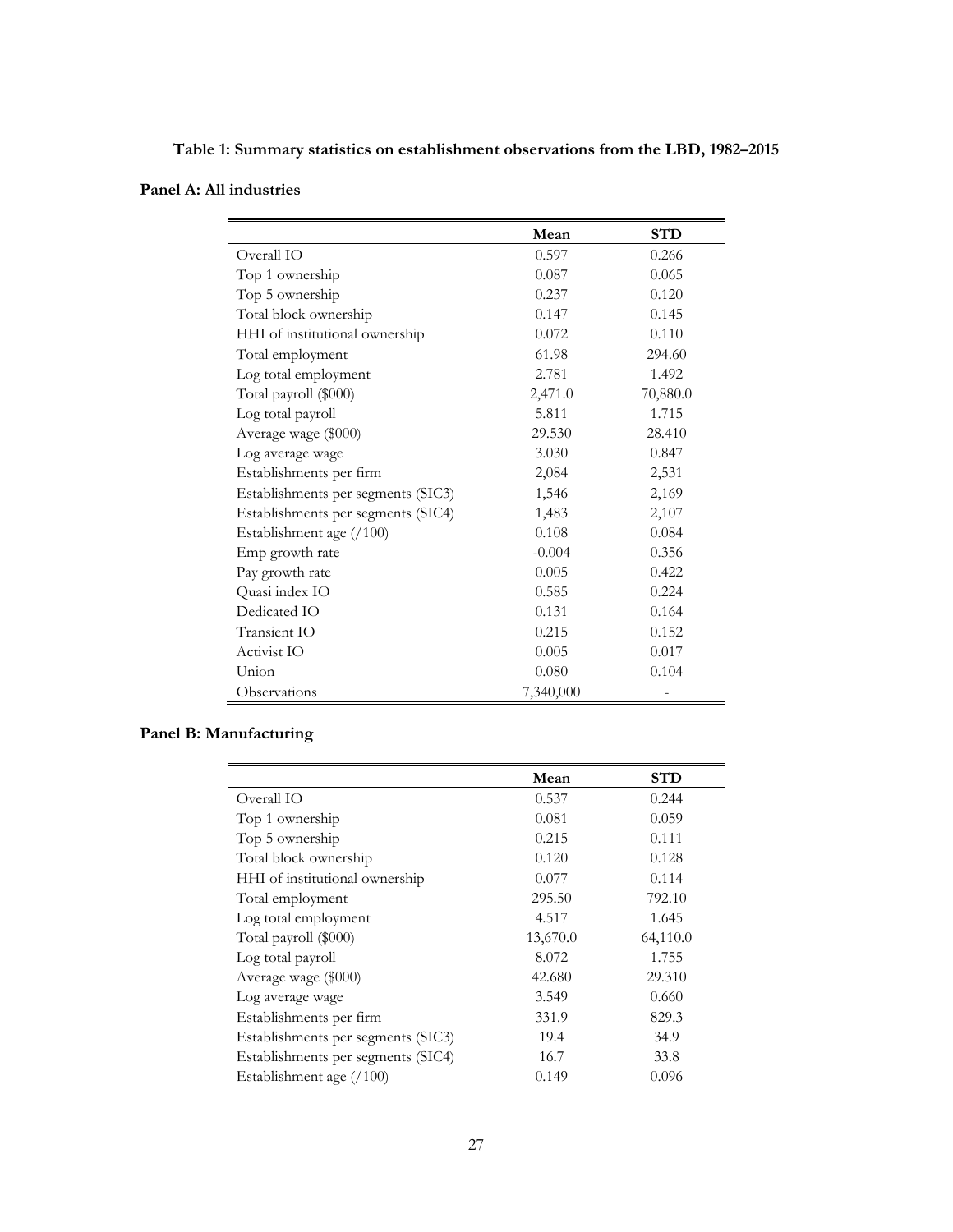| Emp growth rate   | $-0.017$ | 0.316 |  |
|-------------------|----------|-------|--|
| Pay growth rate   | 0.006    | 0.437 |  |
| Quasi index IO    | 0.597    | 0.209 |  |
| Dedicated IO      | 0.158    | 0.170 |  |
| Transient IO      | 0.193    | 0.141 |  |
| Activist IO       | 0.005    | 0.018 |  |
| Unionization rate | 0.185    | 0.117 |  |
| Observations      | 533,000  |       |  |

ċ

Note: This table presents descriptive statistics on establishment-year observations used in the analysis from the Longitudinal Business Database (LBD) for the period 1982–2015. We require each observation in the sample to have the lagged observation. "Total wage" is the total payroll in thousand dollars; "Total employment" is the number of total employees; "Average wage" is computed as total wage divided by total employment (in thousand dollars); "Establishments per segment" is the number of establishments in a given three-digit SIC industry segment of a given firm; "Establishments per firm" is the total number of establishments of a given firm; "Establishments age" is the number of years since a plant's birth, which is proxied either by the flag for establishments birth in the LBD or by its first appearance in the LBD, whichever is earliest; "Emp (pay) growth rate" is the change in employment (payroll) scaled by sum of current and lagged employment (payroll); and "Unionization rate" is the industry-level percentage of the workforce covered by collective bargaining collected from the CPS. The institutional holdings data are obtained from Thomson-Reuters 13F SEC filings. The ownership variables are defined as the percentage of shares outstanding owned by a given type of institutional investors: "Overall IO" is the percentage owned by all institutional investors, "Top 1 ownership," "Top 5 ownership," and "Top 10 ownership," are the percentage owned by the largest, the largest 5, and the largest 10 institutional investors, respectively. "Top block ownership" is the percentage owned by blockholders, which are defined as the institutional investors with more than 5% holdings as filed through 13D, 13F, or 13G filings. "Quasi index IO," "Dedicated IO,' and "Transient IO" are the percentage owned by quasi-index, dedicated, and transient institutional investors as classified by Bushee (1998), scaled by overall institutional ownership. "Activist IO" is the percentage owned by activist institutional investors as classified by Grennan (2019) based on institutions who have engaged in shareholder activism campaigns, scaled by overall institutional ownership. "HHI of ownership" is the ownership concentration Herfindahl-Hirschman Index, which approaches zero when the firm is owned by a large number of institutional investors of relatively equal size and reaches its maximum of one when it is controlled by a single large institutional investor. The number of observations is rounded to the nearest thousand to follow the Census Bureau's disclosure rules.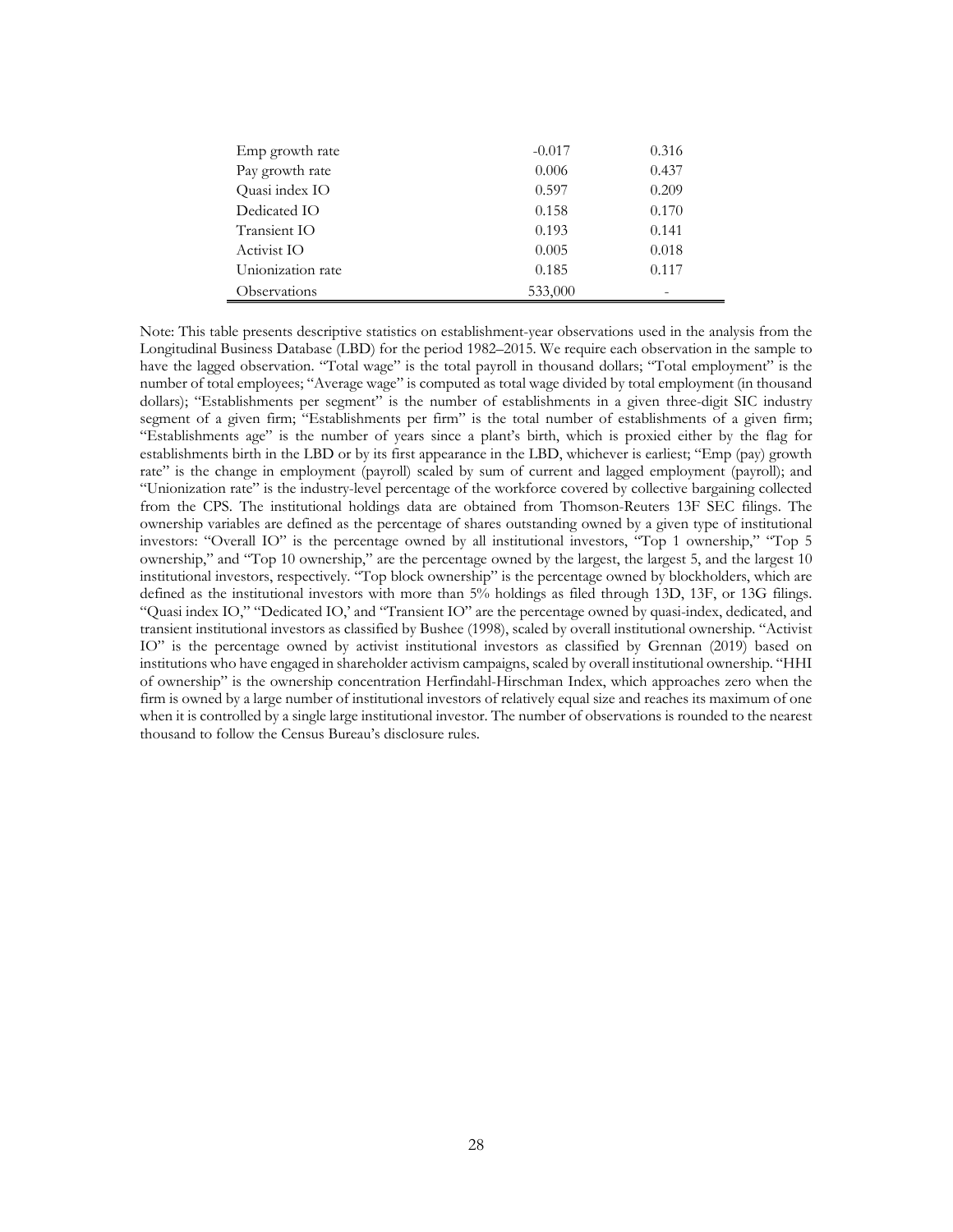|                             | (1)                      | (2)       | (3)                      | (4)                      |
|-----------------------------|--------------------------|-----------|--------------------------|--------------------------|
| Dep. Var.:                  |                          | Log emp.  |                          | Log pay                  |
| Top 1 ownership             | $-0.217$                 | ۰         | $-0.205$                 | $\overline{\phantom{a}}$ |
|                             | $-4.55$                  | ۰         | $-5.22$                  |                          |
| Top 5 ownership             | ۰                        | $-0.233$  | $\qquad \qquad -$        | $-0.253$                 |
|                             | $\overline{\phantom{a}}$ | $-6.00$   | $\overline{\phantom{a}}$ | $-6.48$                  |
| Overall IO                  | 0.069                    | 0.123     | 0.084                    | 0.149                    |
|                             | 2.75                     | 4.85      | 3.35                     | 5.84                     |
| log(est's per segment)      | $-0.004$                 | $-0.004$  | 0.003                    | 0.003                    |
|                             | $-0.76$                  | $-0.81$   | 0.56                     | 0.50                     |
| log(est's per firm)         | 0.028                    | 0.026     | 0.032                    | 0.029                    |
|                             | 2.84                     | 2.62      | 2.59                     | 2.40                     |
| Establishment fixed effects | Y                        | Y         | Y                        | Y                        |
| Industry-year fixed effects | Y                        | Y         | Y                        | Y                        |
| <b>Observations</b>         | 7,340,000                | 7,340,000 | 7,340,000                | 7,340,000                |
| R <sup>2</sup>              | 0.9170                   | 0.9170    | 0.9233                   | 0.9233                   |

**Table 2: Effect of top institutional owners on establishment-level employment and payroll Panel A: Full sample**

### **Panel B: Manufacturing**

|                             | (1)      | (2)                      | (3)                      | (4)      |
|-----------------------------|----------|--------------------------|--------------------------|----------|
| Dep. Var.:                  |          | Log emp.                 |                          | Log pay  |
| Top 1 ownership             | $-0.295$ | $\overline{\phantom{a}}$ | $-0.320$                 | -        |
|                             | $-5.13$  |                          | $-5.35$                  | ۰        |
| Top 5 ownership             | -        | $-0.290$                 | $\qquad \qquad -$        | $-0.322$ |
|                             |          | $-6.76$                  | $\overline{\phantom{a}}$ | $-7.39$  |
| Overall IO                  | 0.194    | 0.261                    | 0.228                    | 0.304    |
|                             | 8.78     | 9.73                     | 9.43                     | 10.55    |
| log(est's per segment)      | 0.005    | 0.004                    | 0.007                    | 0.006    |
|                             | 0.96     | 0.84                     | 1.26                     | 1.12     |
| log(est's per firm)         | 0.022    | 0.019                    | 0.018                    | 0.014    |
|                             | 5.19     | 4.44                     | 3.72                     | 3.02     |
| Establishment fixed effects | Y        | Y                        | Y                        | Y        |
| Industry-year fixed effects | Y        | Y                        | Y                        | Y        |
| <b>Observations</b>         | 533,000  | 533,000                  | 533,000                  | 533,000  |
| $R^2$                       | 0.9260   | 0.9260                   | 0.9231                   | 0.9231   |

Note: This table presents the effect of institutional ownership on employment and payroll of establishments. The dependent variable is the log of employment (Columns 1 and 2) and payroll (Columns 3 and 4) as defined in Table 1. Variables for institutional ownership are lagged by one year. Panel A (Panel B) presents estimates using the full (manufacturing) sample. The *t*-statistics based on standard errors adjusted for sample clustering at the firm are reported below the coefficient estimates. The numbers of observations are rounded to the nearest thousand to follow the Census Bureau's disclosure rules.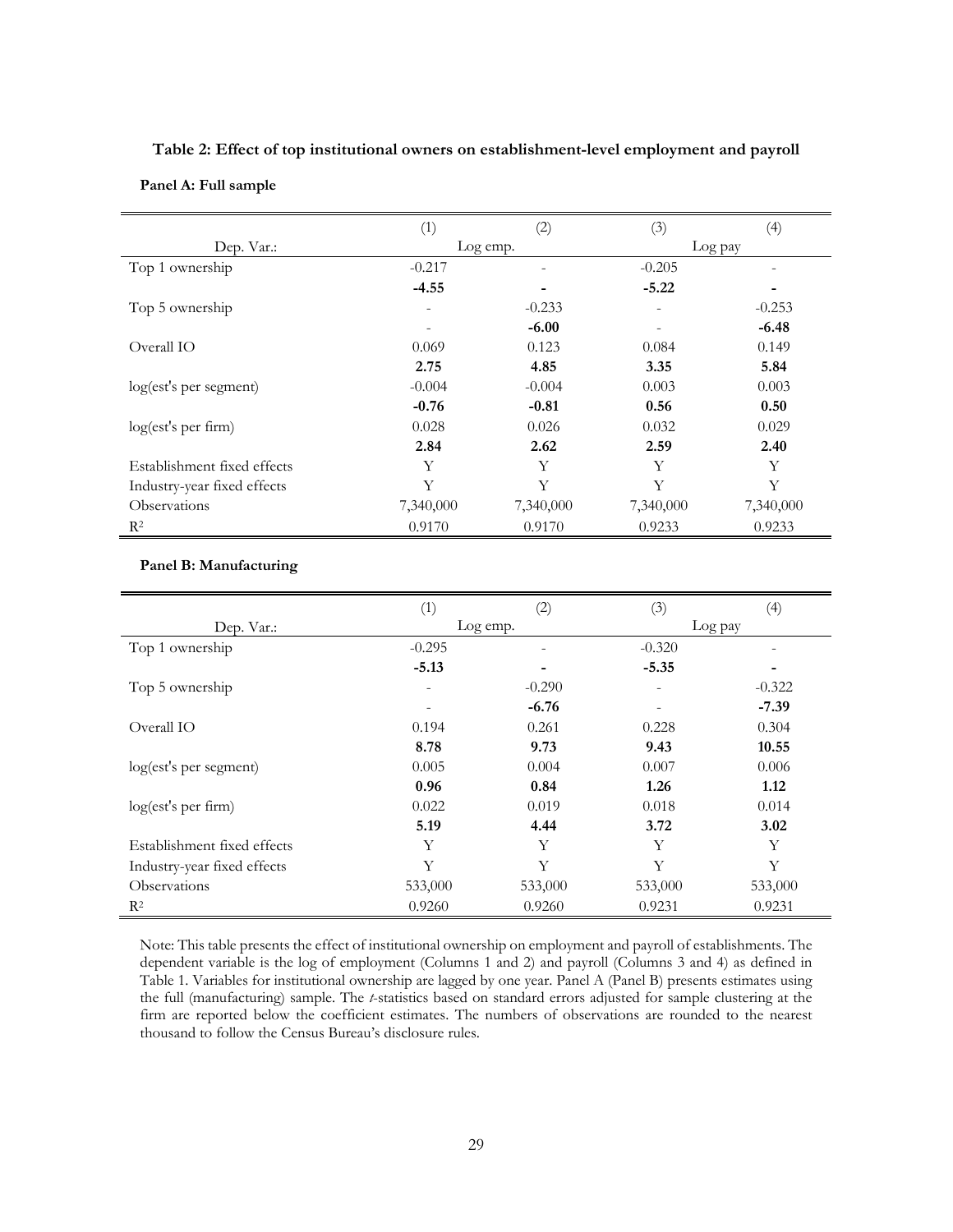# **Table 3: Effect of blockholders and ownership concentration on establishment-level employment and payroll**

|                               | (1)       | (2)       | (3)       | (4)       |
|-------------------------------|-----------|-----------|-----------|-----------|
| Dep. Var.:                    |           | Log emp.  |           | Log pay   |
| Total block ownership         | $-0.150$  | ٠         | $-0.166$  |           |
|                               | $-5.14$   |           | $-5.69$   |           |
| HHI (institutional ownership) | ۰         | $-0.103$  |           | $-0.085$  |
|                               | -         | $-4.55$   | -         | $-2.78$   |
| Overall IO                    | 0.086     | 0.016     | 0.110     | 0.035     |
|                               | 3.69      | 0.68      | 4.28      | 1.38      |
| log(est's per segment)        | $-0.004$  | $-0.004$  | 0.003     | 0.003     |
|                               | $-0.76$   | $-0.70$   | 0.55      | 0.60      |
| log(est's per firm)           | 0.027     | 0.029     | 0.030     | 0.033     |
|                               | 2.72      | 2.92      | 2.47      | 2.67      |
| Establishment fixed effects   | Y         | Y         | Y         | Y         |
| Industry-year fixed effects   | Y         | Y         | Y         | Y         |
| <i><b>Observations</b></i>    | 7,340,000 | 7,340,000 | 7,340,000 | 7,340,000 |
| R <sup>2</sup>                | 0.9170    | 0.9170    | 0.9233    | 0.9233    |

### **Panel A: Full sample**

#### **Panel B: Manufacturing**

|                               | (1)                      | (2)      | (3)      | $\left(4\right)$ |
|-------------------------------|--------------------------|----------|----------|------------------|
| Dep. Var.:                    |                          | Log emp. |          | Log pay          |
| Total block ownership         | $-0.171$                 |          | $-0.195$ |                  |
|                               | $-6.37$                  | ٠        | $-6.83$  |                  |
| HHI (institutional ownership) | ۰                        | $-0.157$ |          | $-0.173$         |
|                               | $\overline{\phantom{a}}$ | $-7.02$  |          | $-7.20$          |
| Overall IO                    | 0.215                    | 0.129    | 0.255    | 0.157            |
|                               | 9.82                     | 6.42     | 10.57    | 7.43             |
| log(est's per segment)        | 0.005                    | 0.005    | 0.006    | 0.007            |
|                               | 0.92                     | 1.02     | 1.21     | 1.32             |
| log(est's per firm)           | 0.020                    | 0.022    | 0.016    | 0.018            |
|                               | 4.82                     | 5.36     | 3.33     | 3.83             |
| Establishment fixed effects   | Y                        | Υ        | Y        | Y                |
| Industry-year fixed effects   | Υ                        | Y        | Y        | Y                |
| Observations                  | 533,000                  | 533,000  | 533,000  | 533,000          |
| $R^2$                         | 0.9260                   | 0.9260   | 0.9231   | 0.9231           |

Note: This table presents the effect of blockholder ownership and concentration of institutional ownership on employment and payroll of establishments. The dependent variable is the log of employment (Columns 1 and 2) and payroll (Columns 3 and 4) as defined in Table 1. Variables for institutional ownership are lagged by one year. Panel A (Panel B) presents estimates using the full (manufacturing) sample. The *t*-statistics based on standard errors adjusted for sample clustering at the firm are reported below the coefficient estimates. The numbers of observations are rounded to the nearest thousand to follow the Census Bureau's disclosure rules.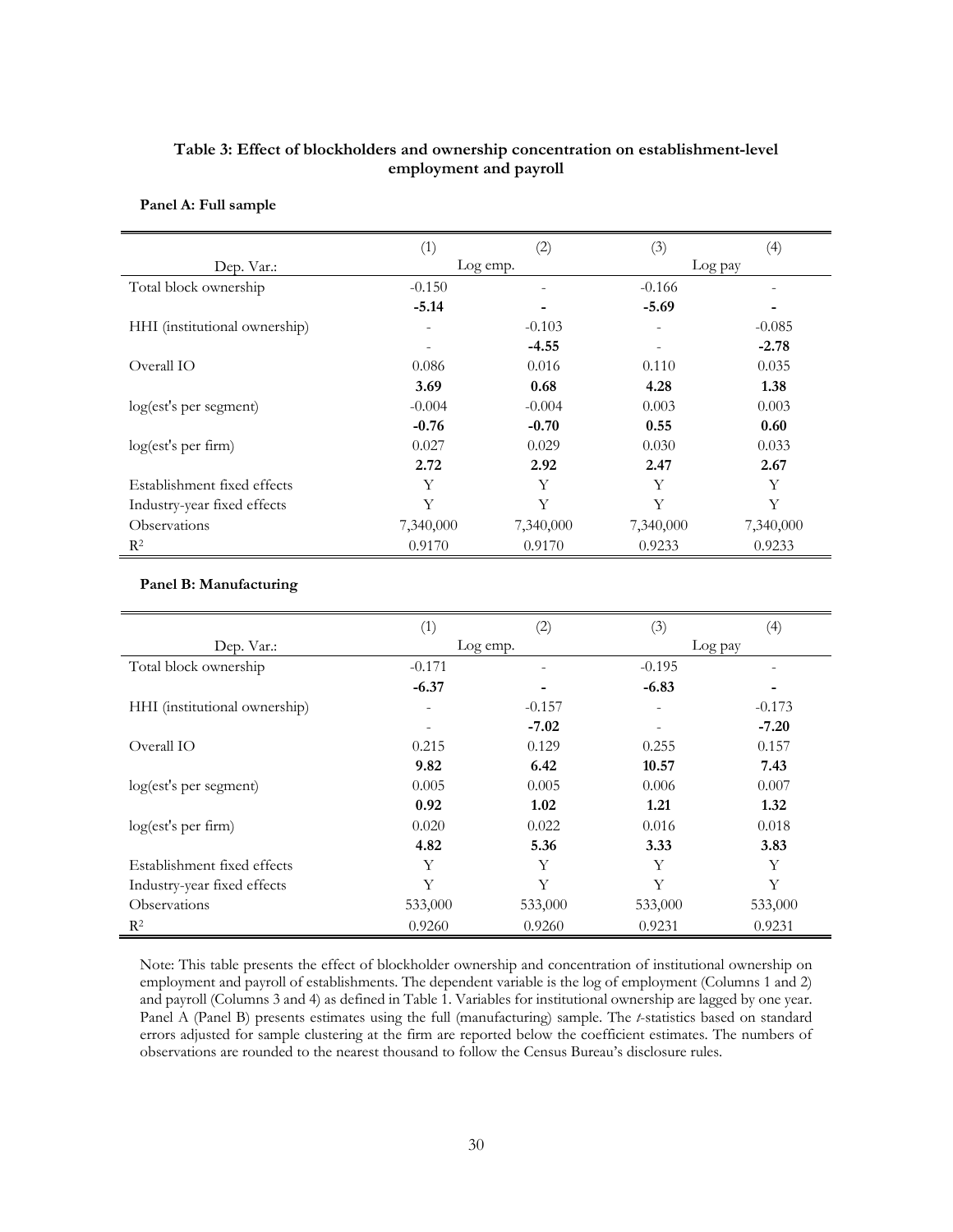# **Table 4: Robustness of baseline results**

|                              | (1)                      | (2)                      | (3)                      | (4)                      | (5)                      | (6)                      | (7)                      | (8)                      |
|------------------------------|--------------------------|--------------------------|--------------------------|--------------------------|--------------------------|--------------------------|--------------------------|--------------------------|
| Dep. Var.:                   |                          |                          | Log emp.                 |                          |                          |                          | Log pay                  |                          |
| Top 1 ownership              | $-0.286$                 | $\overline{\phantom{a}}$ |                          |                          | $-0.274$                 | ۰                        |                          |                          |
|                              | $-4.98$                  | ٠                        | $\overline{\phantom{a}}$ |                          | $-5.06$                  |                          |                          |                          |
| Top 5 ownership              |                          | $-0.256$                 | $\overline{\phantom{a}}$ |                          | $\overline{\phantom{0}}$ | $-0.285$                 |                          |                          |
|                              |                          | $-5.95$                  |                          | $\overline{\phantom{a}}$ | $\overline{\phantom{0}}$ | $-6.98$                  |                          |                          |
| Total block IO               | $\overline{\phantom{a}}$ | $\overline{\phantom{a}}$ | $-0.156$                 | $\overline{\phantom{0}}$ | $\overline{\phantom{a}}$ | ٠                        | $-0.173$                 |                          |
|                              |                          |                          | $-5.45$                  |                          |                          | $\overline{\phantom{0}}$ | $-6.27$                  | $\overline{\phantom{a}}$ |
| $HHI$ (IO)                   | $\overline{\phantom{a}}$ | $\overline{\phantom{a}}$ | $\overline{\phantom{a}}$ | $-0.108$                 | $\overline{\phantom{a}}$ | $\overline{\phantom{0}}$ | $\overline{\phantom{a}}$ | $-0.091$                 |
|                              |                          | $\overline{\phantom{a}}$ | $\overline{\phantom{a}}$ | $-4.50$                  |                          | $\overline{\phantom{0}}$ | $\overline{\phantom{a}}$ | $-3.43$                  |
| Overall IO                   | 0.072                    | 0.126                    | 0.086                    | 0.013                    | 0.087                    | 0.154                    | 0.110                    | 0.032                    |
|                              | 3.21                     | 5.31                     | 4.03                     | 0.63                     | 4.04                     | 6.61                     | 4.84                     | 1.41                     |
| Establishment-level controls | Y                        | Y                        | Y                        | Y                        | Υ                        | Y                        | Υ                        | Y                        |
| Establishment fixed effects  | Y                        | Y                        | Y                        | Y                        | Y                        | Υ                        | Υ                        |                          |
| Industry-year fixed effects  | Y                        | Y                        | Y                        | Y                        | Y                        | Y                        | Υ                        |                          |
| County-year fixed effects    | Y                        | Y                        | Y                        | Y                        | Y                        | Y                        | Y                        | Y                        |
| Observations                 | 7,340,000                | 7,340,000                | 7,340,000                | 7,340,000                | 7,340,000                | 7,340,000                | 7,340,000                | 7,340,000                |
| $R^2$                        | 0.9186                   | 0.9186                   | 0.9186                   | 0.9186                   | 0.9248                   | 0.9248                   | 0.9248                   | 0.9247                   |

**Panel A.1: Controlling for time-varying local labor market conditions**

# **Panel A.2: Controlling for time-varying local industry-labor market conditions**

|                 | (1)                      | (2)                      | 5.                       | (4)                      | (5)                      | (6)                      |                          | (8)                      |
|-----------------|--------------------------|--------------------------|--------------------------|--------------------------|--------------------------|--------------------------|--------------------------|--------------------------|
| Dep. Var.:      |                          |                          | Log emp.                 |                          |                          |                          | Log pay                  |                          |
| Top 1 ownership | $-0.313$                 | $\overline{\phantom{a}}$ | $\sim$                   | $\sim$                   | $-0.320$                 | $\overline{\phantom{a}}$ | $\overline{\phantom{a}}$ | $\overline{\phantom{0}}$ |
|                 | $-4.64$                  | $\sim$                   | $\overline{\phantom{0}}$ | $\overline{\phantom{0}}$ | $-5.40$                  | -                        | $\overline{\phantom{0}}$ | $\overline{\phantom{0}}$ |
| Top 5 ownership | $\overline{\phantom{a}}$ | $-0.269$                 | $\overline{\phantom{0}}$ | $\overline{\phantom{0}}$ | $\overline{\phantom{0}}$ | $-0.315$                 | $\overline{\phantom{a}}$ |                          |
|                 | $\overline{\phantom{0}}$ | $-5.48$                  | $\overline{\phantom{0}}$ | $\overline{\phantom{0}}$ | $\overline{\phantom{0}}$ | $-7.09$                  | $\overline{\phantom{a}}$ | $\overline{\phantom{0}}$ |
| Total block IO  | $\overline{\phantom{0}}$ | $\overline{\phantom{a}}$ | $-0.165$                 | $\overline{\phantom{0}}$ |                          | $\overline{\phantom{a}}$ | $-0.196$                 |                          |
|                 | $\overline{\phantom{0}}$ | $\overline{\phantom{a}}$ | $-5.13$                  | $\overline{\phantom{0}}$ | -                        | $\overline{\phantom{a}}$ | $-6.70$                  | $\overline{\phantom{0}}$ |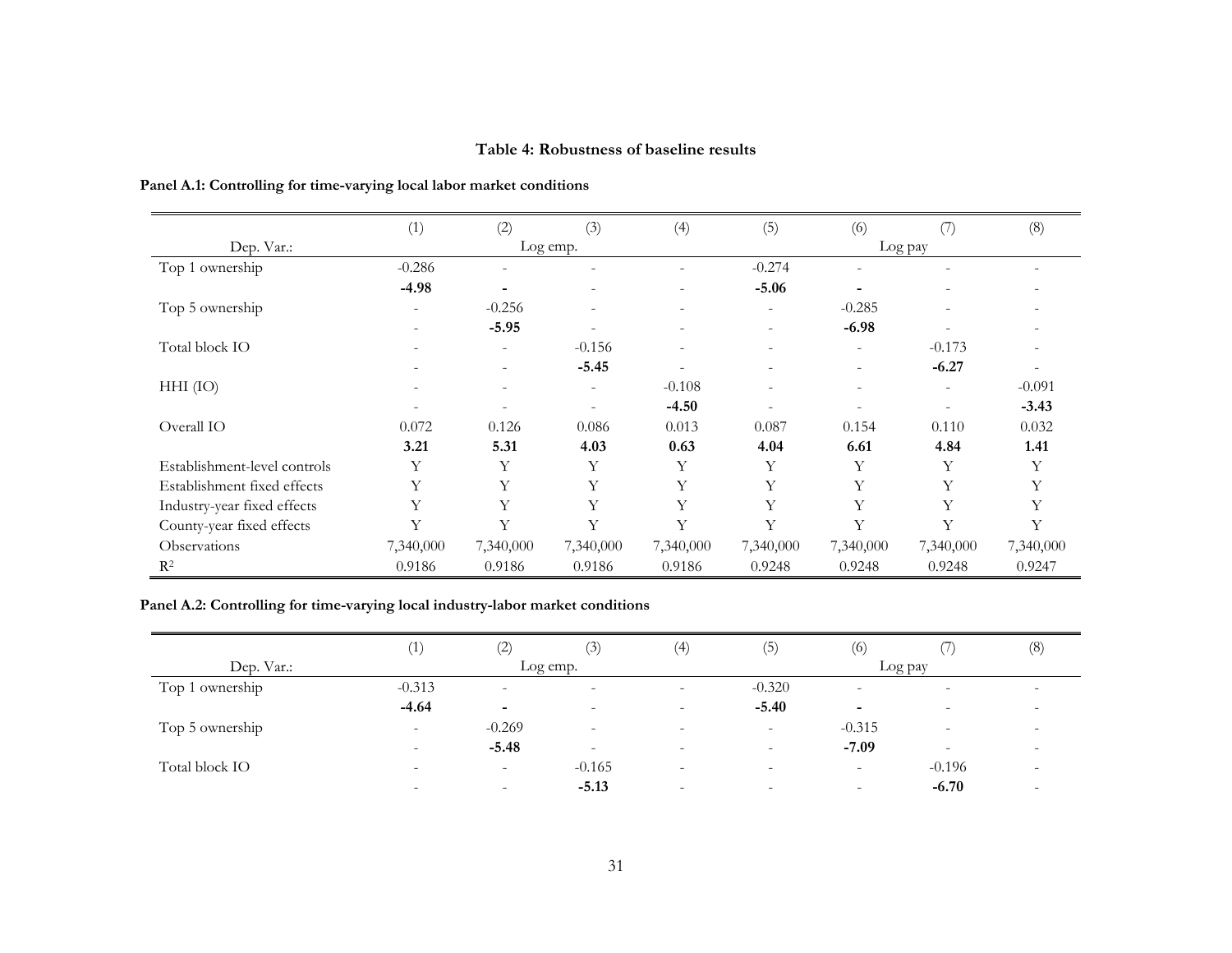| $HHI$ (IO)                     | $\overline{\phantom{0}}$ | $\overline{\phantom{0}}$ | $\overline{\phantom{0}}$ | $-0.093$  | $\overline{\phantom{a}}$ |           |           | $-0.086$  |
|--------------------------------|--------------------------|--------------------------|--------------------------|-----------|--------------------------|-----------|-----------|-----------|
|                                |                          | $\overline{\phantom{0}}$ | $\overline{\phantom{0}}$ | $-3.32$   |                          |           |           | $-3.85$   |
| Overall IO                     | 0.083                    | 0.137                    | 0.096                    | 0.020     | 0.098                    | 0.169     | 0.122     | 0.035     |
|                                | 3.17                     | 5.12                     | 4.05                     | 0.86      | 5.15                     | 7.77      | 6.09      | 1.64      |
| Establishment-level controls   |                          | V                        | V                        | V         | V                        |           | V         |           |
| Establishment fixed effects    |                          | V                        |                          |           |                          |           | v         |           |
| Industry-CZ-year fixed effects | v                        | V                        |                          |           |                          |           | v         |           |
| <b>Observations</b>            | 7,340,000                | 7,340,000                | 7,340,000                | 7,340,000 | 7,340,000                | 7,340,000 | 7,340,000 | 7,340,000 |
| $R^2$                          | 0.935                    | 0.935                    | 0.935                    | 0.935     | 0.934                    | 0.934     | 0.934     | 0.934     |

# **Panel B: Moving average of institutional ownership measures**

|                              | (1)                      | (2)                      | (3)                      | (4)                      | (5)                      | (6)                      | $\left(\frac{7}{2}\right)$ | (8)       |
|------------------------------|--------------------------|--------------------------|--------------------------|--------------------------|--------------------------|--------------------------|----------------------------|-----------|
| Dep. Var.:                   |                          |                          | Log emp.                 |                          |                          | Log pay                  |                            |           |
| Top 1 IO (MA)                | $-0.335$                 | $\overline{\phantom{a}}$ |                          |                          | $-0.303$                 |                          |                            |           |
|                              | $-4.34$                  | ٠                        | $\overline{\phantom{a}}$ | $\overline{\phantom{0}}$ | $-4.04$                  | $\overline{\phantom{0}}$ | $\overline{\phantom{0}}$   |           |
| Top 5 IO (MA)                | $\overline{\phantom{a}}$ | $-0.321$                 | $\overline{\phantom{a}}$ | $\overline{\phantom{a}}$ | $\overline{\phantom{a}}$ | $-0.348$                 |                            |           |
|                              |                          | $-5.82$                  | ٠                        | $\overline{\phantom{a}}$ | $\overline{\phantom{a}}$ | $-6.34$                  |                            |           |
| Total block IO (MA)          |                          | $\overline{\phantom{a}}$ | $-0.202$                 |                          |                          | ٠                        | $-0.221$                   |           |
|                              |                          | $\overline{\phantom{a}}$ | $-5.55$                  |                          |                          |                          | $-5.78$                    |           |
| $HHI$ (IO) (MA)              |                          | $\qquad \qquad -$        | $\overline{\phantom{a}}$ | $-0.120$                 | $\overline{\phantom{a}}$ | $\overline{\phantom{0}}$ | $\overline{\phantom{a}}$   | $-0.086$  |
|                              |                          | $\overline{\phantom{a}}$ | $\overline{\phantom{a}}$ | $-3.88$                  | $\overline{\phantom{a}}$ |                          |                            | $-2.32$   |
| Overall IO (MA)              | 0.089                    | 0.160                    | 0.114                    | 0.022                    | 0.099                    | 0.185                    | 0.137                      | 0.042     |
|                              | 2.97                     | 5.02                     | 3.82                     | 0.75                     | 3.29                     | 5.85                     | 4.22                       | 1.25      |
| Establishment-level controls | Y                        | Υ                        | Y                        | Y                        | Y                        | Y                        | Y                          | Y         |
| Establishment fixed effects  | Y                        | Υ                        | Y                        | Y                        | Y                        | Y                        | Y                          | Y         |
| Industry-year fixed effects  | Y                        | Y                        | Y                        | Y                        | $\mathbf{V}$             | Y                        | Y                          | Y         |
| Observations                 | 7,340,000                | 7,340,000                | 7,340,000                | 7,340,000                | 7,340,000                | 7,340,000                | 7,340,000                  | 7,340,000 |
| $\mathbb{R}^2$               | 0.9170                   | 0.9170                   | 0.9170                   | 0.9170                   | 0.9233                   | 0.9233                   | 0.9233                     | 0.9233    |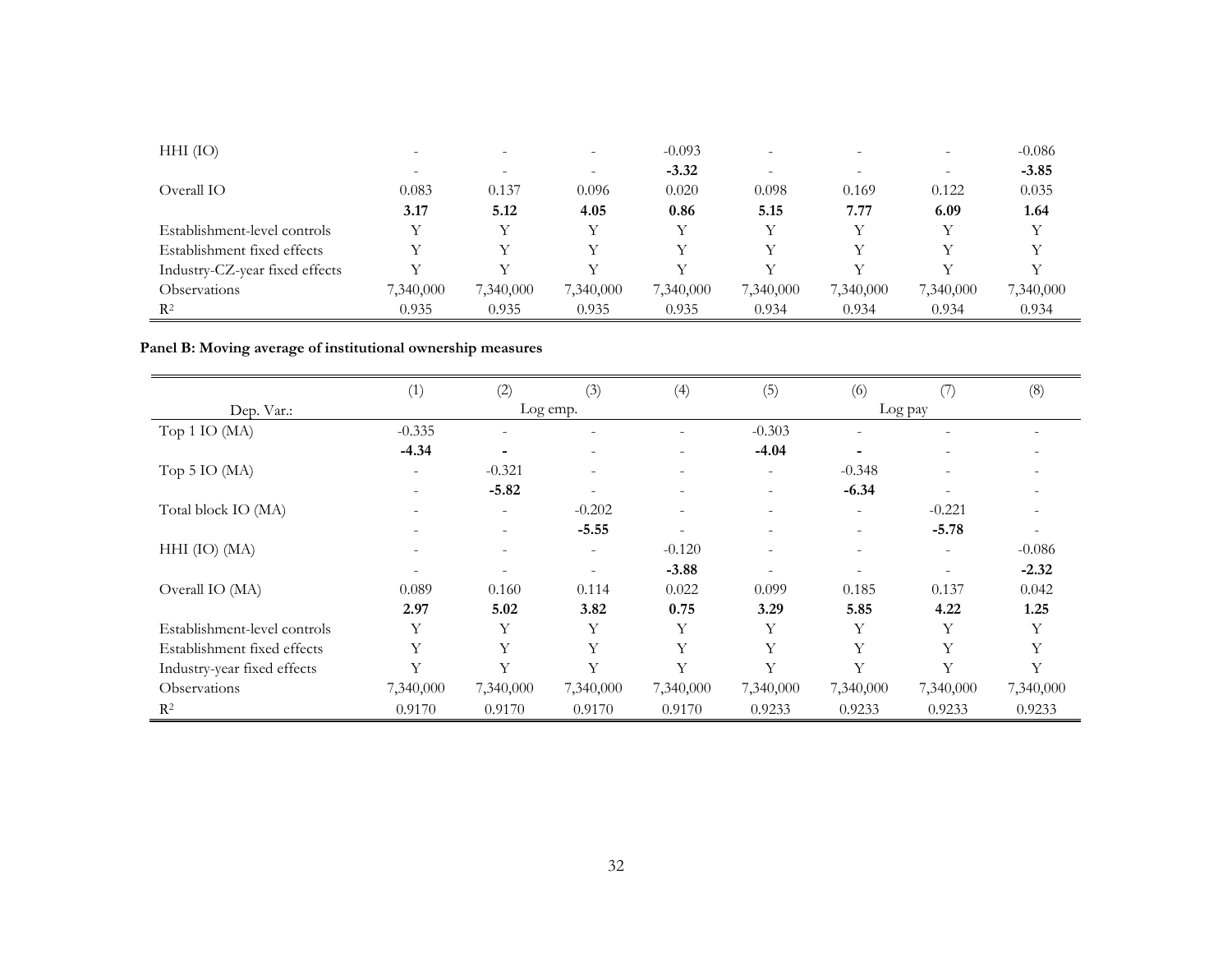|                              | (1)                      | (2)                      | (3)       | (4)       | (5)                      | (6)       |
|------------------------------|--------------------------|--------------------------|-----------|-----------|--------------------------|-----------|
| Dep. Var.:                   |                          | Log emp.                 |           |           | Log pay                  |           |
| Top 1 IO/overall IO          | $-0.110$                 | $\overline{\phantom{a}}$ |           | $-0.096$  | $\overline{\phantom{a}}$ |           |
|                              | $-4.81$                  |                          |           | $-3.43$   |                          |           |
| Top 5 IO/overall IO          | $\overline{\phantom{a}}$ | $-0.134$                 |           |           | $-0.142$                 |           |
|                              |                          | $-6.59$                  |           |           | $-6.46$                  |           |
| Total block IO/overall IO    | $\overline{\phantom{0}}$ |                          | $-0.056$  |           |                          | $-0.052$  |
|                              |                          |                          | $-3.71$   |           |                          | $-3.17$   |
| Establishment-level controls | Y                        | Y                        | Y         | Y         | Y                        | Y         |
| Establishment fixed effects  | Υ                        | Y                        | Y         | Y         | Y                        | Y         |
| Industry-year fixed effects  | Y                        | $\rm _V$                 | Y         | Y         | Y                        | Y         |
| <b>Observations</b>          | 7,340,000                | 7,340,000                | 7,340,000 | 7,340,000 | 7,340,000                | 7,340,000 |
| R <sup>2</sup>               | 0.9170                   | 0.9170                   | 0.9170    | 0.9233    | 0.9233                   | 0.9233    |

# **Panel C: Top and block ownership scaled by overall institutional ownership**

# **Panel D: Not controlling for Overall IO**

|                              | (1)       | (2)                      | (3)                      | (4)                      | (5)                      | (6)                      |                          | (8)       |  |
|------------------------------|-----------|--------------------------|--------------------------|--------------------------|--------------------------|--------------------------|--------------------------|-----------|--|
| Dep. Var.:                   | Log emp.  |                          |                          |                          |                          | Log pay                  |                          |           |  |
| Top 1 ownership              | $-0.181$  | $\overline{\phantom{0}}$ | $\overline{\phantom{0}}$ |                          | $-0.146$                 |                          |                          |           |  |
|                              | $-3.2$    | ۰                        | $\overline{\phantom{a}}$ | $\overline{\phantom{a}}$ | $-2.29$                  |                          |                          |           |  |
| Top 5 ownership              |           | $-0.095$                 | $\overline{\phantom{a}}$ |                          | $\overline{\phantom{a}}$ | $-0.088$                 |                          |           |  |
|                              |           | $-2.46$                  | $\overline{\phantom{a}}$ | $\overline{\phantom{a}}$ | $\overline{\phantom{0}}$ | $-2.02$                  | ٠                        |           |  |
| Total block IO               |           | $\overline{\phantom{a}}$ | $-0.081$                 | $\overline{\phantom{a}}$ | $\overline{\phantom{a}}$ |                          | $-0.079$                 |           |  |
|                              |           | $\overline{\phantom{a}}$ | $-2.84$                  | $\overline{a}$           | $\overline{\phantom{0}}$ | $\overline{\phantom{0}}$ | $-2.57$                  |           |  |
| $HHI$ (IO)                   |           | $\overline{\phantom{0}}$ | $\overline{\phantom{0}}$ | $-0.090$                 |                          |                          | $\overline{\phantom{0}}$ | $-0.075$  |  |
|                              |           |                          | $\overline{\phantom{a}}$ | $-4.47$                  |                          |                          |                          | $-2.55$   |  |
| Establishment-level controls | Y         | Y                        | Y                        | Y                        | Y                        | Y                        | Y                        | v         |  |
| Establishment fixed effects  | Y         | Y                        | Y                        | Y                        | Y                        | Y                        | Υ                        | Y         |  |
| Industry-year fixed effects  | Y         | Y                        | Y                        | V                        | Y                        | Y                        | Y                        | Y         |  |
| Observations                 | 7,340,000 | 7,340,000                | 7,340,000                | 7,340,000                | 7,340,000                | 7,340,000                | 7,340,000                | 7,340,000 |  |
| $\mathbb{R}^2$               | 0.917     | 0.917                    | 0.917                    | 0.917                    | 0.9233                   | 0.9233                   | 0.9233                   | 0.9233    |  |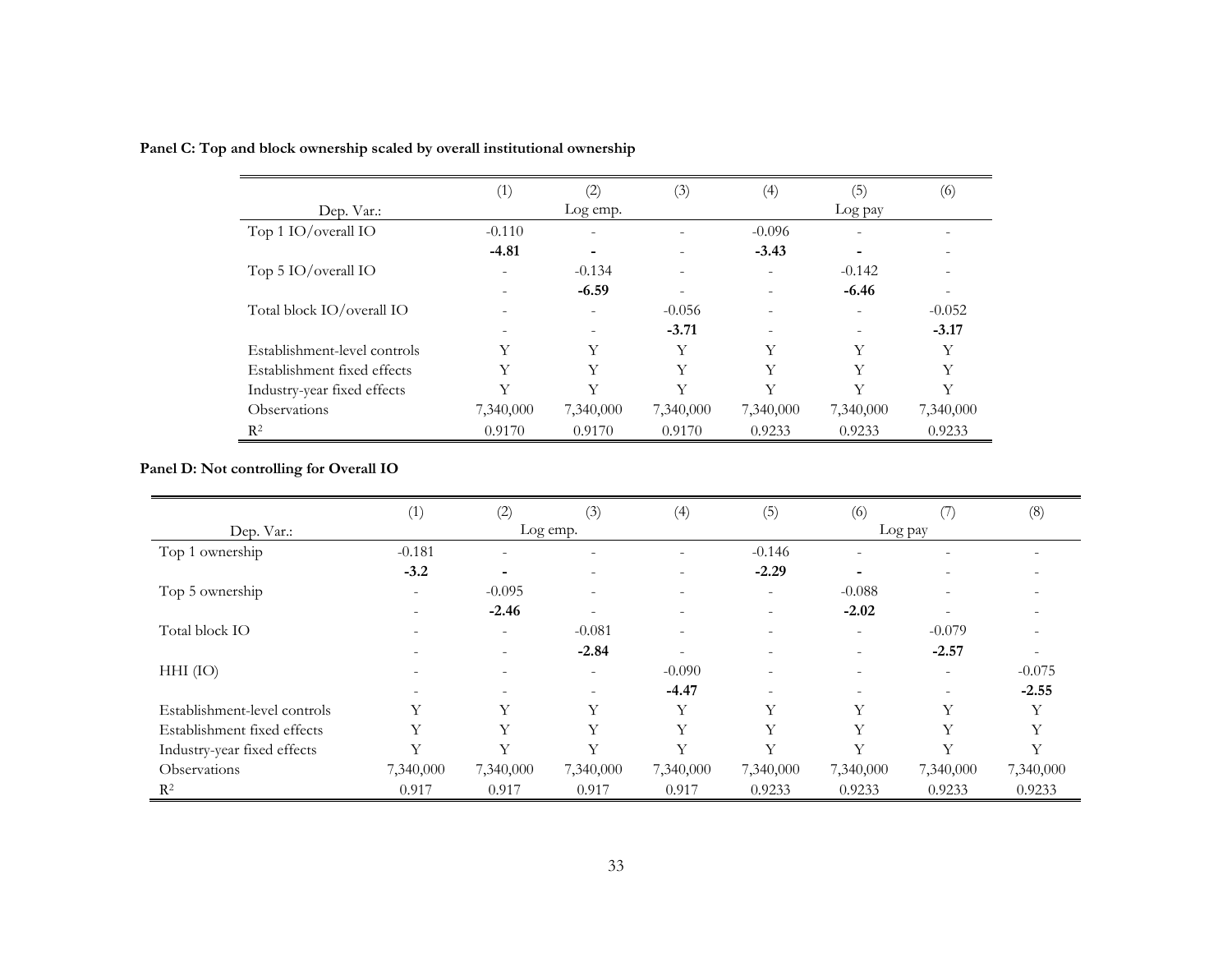Note: This table examines the robustness of the baseline effect of institutional ownership on employment and payroll of establishments. In Panels A and B, the dependent variable is the log of employment (Columns 1 through 4) and the log of payroll (Columns 5 through 8) as defined in Table 1. In Panel C, the dependent variable is the log of employment (Columns 1 through 3) and the log of payroll (Columns 4 through 6). Panel A.1 includes county-by-year fixed effects, Panel A.2 includes county-by-commuting zone-by-year fixed effects, Panel B uses the two-year moving average of institutional ownership measures, and Panel C scales top and block institutional ownership measures by overall institutional ownership, as defined in Table 1. In Panel D, we do not include the Overall IO variable as control. Variables for institutional ownership are lagged by one year. The *t*-statistics based on standard errors adjusted for sample clustering at the firm are reported below the coefficient estimates. The numbers of observations are rounded to the nearest thousand to follow the Census Bureau's disclosure rules.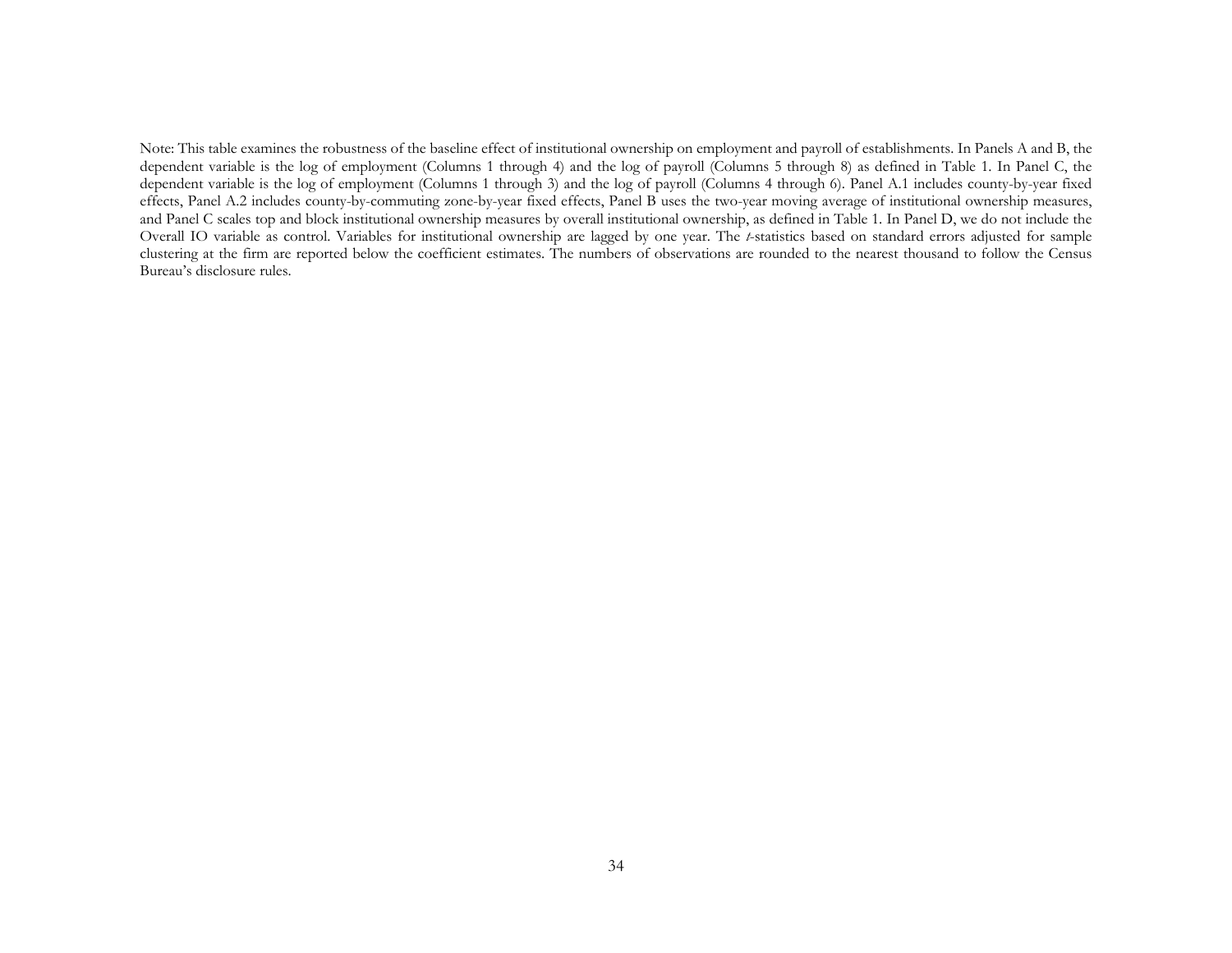# **Table 5: Identification – Difference-in-differences analysis**

|                                                                  | (1)            | (2)        | (3)      | $\left(4\right)$ | (5)            |
|------------------------------------------------------------------|----------------|------------|----------|------------------|----------------|
|                                                                  | <b>Treated</b> |            | Control  |                  | (1)<br>$-$ (3) |
|                                                                  | Mean           | <b>STD</b> | Mean     | <b>STD</b>       | t-statistic    |
| Total block ownership $_{t-1}$                                   | 0.000          | 0.000      | 0.147    | 0.122            | $-24.44$       |
| Overall institutional ownership $_{t-1}$                         | 0.443          | 0.219      | 0.529    | 0.222            | $-5.17$        |
| Change in total block ownership $_{t-1}$                         | 0.110          | 0.096      | $-0.021$ | 0.051            | 21.04          |
| Change in overall institutional ownership <sub>t-1</sub>         | 0.093          | 0.161      | 0.113    | 0.083            | $-1.74$        |
| Log total employment $_{t-1}$                                    | 2.816          | 1.492      | 2.771    | 1.463            | 0.71           |
| Log total wages $_{t-1}$                                         | 5.708          | 1.711      | 5.673    | 1.687            | 0.49           |
| Log average wage <sub>t-1</sub>                                  | 2.892          | 0.833      | 2.902    | 0.810            | $-0.20$        |
| Establishments per firm <sub>t-1</sub>                           | 5.662          | 2.218      | 5.738    | 2.104            | $-0.44$        |
| Establishments per segments <sub>t-1</sub> (SIC3)                | 6.504          | 1.734      | 6.480    | 1.651            | 0.17           |
| Establishment age <sub>t-1</sub> $\left(\frac{/100}{.25}\right)$ | 0.087          | 0.070      | 0.088    | 0.075            | $-0.45$        |
| $Union_{t-1}$                                                    | 0.088          | 0.106      | 0.082    | 0.108            | 0.80           |
| Observations                                                     | 470,000        |            | 830,000  |                  |                |

▃

# **Panel A: Descriptive statistics and diagnostic tests**

# **Panel B: Difference-in-differences estimates**

|                                   | (1)       | (2)       |
|-----------------------------------|-----------|-----------|
| Dep. Var.:                        | Log emp.  | Log pay   |
| Treat $\times$ d[t-3]             | $-0.006$  | 0.003     |
|                                   | $-0.60$   | 0.39      |
| Treat $\times$ d[t-2]             | $-0.005$  | $-0.001$  |
|                                   | $-0.69$   | $-0.12$   |
| Treat $\times$ d[t-1]             | 0.000     | 0.000     |
|                                   |           |           |
| Treat $\times$ d[t <sub>0</sub> ] | $-0.009$  | $-0.011$  |
|                                   | $-1.32$   | $-1.44$   |
| Treat $\times$ d[t+1]             | $-0.009$  | $-0.023$  |
|                                   | $-0.98$   | $-2.66$   |
| Treat $\times$ d[t+2]             | $-0.021$  | $-0.023$  |
|                                   | $-2.21$   | $-2.76$   |
| Treat $\times$ d[t+3]             | $-0.014$  | $-0.022$  |
|                                   | $-1.34$   | $-2.29$   |
| Treat $\times$ d[t+4]             | $-0.021$  | $-0.021$  |
|                                   | $-1.86$   | $-1.91$   |
| log(est's per segment)            | $-0.009$  | $-0.005$  |
|                                   | $-1.82$   | $-1.02$   |
| log(est's per firm)               | 0.028     | 0.027     |
|                                   | 4.63      | 4.19      |
| Standalone indicators for d[t-3]  |           |           |
| through $d[t+4]$                  | Υ         | Υ         |
| Establishment fixed effects       | Y         | Y         |
| Industry-year fixed effects       | Υ         | Y         |
| Observations                      | 8,100,000 | 8,100,000 |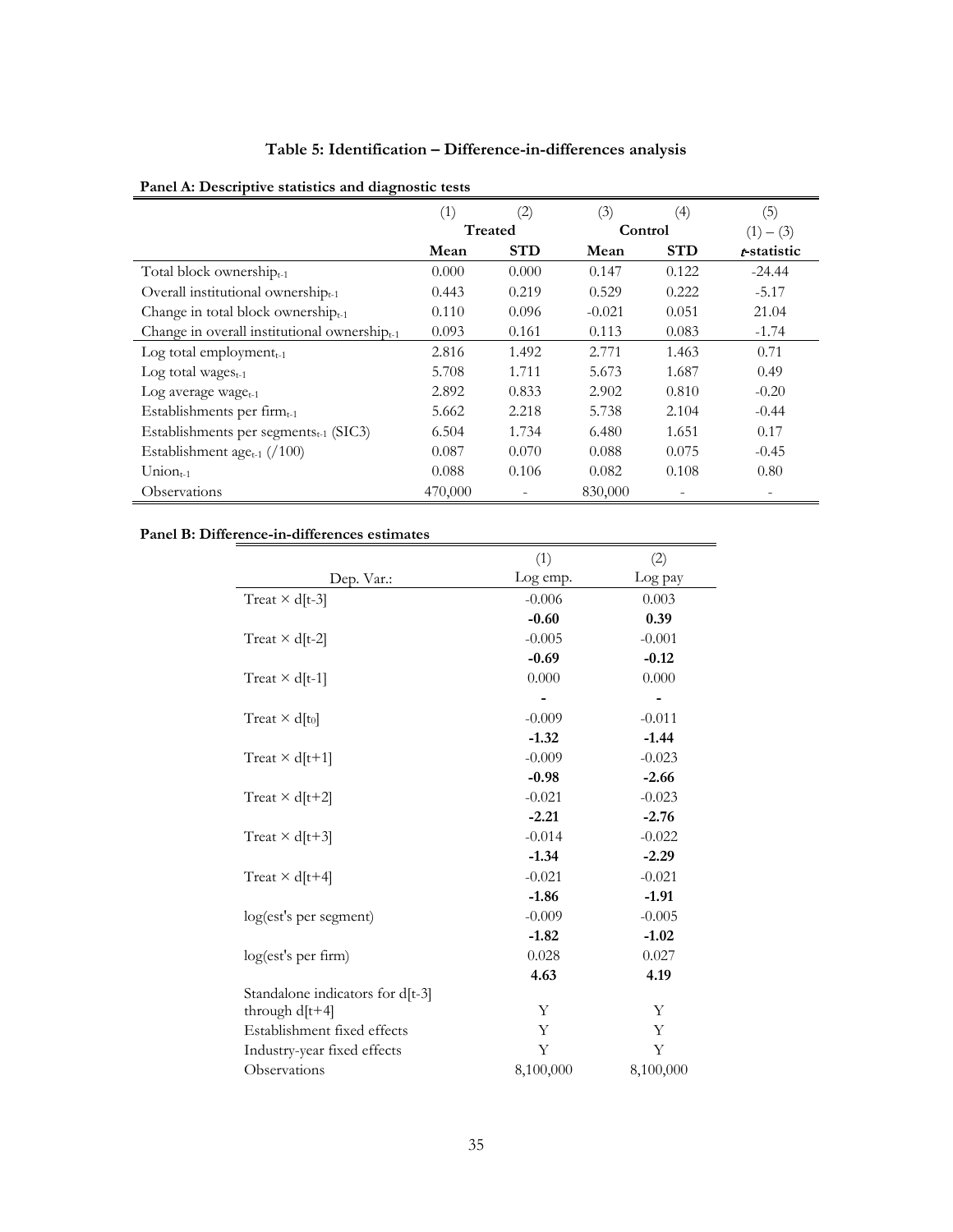| R <sup>2</sup><br>v<br>and the control of the control of | 0.9241<br>U.YZ41 | 0.9362 |
|----------------------------------------------------------|------------------|--------|
|                                                          |                  |        |

Note: This table repeats the baseline analysis of the effect of institutional ownership on employment and payroll of establishments in a difference-in-differences (DD) setting. Panel A presents descriptive statistic for the sample employed and results of diagnostic tests. Panel B presents the main DD estimates. The dependent variable is the log of employment (Column 1) and payroll (Column2) as defined in Table 1. The sample is limited to observations that involve more than 5% increases in block ("Treat") and overall institutional ownership ("Control"). The *t*statistics based on standard errors adjusted for sample clustering at the firm are reported below the coefficient estimates. The numbers of observations are rounded to the nearest thousand to follow the Census Bureau's disclosure rules.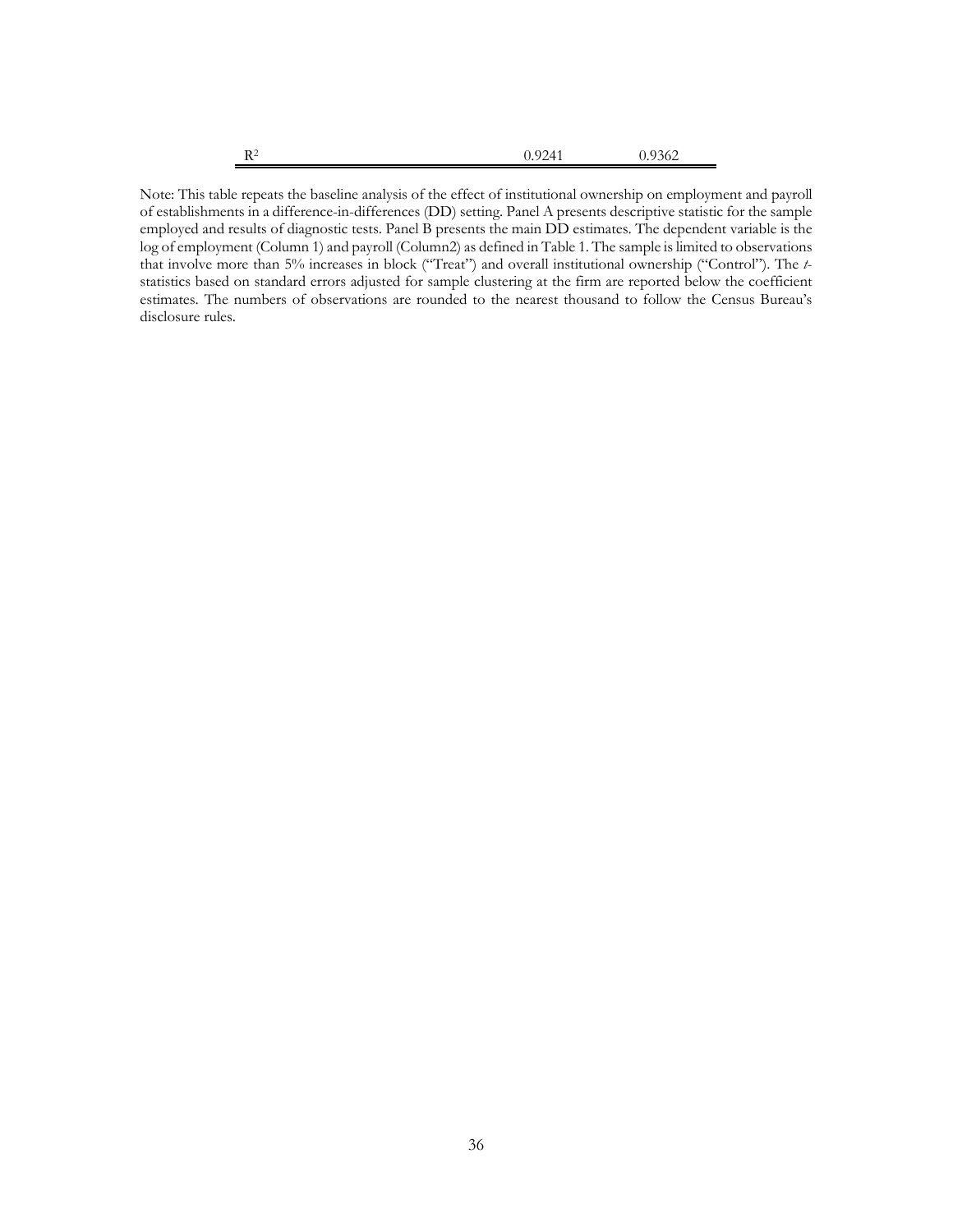| Panel A: Interaction with Unionized Labor |           |                          |                          |                |           |                          |                          |           |
|-------------------------------------------|-----------|--------------------------|--------------------------|----------------|-----------|--------------------------|--------------------------|-----------|
|                                           | (1)       | (2)                      | (3)                      | (4)            | (5)       | (6)                      | (7)                      | (8)       |
| Dep. Var.:                                |           |                          | Log emp.                 |                |           |                          | Log pay                  |           |
| Top 1 ownership                           | $-0.414$  |                          |                          |                | $-0.398$  |                          |                          | $\equiv$  |
|                                           | $-5.00$   |                          |                          |                | $-4.77$   |                          |                          |           |
| Top 1 ownership $\times$ Union            | 1.843     | L,                       |                          | $\blacksquare$ | 1.826     |                          |                          |           |
|                                           | 3.2       |                          |                          |                | 2.46      |                          |                          |           |
| Top 5 ownership                           |           | $-0.330$                 |                          |                |           | $-0.346$                 |                          |           |
|                                           |           | $-5.97$                  |                          |                |           | $-5.9$                   |                          |           |
| Top 5 ownership $\times$ Union            |           | 1.107                    |                          |                |           | 0.939                    |                          |           |
|                                           |           | 3.07                     |                          |                |           | 2.08                     |                          |           |
| Total block ownership                     |           | $\overline{\phantom{a}}$ | $-0.202$                 |                |           | $\overline{\phantom{a}}$ | $-0.224$                 |           |
|                                           |           | $\overline{\phantom{a}}$ | $-5.24$                  |                |           | $\blacksquare$           | $-5.66$                  |           |
| Total block ownership × Union             |           |                          | 0.819                    |                |           |                          | 0.886                    |           |
|                                           |           | $\overline{\phantom{0}}$ | 2.86                     |                |           | $\equiv$                 | 2.56                     |           |
| $HHI$ (IO)                                |           |                          | $\sim$                   | $-0.111$       |           |                          | $\overline{\phantom{a}}$ | $-0.116$  |
|                                           |           |                          | $\overline{\phantom{a}}$ | $-3.06$        |           |                          | $\overline{\phantom{a}}$ | $-4.09$   |
| HHI $(IO) \times Union$                   |           |                          | $\overline{\phantom{a}}$ | 0.093          |           |                          | $\overline{\phantom{a}}$ | 0.350     |
|                                           |           |                          |                          | 0.37           |           |                          |                          | 0.94      |
| Overall IO                                | 0.073     | 0.125                    | 0.085                    | 0.016          | 0.088     | 0.153                    | 0.109                    | 0.036     |
|                                           | 3.13      | 5.10                     | 3.73                     | $0.68\,$       | 3.70      | 5.97                     | 4.29                     | 1.40      |
| Establishment-level controls              | Y         | Y                        | Y                        | Y              | Y         | Υ                        | Y                        | Υ         |
| Establishment fixed effects               | Y         | Y                        | Υ                        | $\mathbf Y$    | Y         | Y                        | Y                        | Υ         |
| Industry-year fixed effects               | Y         | Y                        | Y                        | Y              | Y         | Y                        | Y                        | Y         |
| Observations                              | 7,340,000 | 7,340,000                | 7,340,000                | 7,340,000      | 7,340,000 | 7,340,000                | 7,340,000                | 7,340,000 |
| $\mathbb{R}^2$                            | 0.9170    | 0.9170                   | 0.9170                   | 0.9170         | 0.9233    | 0.9233                   | 0.9233                   | 0.9233    |

# **Table 6: Mechanism – Interaction with Unionized Labor and Labor Market Concentration**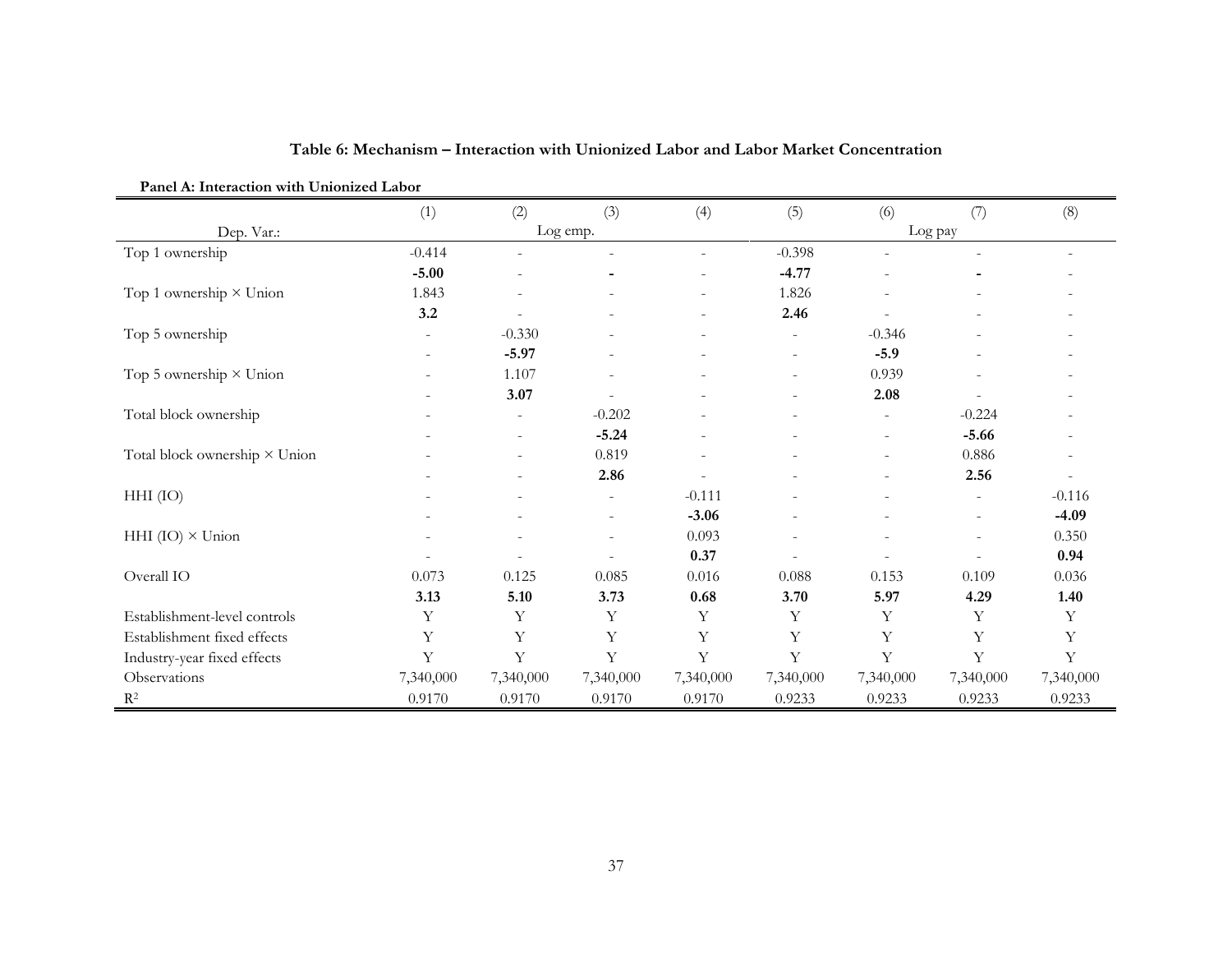|                                        | (1)       | (2)                      | (3)                      | (4)         | (5)                      | (6)                      | (7)                      | (8)       |
|----------------------------------------|-----------|--------------------------|--------------------------|-------------|--------------------------|--------------------------|--------------------------|-----------|
| Dep. Var.:                             |           |                          | Log emp.                 |             |                          | Log pay                  |                          |           |
| Top 1 ownership                        | $-0.178$  |                          |                          |             | $-0.157$                 |                          |                          |           |
|                                        | $-2.34$   |                          |                          |             | $-1.68$                  |                          |                          |           |
| Top 1 ownership × HHI (SIC3-CZ)        | $-1.507$  |                          | $\overline{\phantom{a}}$ |             | $-1.804$                 |                          |                          |           |
|                                        | $-2.00$   |                          |                          |             | $-1.78$                  |                          |                          |           |
| Top 5 ownership                        |           | $-0.202$                 |                          |             |                          | $-0.200$                 |                          |           |
|                                        |           | $-3.46$                  | $\overline{\phantom{a}}$ |             | $\overline{\phantom{a}}$ | $-3.37$                  |                          |           |
| Top 5 ownership $\times$ HHI (SIC3-CZ) |           | $-0.747$                 | $\overline{\phantom{a}}$ |             | $\overline{\phantom{a}}$ | $-1.280$                 | $\overline{\phantom{0}}$ |           |
|                                        |           | $-1.39$                  |                          |             |                          | $-1.93$                  |                          |           |
| Total block ownership                  |           | $\overline{\phantom{a}}$ | $-0.105$                 |             |                          | $\overline{\phantom{a}}$ | $-0.108$                 |           |
|                                        |           | $\overline{\phantom{a}}$ | $-2.38$                  |             |                          | $\overline{\phantom{a}}$ | $-2.29$                  |           |
| Total block ownership × HHI (SIC3-CZ)  |           |                          | $-0.693$                 |             |                          |                          | $-1.003$                 |           |
|                                        |           |                          | $-1.59$                  |             |                          |                          | $-1.81$                  |           |
| $HHI$ (IO)                             |           |                          | ۰                        | $-0.048$    |                          |                          | $\overline{\phantom{a}}$ | $-0.080$  |
|                                        |           |                          | -                        | $-1.99$     |                          |                          | $\overline{\phantom{a}}$ | $-3.84$   |
| HHI $(IO) \times HHI (SIC3-CZ)$        |           |                          | ۰                        | $-0.485$    |                          |                          | $\overline{\phantom{a}}$ | $-0.065$  |
|                                        |           |                          |                          | $-2.46$     |                          |                          |                          | $-0.23$   |
| Overall IO                             | 0.079     | 0.135                    | 0.093                    | $0.018\,$   | 0.093                    | 0.165                    | 0.117                    | 0.035     |
|                                        | 3.14      | 5.24                     | 4.04                     | 0.81        | 4.68                     | 7.52                     | 5.75                     | 1.69      |
| Establishment-level controls           | Y         | Y                        | Y                        | Υ           | Y                        | Y                        | Υ                        | Y         |
| Establishment fixed effects            | Y         | $\mathbf Y$              | Υ                        | $\mathbf Y$ | Y                        | Y                        | Y                        | Y         |
| Industry-CZ-year fixed effects         | Y         | Υ                        | Υ                        | Y           | Y                        | Y                        | Y                        | Y         |
| Observations                           | 7,340,000 | 7,340,000                | 7,340,000                | 7,340,000   | 7,340,000                | 7,340,000                | 7,340,000                | 7,340,000 |
| $R^2$                                  | 0.9350    | 0.9350                   | 0.9350                   | 0.9350      | 0.9393                   | 0.9394                   | 0.9394                   | 0.9393    |

#### **Panel B: Interaction with Labor Market Concentration**

Note: This table examines unionized labor as a mechanism behind the effect of institutional ownership on employment and payroll of establishments. Panel A reports results for the interaction with unionization. Panel B reports results for the interaction with labor market concentration. The dependent variable is the log of employment (Columns 1 through 4) and the log of payroll (Columns 5 through 8) as defined in Table 1. Variables for institutional ownership and industry-level unionization rates ("Union") are lagged by one year. The standalone "Union" variable (Panel A) and local labor market HHI at the three-digit SIC-by-commuting zone level (Panel B) are included in all regressions but omitted in the table. The *t*-statistics based on standard errors adjusted for sample clustering at the firm are reported below the coefficient estimates. The numbers of observations are rounded to the nearest thousand to follow the Census Bureau's disclosure rules.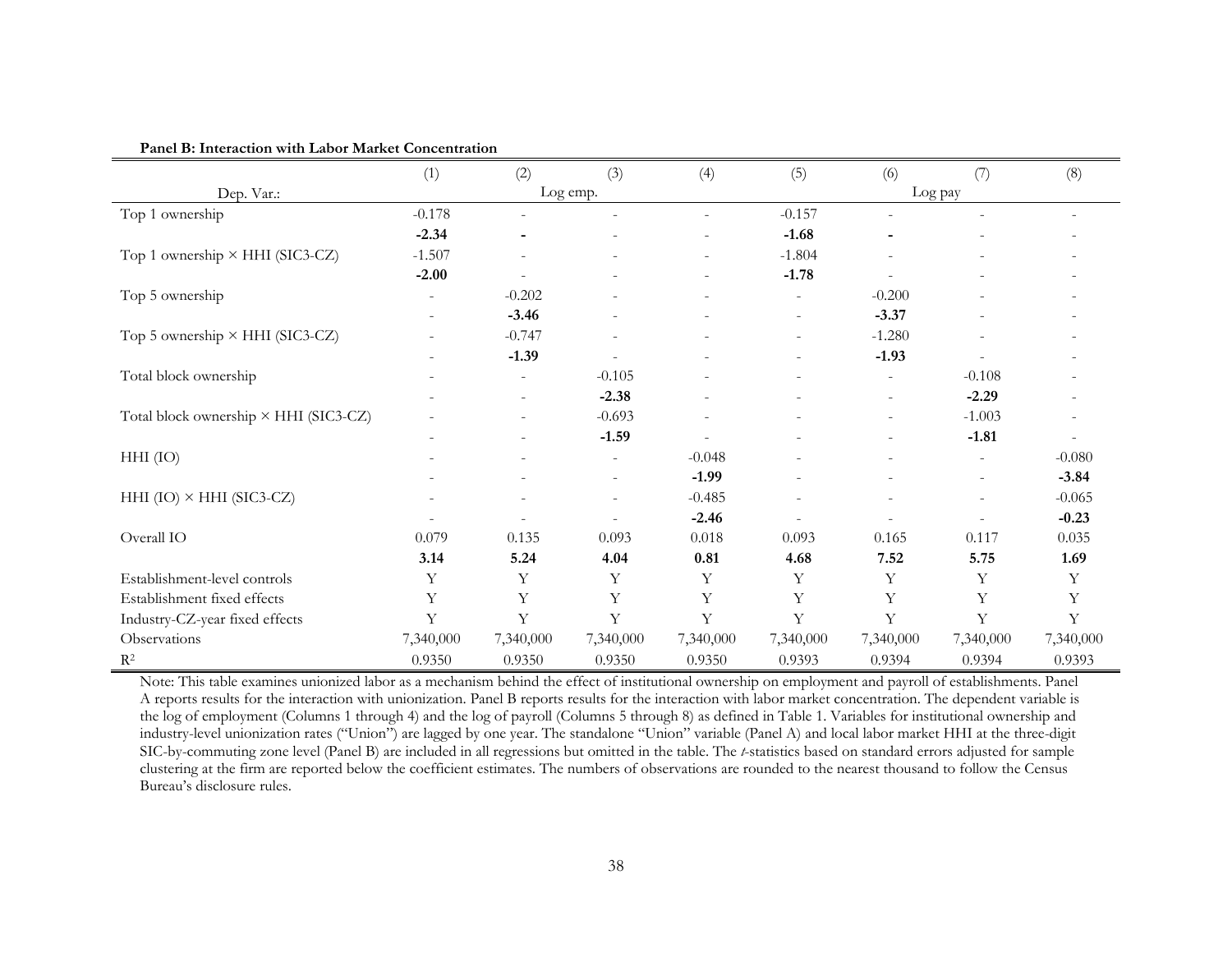|                             | (1)                      | (2)                      | (3)                      | (4)                      | (5)                      | (6)                             |          | (8)      |
|-----------------------------|--------------------------|--------------------------|--------------------------|--------------------------|--------------------------|---------------------------------|----------|----------|
| Dep. Var.:                  |                          |                          | Log labor productivity   |                          |                          | AShareholder Value per Employee |          |          |
| Top 1 ownership             | $-0.422$                 | $\sim$                   | $\overline{\phantom{a}}$ |                          | 0.744                    | $\overline{\phantom{a}}$        |          |          |
|                             | $-4.10$                  | $\overline{\phantom{0}}$ | $\overline{\phantom{a}}$ |                          | 14.13                    | ۰                               |          |          |
| Top 5 ownership             | $\overline{\phantom{a}}$ | $-0.379$                 | $\overline{\phantom{a}}$ | $\overline{\phantom{a}}$ | $\equiv$                 | 0.702                           | ۰        |          |
|                             |                          | $-5.61$                  |                          |                          | $\overline{\phantom{a}}$ | 18.80                           |          |          |
| Total block IO              |                          | $\sim$                   | $-0.247$                 | $\overline{\phantom{0}}$ | $\overline{\phantom{a}}$ | $\blacksquare$                  | 0.626    |          |
|                             |                          | -                        | $-5.53$                  |                          | $\overline{\phantom{a}}$ | $\overline{\phantom{a}}$        | 23.87    |          |
| HHI of block ownership      |                          | $\sim$                   | $\overline{\phantom{a}}$ | $-0.013$                 | $\overline{\phantom{a}}$ | $\overline{\phantom{a}}$        |          | 0.244    |
|                             |                          |                          |                          | $-0.40$                  |                          | ٠                               |          | 13.44    |
| Overall IO                  | 0.154                    | 0.245                    | 0.199                    | 0.093                    | $-0.708$                 | $-0.882$                        | $-0.855$ | $-0.538$ |
|                             | 4.27                     | 5.88                     | 5.32                     | 2.80                     | $-34.02$                 | $-35.60$                        | $-36.88$ | $-28.57$ |
| log(est's per firm)         | $-0.103$                 | $-0.104$                 | $-0.104$                 | $-0.101$                 |                          | $\overline{\phantom{a}}$        |          |          |
|                             | $-9.04$                  | $-9.16$                  | $-9.16$                  | $-8.84$                  | $\overline{\phantom{a}}$ | $\overline{\phantom{a}}$        |          |          |
| Firm fixed effects          | Υ                        | Υ                        | Y                        | Y                        | Y                        | Υ                               | Y        |          |
| Industry-year fixed effects | Y                        | Y                        | Y                        | Y                        | Y                        | Y                               | Y        | Y        |
| Observations                | 45,000                   | 45,000                   | 45,000                   | 45,000                   | 75,474                   | 75,474                          | 75,474   | 75,474   |
| $R^2$                       | 0.8292                   | 0.8293                   | 0.8293                   | 0.8290                   | 0.3650                   | 0.3662                          | 0.3682   | 0.3658   |

**Table 7: Mechanism – Impact on Labor Productivity and Shareholder Return**

Note: This table presents the effect of top institutional owners on labor productivity and shareholder value. The dependent variable is the log of labor productivity, which is measured as revenue per employee from the revenue-enhanced LBD (Columns 1 through 4) and the logarithmic change in stock market value per employee, measured as the ratio of stock market capitalization to number of employees from Compustat (Columns 5 through 8). Variables for institutional ownership are lagged by one year. The *t*-statistics based on standard errors adjusted for sample clustering at the firm are reported below the coefficient estimates. The numbers of observations in Columns 1 to 4 are rounded to the nearest thousand to follow the Census Bureau's disclosure rules.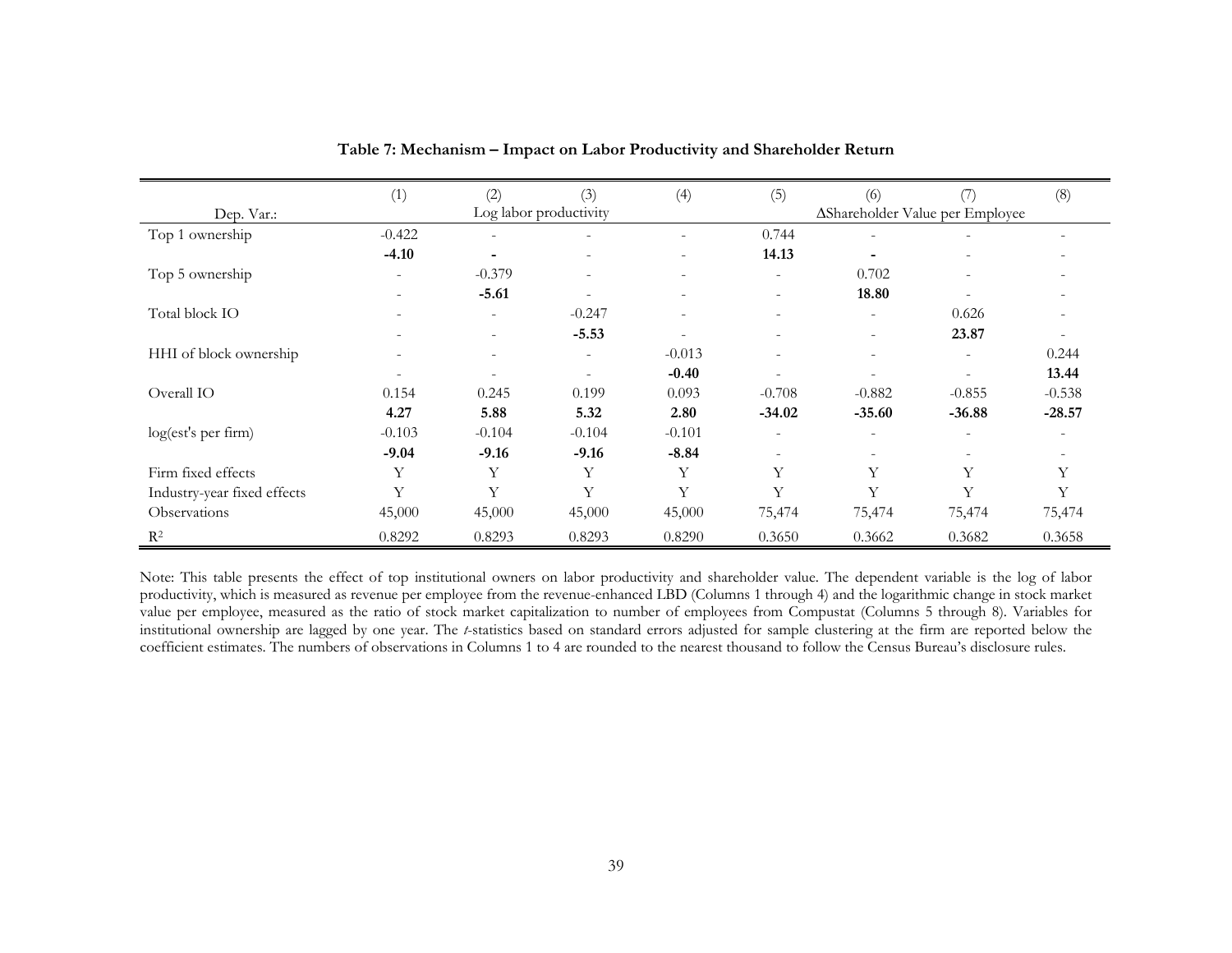| Panel A: Variation by institutional investor type |                |                          |                          |           |                          |                          |           |           |
|---------------------------------------------------|----------------|--------------------------|--------------------------|-----------|--------------------------|--------------------------|-----------|-----------|
|                                                   | (1)            | (2)                      | (3)                      | (4)       | (5)                      | (6)                      | (7)       | (8)       |
| Dep. Var.:                                        |                |                          | Log emp.                 |           |                          |                          | Log pay   |           |
| Quasi index IO                                    | 0.051          | $\overline{\phantom{a}}$ | $\overline{\phantom{a}}$ | ۰         | 0.044                    | $\overline{\phantom{a}}$ |           |           |
|                                                   | 3.37           |                          |                          | -         | 3.06                     | $\overline{\phantom{a}}$ |           |           |
| Transient IO                                      | ۰              | 0.009                    |                          |           | $\overline{\phantom{a}}$ | 0.034                    |           |           |
|                                                   | $\blacksquare$ | 0.51                     |                          |           | $\overline{\phantom{a}}$ | 1.99                     |           |           |
| Dedicated IO                                      | ۰              |                          | $-0.072$                 |           | $\overline{\phantom{a}}$ |                          | $-0.075$  |           |
|                                                   |                |                          | $-4.21$                  |           |                          |                          | $-4.23$   |           |
| Activist IO                                       |                |                          |                          | $-0.725$  | $\overline{\phantom{0}}$ | ۰                        |           | $-0.761$  |
|                                                   |                |                          |                          | $-3.28$   |                          |                          |           | $-3.84$   |
| Overall IO                                        | 0.035          | 0.028                    | 0.037                    | 0.034     | 0.052                    | 0.045                    | 0.055     | 0.051     |
|                                                   | 1.56           | 1.18                     | 1.65                     | 1.47      | 2.11                     | 1.77                     | 2.27      | 2.03      |
| Establishment-level controls                      | Υ              | Y                        | Υ                        | Y         | Υ                        | Υ                        | Y         | Y         |
| Establishment fixed effects                       | Υ              | Y                        | Y                        | Υ         | Y                        | Υ                        | Y         | Y         |
| Industry-year fixed effects                       | Υ              | Y                        | Y                        | Υ         | Y                        | Y                        | Y         | Y         |
| Observations                                      | 7,340,000      | 7,340,000                | 7,340,000                | 7,340,000 | 7,340,000                | 7,340,000                | 7,340,000 | 7,340,000 |
| $R^2$                                             | 0.9170         | 0.9170                   | 0.9170                   | 0.9170    | 0.9233                   | 0.9233                   | 0.9233    | 0.9233    |

**Table 8: Mechanism – Variation by institutional investor type and impact on shareholder activism**

Note: This table presents the effect of institutional ownership on employment and payroll of establishments across different types of institutions. The dependent variable is the log of employment (Columns 1 through 4) and the log of payroll (Columns 5 through 8) as defined in Table 1. Variables for institutional ownership are lagged by one year. The *t*-statistics based on standard errors adjusted for sample clustering at the firm are reported below the coefficient estimates. The numbers of observations are rounded to the nearest thousand to follow the Census Bureau's disclosure rules.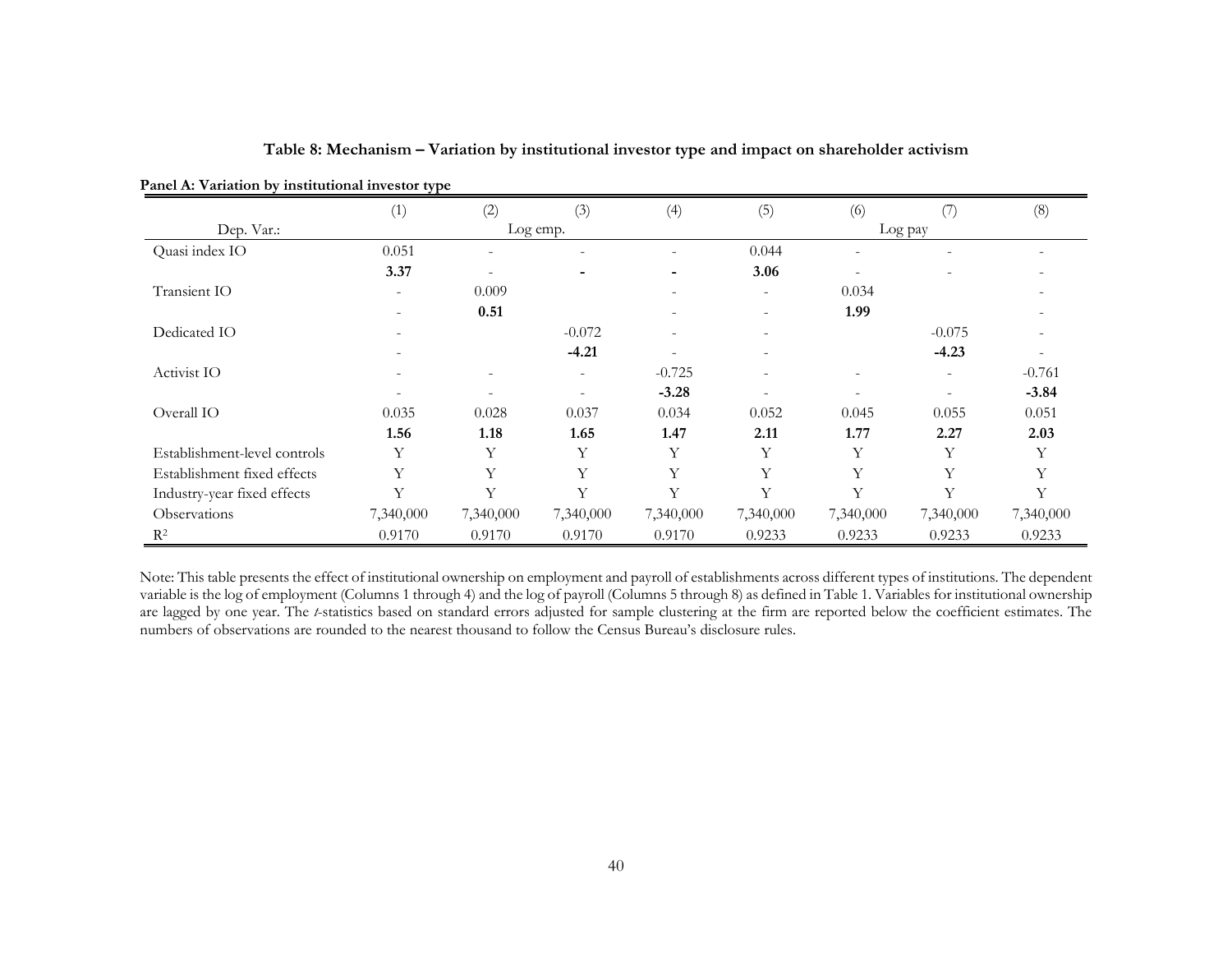|  |  | Panel B: Impact on activism |
|--|--|-----------------------------|
|--|--|-----------------------------|

|                             | (1)                      | (2)                      | (3)                      | (4)                      |
|-----------------------------|--------------------------|--------------------------|--------------------------|--------------------------|
| Dep. Var.:                  |                          | 1(Activism)              |                          |                          |
| Top 1 ownership             | 0.543                    | $\overline{\phantom{a}}$ |                          |                          |
|                             | 1.95                     |                          |                          |                          |
| Top 5 ownership             | $\overline{\phantom{a}}$ | 0.679                    |                          |                          |
|                             | $\overline{\phantom{a}}$ | 3.53                     | $\overline{\phantom{a}}$ | $\overline{\phantom{a}}$ |
| Total block IO              | $\overline{\phantom{a}}$ | $\overline{\phantom{a}}$ | 0.619                    |                          |
|                             |                          |                          | 3.42                     |                          |
| HHI of block ownership      | $\overline{\phantom{a}}$ | $\overline{\phantom{a}}$ |                          | 0.037                    |
|                             |                          |                          |                          | 1.44                     |
| Overall IO                  | 0.012                    | $-0.179$                 | $-0.250$                 | 0.092                    |
|                             | 0.17                     | $-1.88$                  | $-2.14$                  | 1.47                     |
|                             |                          |                          |                          |                          |
| Firm fixed effects          | Y                        | Y                        | Y                        | Y                        |
| Industry-year fixed effects | Y                        | Y                        | Y                        | Y                        |
| Observations                | 38,444                   | 38,444                   | 38,444                   | 38,444                   |
| $R^2$                       | 0.2343                   | 0.2346                   | 0.2690                   | 0.2342                   |

Note: This table presents the effect of top institutional owners on shareholder activism. The dependent variable is an indicator that equals one for years when a firm becomes the target of an announced shareholder activism campaign. Variables for institutional ownership are lagged by one year. The *t*-statistics based on standard errors adjusted for sample clustering at the firm are reported below the coefficient estimates. Data on announcements of shareholder activism campaigns is from Capital IQ's Key Developments database for 2000-2010.